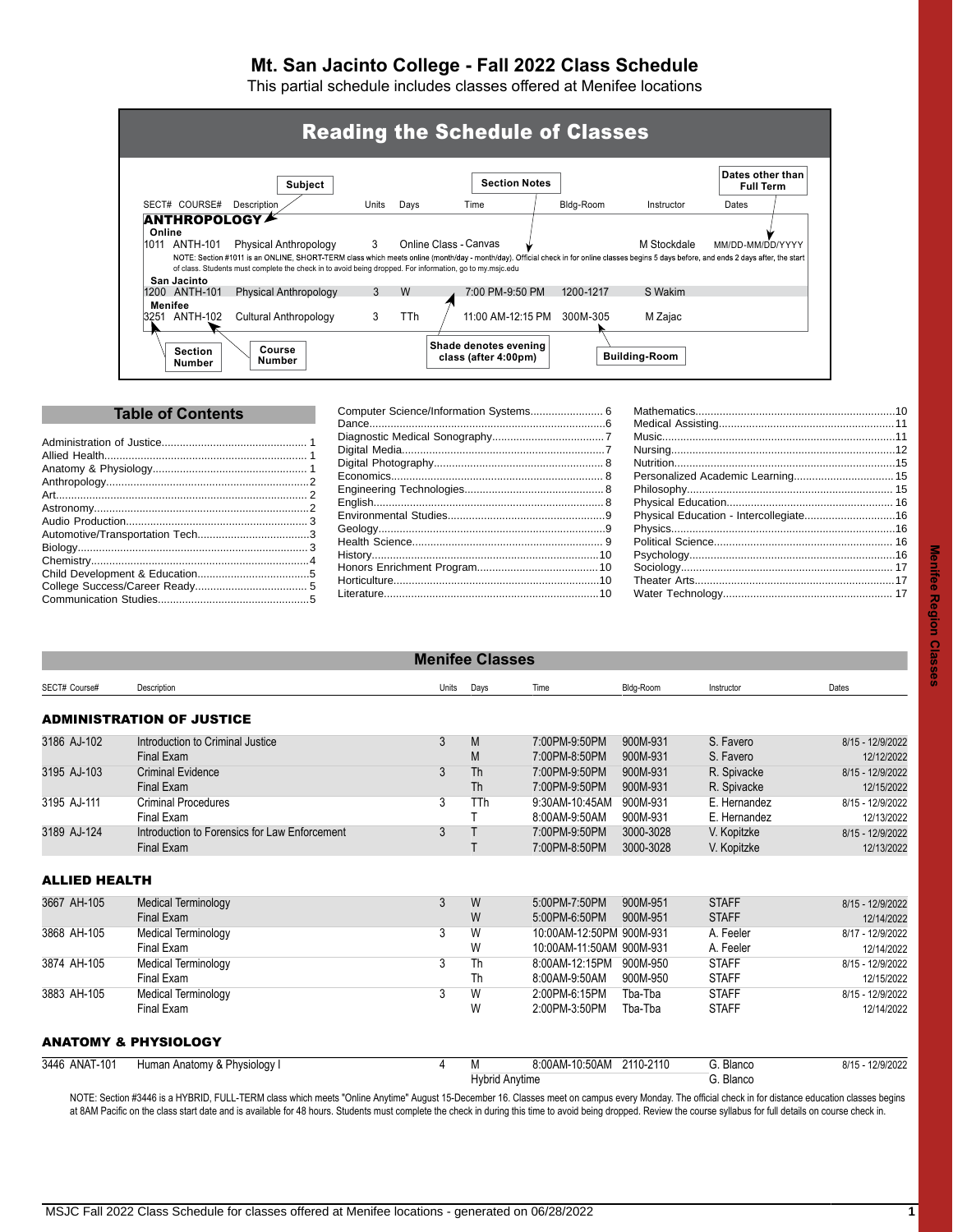<span id="page-1-0"></span>

|     | SECT# Course#        | Description                                                                                                                                                                                                                                                                                                                                                                                                                                                   | Units          | Days                        | Time                                                | Bldg-Room            | Instructor                 | Dates                          |
|-----|----------------------|---------------------------------------------------------------------------------------------------------------------------------------------------------------------------------------------------------------------------------------------------------------------------------------------------------------------------------------------------------------------------------------------------------------------------------------------------------------|----------------|-----------------------------|-----------------------------------------------------|----------------------|----------------------------|--------------------------------|
|     | 3447 ANAT-101        | Human Anatomy & Physiology I                                                                                                                                                                                                                                                                                                                                                                                                                                  | 4              | Th<br><b>Hybrid Anytime</b> | 8:00AM-10:50AM 2110-2110                            |                      | S. Samadani<br>S. Samadani | 8/15 - 12/9/2022               |
|     | in.                  | NOTE: Section #3447 is a HYBRID, FULL-TERM class which meets "Online Anytime" August 15-December 16. Classes meet on campus every Thursday. The official check in for distance education classes<br>begins at 8AM Pacific on the class start date and is available for 48 hours. Students must complete the check in during this time to avoid being dropped. Review the course syllabus for full details on course check                                     |                |                             |                                                     |                      |                            |                                |
|     | 3458 ANAT-101        | Human Anatomy & Physiology I                                                                                                                                                                                                                                                                                                                                                                                                                                  | Δ              | Th<br><b>Hybrid Anytime</b> | 12:00PM-2:50PM 2110-2110                            |                      | S. Samadani<br>S. Samadani | 8/15 - 12/9/2022               |
|     | in.                  | NOTE: Section #3458 is a HYBRID, FULL-TERM class which meets "Online Anytime" August 15-December 16. Classes meet on campus every Thursday. The official check in for distance education classes<br>begins at 8AM Pacific on the class start date and is available for 48 hours. Students must complete the check in during this time to avoid being dropped. Review the course syllabus for full details on course check                                     |                |                             |                                                     |                      |                            |                                |
|     | 4174 ANAT-101        | Human Anatomy & Physiology I                                                                                                                                                                                                                                                                                                                                                                                                                                  |                | <b>Hybrid Anytime</b>       | 12:00PM-2:50PM 2110-2110                            |                      | C. Sanchez<br>C. Sanchez   | 8/15 - 12/9/2022               |
|     |                      | NOTE: Section #4174 is a HYBRID, FULL-TERM class which meets "Online Anytime" August 15-December 16. Classes meet on campus every Tuesday. The official check in for distance education classes begins<br>at 8AM Pacific on the class start date and is available for 48 hours. Students must complete the check in during this time to avoid being dropped. Review the course syllabus for full details on course check in.                                  |                |                             |                                                     |                      |                            |                                |
|     | 3449 ANAT-102        | Human Anatomy & Physiology II                                                                                                                                                                                                                                                                                                                                                                                                                                 | 4              | т<br><b>Hybrid Anytime</b>  | 8.00AM-10:50AM 2112-2112                            |                      | S. Samadani<br>S. Samadani | 8/15 - 12/9/2022               |
|     | 3515 ANAT-102        | NOTE: Section #3449 is a HYBRID, FULL-TERM class which meets "Online Anytime" August 15-December 16. Classes meet on campus every Tuesday. The official check in for distance education classes begins<br>at 8AM Pacific on the class start date and is available for 48 hours. Students must complete the check in during this time to avoid being dropped. Review the course syllabus for full details on course check in.<br>Human Anatomy & Physiology II | 4              | Th<br><b>Hybrid Anytime</b> | 8:00AM-10:50AM 2112-2112                            |                      | C. Craddock<br>C. Craddock | 8/15 - 12/9/2022               |
|     |                      | NOTE: Section #3515 is a HYBRID, FULL-TERM class which meets "Online Anytime" August 15-December 16. Classes meet on campus every Thursday. The official check in for distance education classes<br>begins at 8AM Pacific on the class start date and is available for 48 hours. Students must complete the check in during this time to avoid being dropped. Review the course syllabus for full details on course check                                     |                |                             |                                                     |                      |                            |                                |
|     | in.<br>4218 ANAT-102 | Human Anatomy & Physiology II                                                                                                                                                                                                                                                                                                                                                                                                                                 | 4              | W                           | 8:00AM-9:20AM                                       | 2112-2112            | S. Samadani                | 8/15 - 12/9/2022               |
|     |                      | Lab<br>Final Exam                                                                                                                                                                                                                                                                                                                                                                                                                                             |                | W<br>W                      | 9:30AM-12:20PM 2112-2112<br>8:00AM-9:50AM           | 2112-2112            | S. Samadani<br>S. Samadani | 8/15 - 12/9/2022<br>12/14/2022 |
|     | <b>ANTHROPOLOGY</b>  |                                                                                                                                                                                                                                                                                                                                                                                                                                                               |                |                             |                                                     |                      |                            |                                |
|     | 3001 ANTH-101        | <b>Physical Anthropology</b><br>Final Exam                                                                                                                                                                                                                                                                                                                                                                                                                    | 3              | MW<br>W                     | 3:30PM-4:45PM<br>2:00PM-3:50PM                      | 400M-416<br>400M-416 | E. Ozolins<br>E. Ozolins   | 8/15 - 12/9/2022<br>12/14/2022 |
|     |                      | NOTE: Section #3001 is a class supported with Supplemental Instruction (SI).                                                                                                                                                                                                                                                                                                                                                                                  |                |                             |                                                     |                      |                            |                                |
|     |                      | 4064 ANTH-101H Honors Physical Anthropology                                                                                                                                                                                                                                                                                                                                                                                                                   | 3              | <b>MW</b>                   | 3:30PM-4:45PM                                       | 400M-416             | E. Ozolins                 | 8/15 - 12/9/2022               |
|     |                      | <b>Final Exam</b>                                                                                                                                                                                                                                                                                                                                                                                                                                             |                | W                           | 2:00PM-3:50PM                                       | 400M-416             | E. Ozolins                 | 12/14/2022                     |
|     |                      | NOTE: Section #4064 is a class supported with Supplemental Instruction (SI).                                                                                                                                                                                                                                                                                                                                                                                  |                |                             |                                                     |                      |                            |                                |
|     | 3007 ANTH-102        | Cultural Anthropology                                                                                                                                                                                                                                                                                                                                                                                                                                         | 3              | Τ<br><b>Hybrid Anytime</b>  | 2:00PM-3:15PM                                       | 400M-416             | J. Whalen<br>J. Whalen     | 8/15 - 12/9/2022               |
|     |                      | NOTE: Section #3007 is a HYBRID, FULL-TERM class which meets "Online Anytime" August 15-December 16. Classes meet on campus every Tuesday. The official check in for distance education classes begins                                                                                                                                                                                                                                                        |                |                             |                                                     |                      |                            |                                |
|     |                      | at 8AM Pacific on the class start date and is available for 48 hours. Students must complete the check in during this time to avoid being dropped. Review the course syllabus for full details on course check in.                                                                                                                                                                                                                                            |                |                             |                                                     |                      |                            |                                |
|     | 4111 ANTH-102        | Cultural Anthropology                                                                                                                                                                                                                                                                                                                                                                                                                                         | 3              | W                           | 9:30AM-10:45AM 400M-416                             |                      | A. Mejia                   | 8/15 - 12/9/2022               |
|     |                      |                                                                                                                                                                                                                                                                                                                                                                                                                                                               |                | <b>Hybrid Anytime</b>       |                                                     |                      | A. Mejia                   |                                |
|     |                      | NOTE: Section #4111 is a HYBRID, FULL-TERM class which meets "Online Anytime" August 15-December 16. Classes meet on campus every Wednesday. The official check in for distance education classes<br>begins at 8AM Pacific on the class start date and is available for 48 hours. Students must complete the check in during this time to avoid being dropped. Review the course syllabus for full details on course check                                    |                |                             |                                                     |                      |                            |                                |
|     | in.                  | 3121 ANTH-102H Honors Cultural Anthropology                                                                                                                                                                                                                                                                                                                                                                                                                   | 3              | Τ                           | 2:00PM-3:15PM                                       | 400M-416             | J. Whalen                  | 8/15 - 12/9/2022               |
|     |                      |                                                                                                                                                                                                                                                                                                                                                                                                                                                               |                |                             | <b>Hybrid Anytime</b>                               |                      | J. Whalen                  |                                |
|     |                      | NOTE: Section #3121 is a HYBRID, FULL-TERM class which meets "Online Anytime" August 15-December 16. Classes meet on campus every Tuesday. The official check in for distance education classes begins<br>at 8AM Pacific on the class start date and is available for 48 hours. Students must complete the check in during this time to avoid being dropped. Review the course syllabus for full details on course check in.                                  |                |                             |                                                     |                      |                            |                                |
|     | 3015 ANTH-125        | Magic, Witchcraft and Religion                                                                                                                                                                                                                                                                                                                                                                                                                                | 3              | МW                          | 2:00PM-3:15PM                                       | 400M-416             | E. Ozolins                 | 8/15 - 12/9/2022               |
|     |                      | <b>Final Exam</b>                                                                                                                                                                                                                                                                                                                                                                                                                                             |                | М                           | 2:00PM-3:50PM                                       | 400M-416             | E. Ozolins                 |                                |
|     | 3110 ANTH-125H       | Honors Magic, Witchcraft and Religion                                                                                                                                                                                                                                                                                                                                                                                                                         | 3              | MW                          | 2:00PM-3:15PM                                       | 400M-416             | E. Ozolins                 | 8/15 - 12/9/2022               |
|     |                      | Final Exam                                                                                                                                                                                                                                                                                                                                                                                                                                                    |                | М                           | 2:00PM-3:15PM                                       | 400M-416             | E. Ozolins                 | 12/12/2022                     |
| ART |                      |                                                                                                                                                                                                                                                                                                                                                                                                                                                               |                |                             |                                                     |                      |                            |                                |
|     | 3285 ART-122         | 3D Design                                                                                                                                                                                                                                                                                                                                                                                                                                                     | 3              | MW                          | 1:00PM-3:50PM                                       | 600M-607             | D. Munger                  | 8/15 - 12/9/2022               |
|     |                      | Final Exam                                                                                                                                                                                                                                                                                                                                                                                                                                                    |                | M                           | 12:00PM-1:50PM                                      | 600M-607             | D. Munger                  | 12/12/2022                     |
|     | 3301 ART-151         | Ceramic Arts                                                                                                                                                                                                                                                                                                                                                                                                                                                  | 3              | MW                          | 9:30AM-10:20AM 600M-607<br>10:30AM-11:45AM 600M-607 |                      | D. Munger                  | 8/15 - 12/9/2022               |
|     |                      | Lab<br>Final Exam                                                                                                                                                                                                                                                                                                                                                                                                                                             |                | MW<br>М                     | 8:00AM-9:50AM                                       | 600M-607             | D. Munger<br>D. Munger     | 8/15 - 12/9/2022<br>12/12/2022 |
|     | 3308 ART-151         | Ceramic Arts                                                                                                                                                                                                                                                                                                                                                                                                                                                  | 3              | TTh                         | 5:00PM-5:50PM                                       | 600M-607             | J. Cramer                  | 8/15 - 12/9/2022               |
|     |                      | Lab                                                                                                                                                                                                                                                                                                                                                                                                                                                           |                | TTh                         | 6:00PM-7:15PM                                       | 600M-607             | J. Cramer                  | 8/15 - 12/9/2022               |
|     |                      | <b>Final Exam</b>                                                                                                                                                                                                                                                                                                                                                                                                                                             |                | Th                          | 5:00PM-6:50PM                                       | 600M-607             | J. Cramer                  | 12/15/2022                     |
|     | 3305 ART-160         | Sculpture                                                                                                                                                                                                                                                                                                                                                                                                                                                     | 3              | TTh                         | 12:00PM-12:50PM 600M-607                            |                      | J. Cramer                  | 8/15 - 12/9/2022               |
|     |                      | Lab                                                                                                                                                                                                                                                                                                                                                                                                                                                           |                | <b>TTh</b>                  | 1:00PM-2:15PM                                       | 600M-607             | J. Cramer                  | 8/15 - 12/9/2022               |
|     |                      | Final Exam                                                                                                                                                                                                                                                                                                                                                                                                                                                    |                | Th                          | 12:00PM-1:50PM 600M-607                             |                      | J. Cramer                  | 12/15/2022                     |
|     | <b>ASTRONOMY</b>     |                                                                                                                                                                                                                                                                                                                                                                                                                                                               |                |                             |                                                     |                      |                            |                                |
|     | 3061 ASTR-101        | Introduction to Astronomy                                                                                                                                                                                                                                                                                                                                                                                                                                     | $\overline{4}$ | W                           | 6:30PM-9:20PM                                       | 300M-363             | M. Maier                   | 8/15 - 12/9/2022               |
|     |                      |                                                                                                                                                                                                                                                                                                                                                                                                                                                               |                | <b>Hybrid Anytime</b>       |                                                     |                      | M. Maier                   |                                |
|     |                      | NOTE: Section #3061 is a HYBRID, FULL-TERM class which meets "Online Anytime" August 15-December 16, Classes meet on campus every Wednesday. The official check in for distance education classes                                                                                                                                                                                                                                                             |                |                             |                                                     |                      |                            |                                |

<span id="page-1-2"></span><span id="page-1-1"></span>NOTE: Section #3061 is a HYBRID, FULL-TERM class which meets "Online Anytime" August 15-December 16. Classes meet on campus every Wednesday. The official check in for distance education classes begins at 8AM Pacific on the class start date and is available for 48 hours. Students must complete the check in during this time to avoid being dropped. Review the course syllabus for full details on course check in.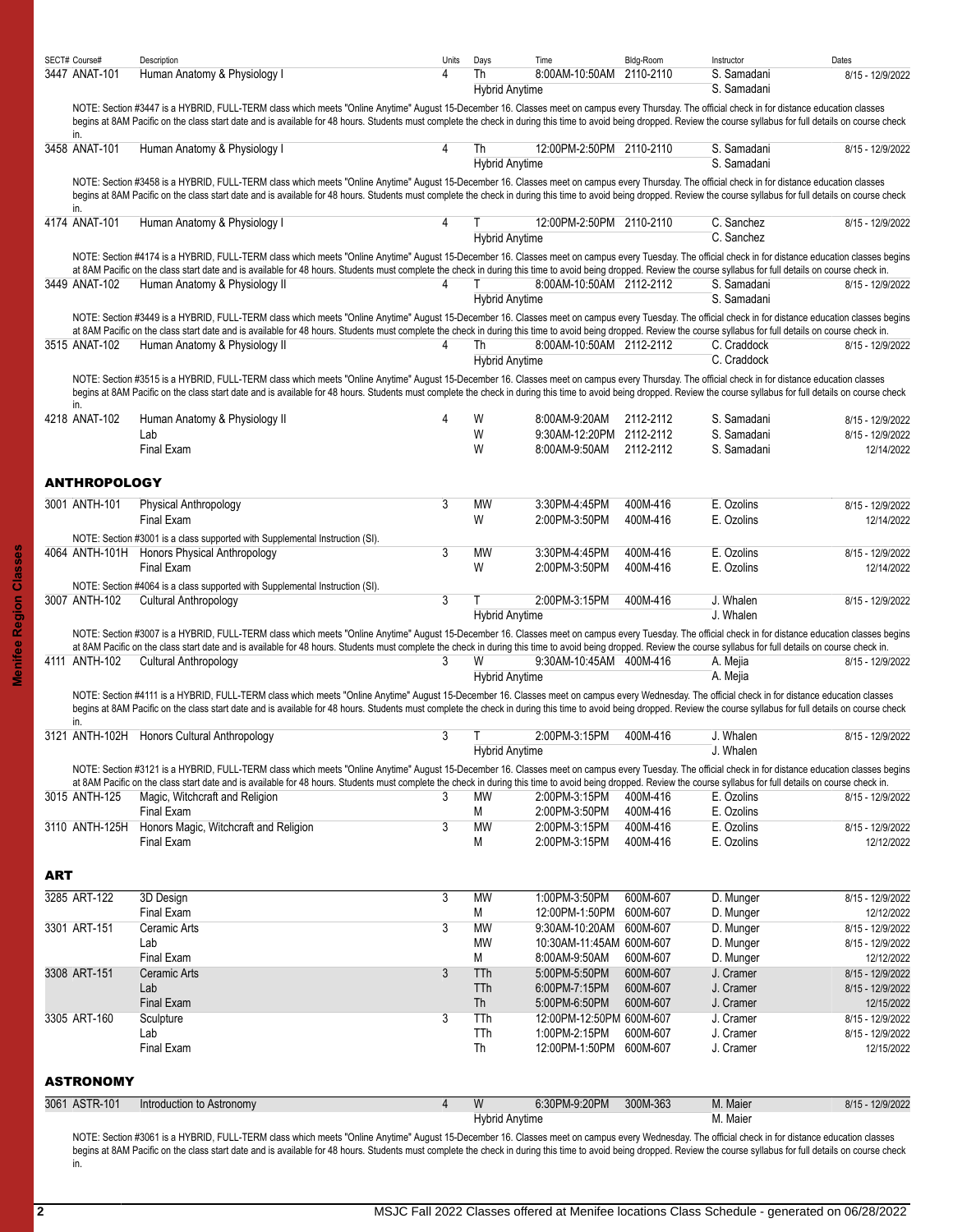<span id="page-2-2"></span><span id="page-2-1"></span><span id="page-2-0"></span>

|  | SECT# Course#               | Description                                                                                                                                                                                                                                                                                                                                                                                                               | Units          | Days      | Time                     | Bldg-Room | Instructor          | Dates            |
|--|-----------------------------|---------------------------------------------------------------------------------------------------------------------------------------------------------------------------------------------------------------------------------------------------------------------------------------------------------------------------------------------------------------------------------------------------------------------------|----------------|-----------|--------------------------|-----------|---------------------|------------------|
|  | 3259 ASTR-101               | Introduction to Astronomy                                                                                                                                                                                                                                                                                                                                                                                                 | 4              | <b>Th</b> | 6:30PM-9:20PM            | Tba-Tba   | M. Maier            | 8/15 - 12/9/2022 |
|  |                             |                                                                                                                                                                                                                                                                                                                                                                                                                           |                |           | <b>Hybrid Anytime</b>    |           | M. Maier            |                  |
|  |                             | NOTE: Section #3259 is a HYBRID, FULL-TERM class which meets "Online Anytime" August 15-December 16. Classes meet on campus every Thursday. The official check in for distance education classes                                                                                                                                                                                                                          |                |           |                          |           |                     |                  |
|  |                             | begins at 8AM Pacific on the class start date and is available for 48 hours. Students must complete the check in during this time to avoid being dropped. Review the course syllabus for full details on course check                                                                                                                                                                                                     |                |           |                          |           |                     |                  |
|  | in.                         |                                                                                                                                                                                                                                                                                                                                                                                                                           |                |           |                          |           |                     |                  |
|  |                             |                                                                                                                                                                                                                                                                                                                                                                                                                           |                |           |                          |           |                     |                  |
|  |                             |                                                                                                                                                                                                                                                                                                                                                                                                                           |                |           |                          |           |                     |                  |
|  | <b>AUDIO PRODUCTION</b>     |                                                                                                                                                                                                                                                                                                                                                                                                                           |                |           |                          |           |                     |                  |
|  | 3353 AUD-143                | Pro Tools 101                                                                                                                                                                                                                                                                                                                                                                                                             | 3              | M         | 7:00PM-9:50PM            | 3000-3031 | <b>B.</b> Bozonelos | 8/15 - 12/9/2022 |
|  |                             | (formerly Computer Audio Editing)                                                                                                                                                                                                                                                                                                                                                                                         |                |           |                          |           |                     |                  |
|  |                             |                                                                                                                                                                                                                                                                                                                                                                                                                           |                |           |                          |           | <b>B.</b> Bozonelos |                  |
|  |                             |                                                                                                                                                                                                                                                                                                                                                                                                                           |                |           | <b>Hybrid Anytime</b>    |           |                     |                  |
|  |                             | NOTE: Section #3353 is a HYBRID, FULL-TERM class which meets "Online Anytime" August 15-December 16. Classes meet on campus the following dates: August 16, September 13 and 27, October 18,                                                                                                                                                                                                                              |                |           |                          |           |                     |                  |
|  |                             | November 8 and 29. The official check in for distance education classes begins at 8AM Pacific on the class start date and is available for 48 hours. Students must complete the check in during this time to avoid                                                                                                                                                                                                        |                |           |                          |           |                     |                  |
|  |                             | being dropped. Review the course syllabus for full details on course check in.                                                                                                                                                                                                                                                                                                                                            |                |           |                          |           |                     |                  |
|  | 3371 AUD-145                | Pro Tools 110                                                                                                                                                                                                                                                                                                                                                                                                             | 3              | W         | 7:00PM-9:50PM            | Tba-Tba   | <b>B.</b> Bozonelos | 8/15 - 12/9/2022 |
|  |                             | (formerly Midi & Computer Recording)                                                                                                                                                                                                                                                                                                                                                                                      |                |           |                          |           |                     |                  |
|  |                             | <b>Final Exam</b>                                                                                                                                                                                                                                                                                                                                                                                                         |                |           | <b>Hybrid Anytime</b>    |           | <b>B.</b> Bozonelos |                  |
|  |                             | NOTE: Section #3371 is a HYBRID, FULL-TERM class which meets "Online Anytime" August 15-December 16. Classes meet on campus every Wednesday. The official check in for distance education classes                                                                                                                                                                                                                         |                |           |                          |           |                     |                  |
|  |                             | begins at 8AM Pacific on the class start date and is available for 48 hours. Students must complete the check in during this time to avoid being dropped. Review the course syllabus for full details on course check                                                                                                                                                                                                     |                |           |                          |           |                     |                  |
|  | in.                         |                                                                                                                                                                                                                                                                                                                                                                                                                           |                |           |                          |           |                     |                  |
|  | 3413 AUD-180                | Video Production I                                                                                                                                                                                                                                                                                                                                                                                                        | 3              | F         | 3:00PM-5:00PM            | 3000-3031 | J. Hess             | 8/15 - 12/9/2022 |
|  |                             | Lab                                                                                                                                                                                                                                                                                                                                                                                                                       |                | Th        | 2:00PM-5:00PM            | 3000-3031 | J. Hess             |                  |
|  |                             | <b>Final Exam</b>                                                                                                                                                                                                                                                                                                                                                                                                         |                | F         | 3:00PM-4:50PM            | 3000-3031 | J. Hess             | 12/16/2022       |
|  | 3860 AUD-180                | Video Production I                                                                                                                                                                                                                                                                                                                                                                                                        | 3              | F         | 1:00PM-2:50PM            | 3000-3031 | A. Marsala          | 8/15 - 12/9/2022 |
|  |                             |                                                                                                                                                                                                                                                                                                                                                                                                                           |                |           | 9:30AM-12:20PM           | 3000-3031 |                     |                  |
|  |                             | Lab                                                                                                                                                                                                                                                                                                                                                                                                                       |                | Th        |                          |           | A. Marsala          | 8/15 - 12/9/2022 |
|  |                             | Final Exam                                                                                                                                                                                                                                                                                                                                                                                                                |                | F         | 1:00PM-2:20PM            | 3000-3031 | A. Marsala          | 12/16/2022       |
|  |                             |                                                                                                                                                                                                                                                                                                                                                                                                                           |                |           |                          |           |                     |                  |
|  |                             | AUTOMOTIVE/TRANSPORTATION TECH                                                                                                                                                                                                                                                                                                                                                                                            |                |           |                          |           |                     |                  |
|  |                             |                                                                                                                                                                                                                                                                                                                                                                                                                           |                |           |                          |           |                     |                  |
|  |                             |                                                                                                                                                                                                                                                                                                                                                                                                                           |                |           |                          |           |                     |                  |
|  | <b>BIOLOGY</b>              |                                                                                                                                                                                                                                                                                                                                                                                                                           |                |           |                          |           |                     |                  |
|  | 3628 BIOL-100               | Human Biology                                                                                                                                                                                                                                                                                                                                                                                                             | $\overline{4}$ | M         | 4:30PM-7:20PM            | Tba-Tba   | N. Ruiz             | 8/15 - 12/9/2022 |
|  |                             |                                                                                                                                                                                                                                                                                                                                                                                                                           |                |           | <b>Hybrid Anytime</b>    |           | N. Ruiz             |                  |
|  |                             |                                                                                                                                                                                                                                                                                                                                                                                                                           |                |           |                          |           |                     |                  |
|  |                             | NOTE: Section #3628 is a HYBRID, FULL-TERM class which meets "Online Anytime" August 15-December 16. Classes meet on campus every Monday. The official check in for distance education classes begins                                                                                                                                                                                                                     |                |           |                          |           |                     |                  |
|  |                             | at 8AM Pacific on the class start date and is available for 48 hours. Students must complete the check in during this time to avoid being dropped. Review the course syllabus for full details on course check in.                                                                                                                                                                                                        |                |           |                          |           |                     |                  |
|  | 3800 BIOL-100               | Human Biology                                                                                                                                                                                                                                                                                                                                                                                                             | 4              | М         | 1:00PM-3:50PM            | 300M-315  | M. Botkin           | 8/15 - 12/9/2022 |
|  |                             |                                                                                                                                                                                                                                                                                                                                                                                                                           |                |           | <b>Hybrid Anytime</b>    |           | M. Botkin           |                  |
|  |                             | NOTE: Section #3800 NOTE: Section #3800 is a HYBRID, FULL-TERM class which meets "Online Anytime" August 15-December 16. Classes meet on campus every Monday. The official check in for distance                                                                                                                                                                                                                          |                |           |                          |           |                     |                  |
|  |                             | education classes begins at 8AM Pacific on the class start date and is available for 48 hours. Students must complete the check in during this time to avoid being dropped. Review the course syllabus for full                                                                                                                                                                                                           |                |           |                          |           |                     |                  |
|  | details on course check in. |                                                                                                                                                                                                                                                                                                                                                                                                                           |                |           |                          |           |                     |                  |
|  | 3530 BIOL-115               | Introductory Topics in Biology: Cells to Ecosystems                                                                                                                                                                                                                                                                                                                                                                       |                | Th        | 2:00PM-4:50PM            | 300M-315  | B. Koo              | 8/15 - 12/9/2022 |
|  |                             | (formerly Topics in Biology)                                                                                                                                                                                                                                                                                                                                                                                              |                |           |                          |           |                     |                  |
|  |                             |                                                                                                                                                                                                                                                                                                                                                                                                                           |                |           | <b>Hybrid Anytime</b>    |           | B. Koo              |                  |
|  |                             |                                                                                                                                                                                                                                                                                                                                                                                                                           |                |           |                          |           |                     |                  |
|  |                             | NOTE: Section #3530 is a HYBRID, FULL-TERM class which meets "Online Anytime" August 15-December 16. Classes meet on campus every Thursday. The official check in for distance education classes<br>begins at 8AM Pacific on the class start date and is available for 48 hours. Students must complete the check in during this time to avoid being dropped. Review the course syllabus for full details on course check |                |           |                          |           |                     |                  |
|  |                             |                                                                                                                                                                                                                                                                                                                                                                                                                           |                |           |                          |           |                     |                  |
|  | in.                         |                                                                                                                                                                                                                                                                                                                                                                                                                           |                |           |                          |           |                     |                  |
|  | 3401 BIOL-125               | Microbiology                                                                                                                                                                                                                                                                                                                                                                                                              | 4              | W         | 9:00AM-10:50AM 300M-316  |           | A. Michkov          |                  |
|  |                             | Lab                                                                                                                                                                                                                                                                                                                                                                                                                       |                | М         | 9:00AM-11:15AM           | 300M-316  | A. Michkov          | 8/15 - 12/9/2022 |
|  |                             |                                                                                                                                                                                                                                                                                                                                                                                                                           |                |           | <b>Hybrid Anytime</b>    |           | A. Michkov          |                  |
|  |                             | NOTE: Section #3401 is a HYBRID, FULL-TERM class which meets "Online Anytime" August 16- December 17. Classes meet on campus every Monday and Wednesday. The official check in for distance                                                                                                                                                                                                                               |                |           |                          |           |                     |                  |
|  |                             | education classes begins at 8AM Pacific on the class start date and is available for 48 hours. Students must complete the check in during this time to avoid being dropped. Review the course syllabus for full                                                                                                                                                                                                           |                |           |                          |           |                     |                  |
|  | details on course check in. |                                                                                                                                                                                                                                                                                                                                                                                                                           |                |           |                          |           |                     |                  |
|  | 3410 BIOL-125               | Microbiology                                                                                                                                                                                                                                                                                                                                                                                                              | 4              | Τ         | 9:00AM-11:15AM           | 300M-316  | B. Awwad            | 8/15 - 12/9/2022 |
|  |                             | Lab                                                                                                                                                                                                                                                                                                                                                                                                                       |                | Th        | 9:00AM-10:50AM 300M-316  |           | B. Awwad            | 8/15 - 12/9/2022 |
|  |                             |                                                                                                                                                                                                                                                                                                                                                                                                                           |                |           | <b>Hybrid Anytime</b>    |           | B. Awwad            |                  |
|  |                             | NOTE: Section #3410 is a HYBRID, FULL-TERM class which meets "Online Anytime" August 15- December 16. Classes meet on campus every Tuesday and Thursday. The official check in for distance education                                                                                                                                                                                                                     |                |           |                          |           |                     |                  |
|  |                             | classes begins at 8AM Pacific on the class start date and is available for 48 hours. Students must complete the check in during this time to avoid being dropped. Review the course syllabus for full details on                                                                                                                                                                                                          |                |           |                          |           |                     |                  |
|  | course check in.            |                                                                                                                                                                                                                                                                                                                                                                                                                           |                |           |                          |           |                     |                  |
|  | 3412 BIOL-125               | Microbiology                                                                                                                                                                                                                                                                                                                                                                                                              | 4              | Τ         | 1:00PM-3:15PM            | 300M-316  | D. Haisten          | 8/15 - 12/9/2022 |
|  |                             | Lab                                                                                                                                                                                                                                                                                                                                                                                                                       |                | Th        | 1:00PM-2:50PM            | 300M-316  | D. Haisten          | 8/15 - 12/9/2022 |
|  |                             |                                                                                                                                                                                                                                                                                                                                                                                                                           |                |           |                          |           |                     |                  |
|  |                             |                                                                                                                                                                                                                                                                                                                                                                                                                           |                |           | <b>Hybrid Anytime</b>    |           | D. Haisten          |                  |
|  |                             | NOTE: Section #3412 is a HYBRID, FULL-TERM class which meets "Online Anytime" August 15- December 16. Classes meet on campus every Tuesday and Thursday. The official check in for distance education                                                                                                                                                                                                                     |                |           |                          |           |                     |                  |
|  |                             | classes begins at 8AM Pacific on the class start date and is available for 48 hours. Students must complete the check in during this time to avoid being dropped. Review the course syllabus for full details on                                                                                                                                                                                                          |                |           |                          |           |                     |                  |
|  | course check in.            |                                                                                                                                                                                                                                                                                                                                                                                                                           |                |           |                          |           |                     |                  |
|  | 3580 BIOL-125               | Microbiology                                                                                                                                                                                                                                                                                                                                                                                                              | 4              | M         | 12:00PM-12:50PM 300M-305 |           | R. Henderson        | 8/15 - 12/9/2022 |
|  |                             |                                                                                                                                                                                                                                                                                                                                                                                                                           |                | W         | 12:00PM-1:20PM           | 300M-305  | R. Henderson        | 8/15 - 12/9/2022 |
|  |                             | Lab                                                                                                                                                                                                                                                                                                                                                                                                                       |                | М         | 1:00PM-3:20PM            | 300M-316  | R. Henderson        | 8/15 - 12/9/2022 |
|  |                             | Lab                                                                                                                                                                                                                                                                                                                                                                                                                       |                | W         | 1:30PM-3:15PM            | 300M-316  | R. Henderson        | 8/15 - 12/9/2022 |
|  |                             | Final Exam                                                                                                                                                                                                                                                                                                                                                                                                                |                | Th        | 12:00PM-1:50PM 300M-305  |           | R. Henderson        | 12/15/2022       |
|  |                             |                                                                                                                                                                                                                                                                                                                                                                                                                           |                |           |                          |           |                     |                  |

**Menifee Region Classes**

Menifee Region Classes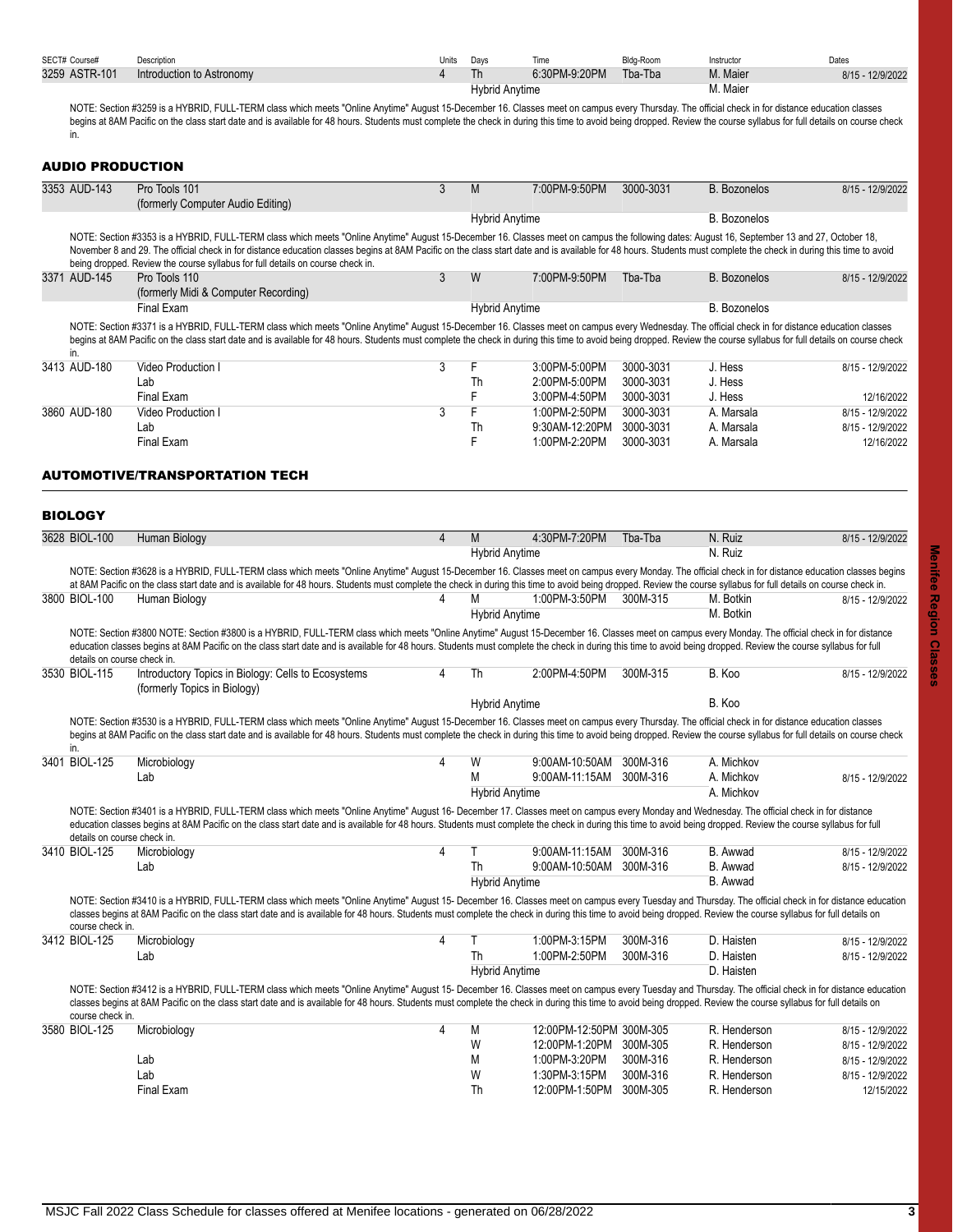<span id="page-3-0"></span>

| SECT# Course#               | Description                                                                                                                                                                                                                                                                                                                                                                                                                                                                                          | Units | Days                         | Time                                      | Bldg-Room             | Instructor                   | Dates                                |
|-----------------------------|------------------------------------------------------------------------------------------------------------------------------------------------------------------------------------------------------------------------------------------------------------------------------------------------------------------------------------------------------------------------------------------------------------------------------------------------------------------------------------------------------|-------|------------------------------|-------------------------------------------|-----------------------|------------------------------|--------------------------------------|
| 3581 BIOL-125               | Microbiology<br>Lab                                                                                                                                                                                                                                                                                                                                                                                                                                                                                  | 4     | M<br>W                       | 6:00PM-8:15PM<br>6:00PM-7:50PM            | 300M-316<br>300M-316  | S. Mohammed<br>S. Mohammed   | 8/15 - 12/9/2022<br>8/15 - 12/9/2022 |
|                             | NOTE: Section #3581 is a HYBRID, FULL-TERM class which meets "Online Anytime" August 15- December 16. Classes meet on campus every Monday and Wednesday. The official check in for distance<br>education classes begins at 8AM Pacific on the class start date and is available for 48 hours. Students must complete the check in during this time to avoid being dropped. Review the course syllabus for full                                                                                       |       | <b>Hybrid Anytime</b>        |                                           |                       | S. Mohammed                  |                                      |
| details on course check in. |                                                                                                                                                                                                                                                                                                                                                                                                                                                                                                      |       |                              |                                           |                       |                              |                                      |
| 3582 BIOL-125               | Microbiology<br>Lab                                                                                                                                                                                                                                                                                                                                                                                                                                                                                  | 4     | Τ<br>Th                      | 6:00PM-8:15PM<br>6:00PM-7:50PM            | 300M-316<br>300M-316  | A. Hock<br>A. Hock           | 8/15 - 12/9/2022<br>8/15 - 12/9/2022 |
|                             |                                                                                                                                                                                                                                                                                                                                                                                                                                                                                                      |       | <b>Hybrid Anytime</b>        |                                           |                       | A. Hock                      |                                      |
| course check in.            | NOTE: Section #3582 is a HYBRID, FULL-TERM class which meets "Online Anytime" August 15- December 16. Classes meet on campus every Tuesday and Thursday. The official check in for distance education<br>classes begins at 8AM Pacific on the class start date and is available for 48 hours. Students must complete the check in during this time to avoid being dropped. Review the course syllabus for full details on                                                                            |       |                              |                                           |                       |                              |                                      |
| 3438 BIOL-125H              | <b>Honors Microbiology</b><br>Lab                                                                                                                                                                                                                                                                                                                                                                                                                                                                    | 4     | Th                           | 9:00AM-11:15AM<br>9:00AM-10:50AM 300M-316 | 300M-316              | B. Awwad<br>B. Awwad         | 8/15 - 12/9/2022<br>8/15 - 12/9/2022 |
|                             |                                                                                                                                                                                                                                                                                                                                                                                                                                                                                                      |       | <b>Hybrid Anytime</b>        |                                           |                       | B. Awwad                     |                                      |
| course check in.            | NOTE: Section #3438 is a HYBRID, FULL-TERM class which meets "Online Anytime" August 15-December 16. Classes meet on campus every Tuesday and Thursday. The official check in for distance education<br>classes begins at 8AM Pacific on the class start date and is available for 48 hours. Students must complete the check in during this time to avoid being dropped. Review the course syllabus for full details on                                                                             |       |                              |                                           |                       |                              |                                      |
| 3439 BIOL-125H              | Honors Microbiology<br>Lab                                                                                                                                                                                                                                                                                                                                                                                                                                                                           | 4     | Online Anytime               |                                           | <b>Online Anytime</b> | S. Calhoun<br>S. Calhoun     |                                      |
|                             | NOTE: Section #3439 is an "Online Anytime" class where course materials are accessible online 24/7 via CANVAS. Deadlines for assignments/activities still apply. The class meets full term. The official check in<br>for distance education classes begins at 8AM Pacific on the class start date and is available for 48 hours. Students must complete the check in during this time to avoid being dropped. Review the course syllabus<br>for full details on course check in and other deadlines. |       |                              |                                           |                       |                              |                                      |
| 4216 BIOL-144               | <b>Plant Biology</b>                                                                                                                                                                                                                                                                                                                                                                                                                                                                                 | 4     | TTh<br><b>Hybrid Anytime</b> | 9:30AM-10:50AM 300M-306                   |                       | J. Hlebakos<br>J. Hlebakos   | 8/30 - 12/9/2022                     |
| course check in.            | NOTE: Section #4216 is a HYBRID, FULL-TERM class which meets "Online Anytime" August 15-December 16. Classes meet on campus every Tuesday and Thursday. The official check in for distance education<br>classes begins at 8AM Pacific on the class start date and is available for 48 hours. Students must complete the check in during this time to avoid being dropped. Review the course syllabus for full details on                                                                             |       |                              |                                           |                       |                              |                                      |
| 3483 BIOL-150               | General Biology I                                                                                                                                                                                                                                                                                                                                                                                                                                                                                    | 4     | <b>Hybrid Anytime</b>        | 8:00AM-10:50AM 300M-316                   |                       | J. Johansen<br>J. Johansen   | 8/15 - 12/9/2022                     |
|                             | NOTE: Section #3483 is a HYBRID, FULL-TERM class which meets "Online Anytime" August 15-December 16. Classes meet on campus every Tuesday. The official check in for distance education classes begins                                                                                                                                                                                                                                                                                               |       |                              |                                           |                       |                              |                                      |
| 4508 BIOL-150               | at 8AM Pacific on the class start date and is available for 48 hours. Students must complete the check in during this time to avoid being dropped. Review the course syllabus for full details on course check in.<br>General Biology I                                                                                                                                                                                                                                                              | 4     |                              | 11:30AM-2:20PM 300M-315                   |                       | N. Reeves                    | 8/15 - 12/9/2022                     |
|                             |                                                                                                                                                                                                                                                                                                                                                                                                                                                                                                      |       | <b>Hybrid Anytime</b>        |                                           |                       | N. Reeves                    |                                      |
|                             | NOTE: Section #4508 is a HYBRID, FULL-TERM class which meets "Online Anytime" August 16- December 17. Classes meet on campus every Tuesday. The official check in for distance education classes<br>begins at 8AM Pacific on the class start date and is available for 48 hours. Students must complete the check in during this time to avoid being dropped. Review the course syllabus for full details on course check                                                                            |       |                              |                                           |                       |                              |                                      |
| in.                         |                                                                                                                                                                                                                                                                                                                                                                                                                                                                                                      |       |                              |                                           |                       |                              |                                      |
| 4539 BIOL-150               | General Biology I                                                                                                                                                                                                                                                                                                                                                                                                                                                                                    | 4     | W<br><b>Hybrid Anytime</b>   | 9:00AM-11:50AM 300M-315                   |                       | N. Reeves<br>N. Reeves       | 8/15 - 12/9/2022                     |
| in.                         | NOTE: Section #4539 is a HYBRID, FULL-TERM class which meets "Online Anytime" August 15- December 16. Classes meet on campus every Wednesday. The official check in for distance education classes<br>begins at 8AM Pacific on the class start date and is available for 48 hours. Students must complete the check in during this time to avoid being dropped. Review the course syllabus for full details on course check                                                                          |       |                              |                                           |                       |                              |                                      |
| 3425 BIOL-150H              | Honors General Biology I                                                                                                                                                                                                                                                                                                                                                                                                                                                                             | 4     | W<br><b>Hybrid Anytime</b>   | 9:00AM-11:50AM 300M-315                   |                       | N. Reeves<br>N. Reeves       | 8/15 - 12/9/2022                     |
|                             | NOTE: Section #3425 is a HYBRID, FULL-TERM class which meets "Online Anytime" August 15- December 16. Classes meet on campus every Wednesday. The official check in for distance education classes<br>begins at 8AM Pacific on the class start date and is available for 48 hours. Students must complete the check in during this time to avoid being dropped. Review the course syllabus for full details on course check                                                                          |       |                              |                                           |                       |                              |                                      |
| in.<br>3814 BIOL-151        | General Biology II                                                                                                                                                                                                                                                                                                                                                                                                                                                                                   | 4     | W<br><b>Hybrid Anytime</b>   | 2:00PM-4:50PM                             | 300M-315              | N. Reeves<br>N. Reeves       | 8/15 - 12/9/2022                     |
|                             | NOTE: Section #3814 is a HYBRID, FULL-TERM class which meets "Online Anytime" August 15-December 16. Classes meet on campus every Wednesday. The official check in for distance education classes<br>begins at 8AM Pacific on the class start date and is available for 48 hours. Students must complete the check in during this time to avoid being dropped. Review the course syllabus for full details on course check                                                                           |       |                              |                                           |                       |                              |                                      |
| in.<br>3420 BIOL-151H       | Honors General Biology II                                                                                                                                                                                                                                                                                                                                                                                                                                                                            | 4     | W                            | 2:00PM-4:50PM                             | 300M-315              | N. Reeves<br>N. Reeves       | 8/15 - 12/9/2022                     |
| in.                         | NOTE: Section #3420 is a HYBRID, FULL-TERM class which meets "Online Anytime" August 15-December 16. Classes meet on campus every Wednesday. The official check in for distance education classes<br>begins at 8AM Pacific on the class start date and is available for 48 hours. Students must complete the check in during this time to avoid being dropped. Review the course syllabus for full details on course check                                                                           |       | <b>Hybrid Anytime</b>        |                                           |                       |                              |                                      |
| <b>CHEMISTRY</b>            |                                                                                                                                                                                                                                                                                                                                                                                                                                                                                                      |       |                              |                                           |                       |                              |                                      |
| 3014 CHEM-100               | Introduction to Chemistry                                                                                                                                                                                                                                                                                                                                                                                                                                                                            | 4     | Th<br><b>Hybrid Anytime</b>  | 12:00PM-2:50PM 2103-2103                  |                       | J. Hartman<br>J. Hartman     | 8/15 - 12/9/2022                     |
| in.                         | NOTE: Section #3014 is a HYBRID, FULL-TERM class which meets "Online Anytime" August 15-December 16. Classes meet on campus every Thursday. The official check in for distance education classes<br>begins at 8AM Pacific on the class start date and is available for 48 hours. Students must complete the check in during this time to avoid being dropped. Review the course syllabus for full details on course check                                                                            |       |                              |                                           |                       |                              |                                      |
| 3033 CHEM-100               | Introduction to Chemistry                                                                                                                                                                                                                                                                                                                                                                                                                                                                            | 4     | Th<br><b>Hybrid Anytime</b>  | 8:00AM-10:50AM 2103-2103                  |                       | <b>STAFF</b><br><b>STAFF</b> | 8/15 - 12/9/2022                     |
| in.                         | NOTE: Section #3033 is a HYBRID, FULL-TERM class which meets "Online Anytime" August 15-December 16. Classes meet on campus every Thursday. The official check in for distance education classes<br>begins at 8AM Pacific on the class start date and is available for 48 hours. Students must complete the check in during this time to avoid being dropped. Review the course syllabus for full details on course check                                                                            |       |                              |                                           |                       |                              |                                      |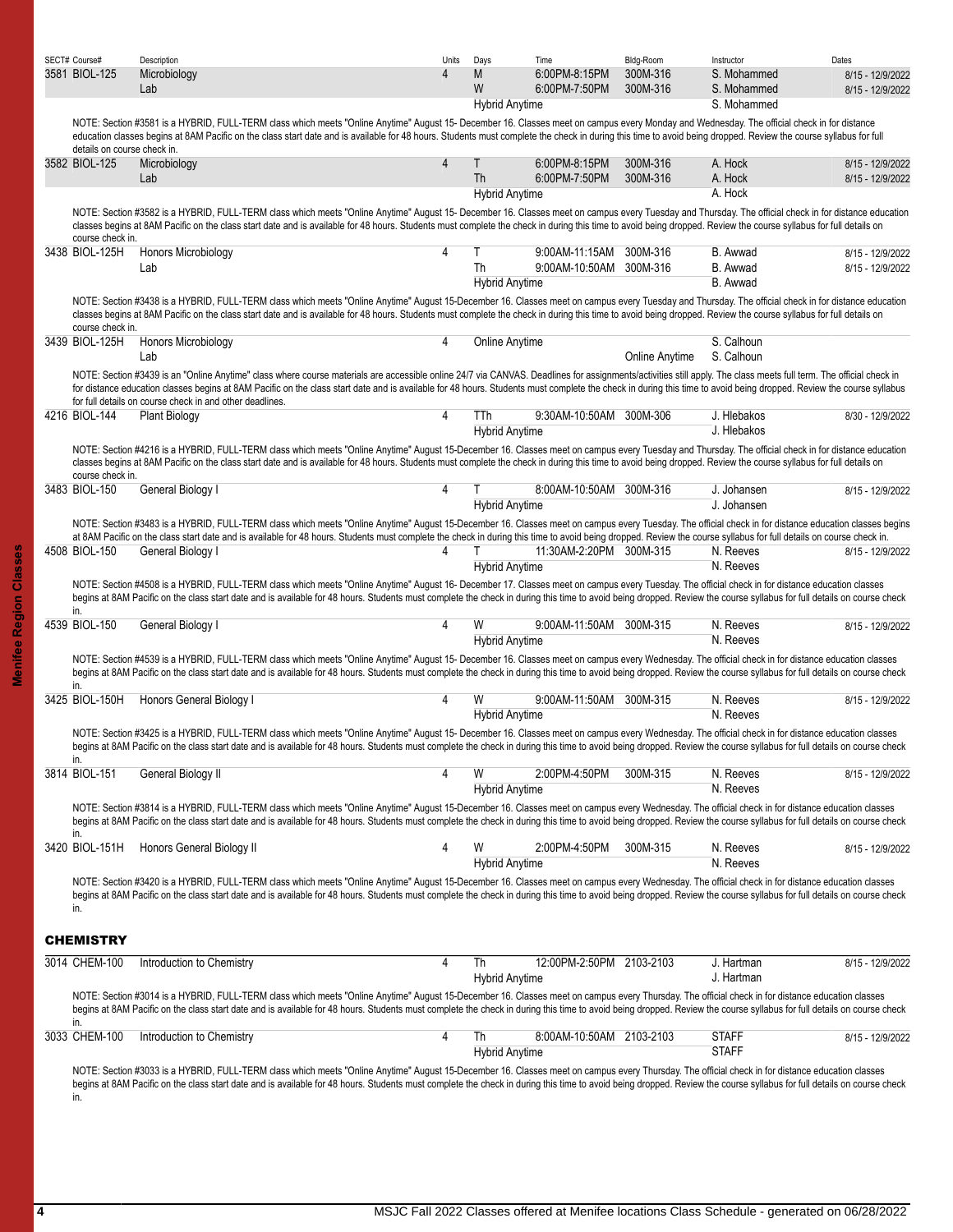<span id="page-4-2"></span><span id="page-4-1"></span><span id="page-4-0"></span>

| SECT# Course#<br>3658 CHEM-101                                                                                                                                                                                                                                                                                                                                                                                             | Description<br>General Chemistry I                                                                                                                                                                                                                                                                                                                                                                                           | Units<br>5     | Days<br><b>MW</b>            | Time<br>5:00PM-7:50PM                                | Bldg-Room<br>2101-2101 | Instructor<br>D. Szeto<br>D. Szeto | Dates<br>8/15 - 12/9/2022      |  |  |  |
|----------------------------------------------------------------------------------------------------------------------------------------------------------------------------------------------------------------------------------------------------------------------------------------------------------------------------------------------------------------------------------------------------------------------------|------------------------------------------------------------------------------------------------------------------------------------------------------------------------------------------------------------------------------------------------------------------------------------------------------------------------------------------------------------------------------------------------------------------------------|----------------|------------------------------|------------------------------------------------------|------------------------|------------------------------------|--------------------------------|--|--|--|
|                                                                                                                                                                                                                                                                                                                                                                                                                            | NOTE: Section #3658 is a HYBRID, FULL-TERM class which meets "Online Anytime" August 15-December 16. Classes meet on campus every Monday and Wednesday. The official check in for distance<br>education classes begins at 8AM Pacific on the class start date and is available for 48 hours. Students must complete the check in during this time to avoid being dropped. Review the course syllabus for full                |                | <b>Hybrid Anytime</b>        |                                                      |                        |                                    |                                |  |  |  |
| details on course check in.<br>4019 CHEM-101                                                                                                                                                                                                                                                                                                                                                                               | <b>General Chemistry I</b>                                                                                                                                                                                                                                                                                                                                                                                                   | 5              | TTh<br><b>Hybrid Anytime</b> | 8:30AM-11:20AM 2101-2101                             |                        | <b>STAFF</b><br><b>STAFF</b>       |                                |  |  |  |
|                                                                                                                                                                                                                                                                                                                                                                                                                            | NOTE: Section #4019 is a HYBRID, FULL-TERM class which meets "Online Anytime" August 15-December 16. Classes meet on campus every Tuesday and Thursday. The official check in for distance education<br>classes begins at 8AM Pacific on the class start date and is available for 48 hours. Students must complete the check in during this time to avoid being dropped. Review the course syllabus for full details on     |                |                              |                                                      |                        |                                    |                                |  |  |  |
| course check in.<br>4020 CHEM-102                                                                                                                                                                                                                                                                                                                                                                                          | <b>General Chemistry II</b>                                                                                                                                                                                                                                                                                                                                                                                                  | 5              | <b>TTh</b>                   | 5.00PM-7:50PM                                        | 2101-2101              | C. Mansouri                        | 8/15 - 12/9/2022               |  |  |  |
|                                                                                                                                                                                                                                                                                                                                                                                                                            |                                                                                                                                                                                                                                                                                                                                                                                                                              |                | <b>Hybrid Anytime</b>        |                                                      |                        | C. Mansouri                        |                                |  |  |  |
| course check in.                                                                                                                                                                                                                                                                                                                                                                                                           | NOTE: Section #4020 is a HYBRID, FULL-TERM class which meets "Online Anytime" August 15-December 16. Classes meet on campus every Tuesday and Thursday. The official check in for distance education<br>classes begins at 8AM Pacific on the class start date and is available for 48 hours. Students must complete the check in during this time to avoid being dropped. Review the course syllabus for full details on     |                |                              |                                                      |                        |                                    |                                |  |  |  |
| 3034 CHEM-107                                                                                                                                                                                                                                                                                                                                                                                                              | Chemistry of Life                                                                                                                                                                                                                                                                                                                                                                                                            | 5              | М<br><b>Hybrid Anytime</b>   | 12:00PM-2:50PM 2103-2103                             |                        | <b>STAFF</b><br><b>STAFF</b>       | 8/15 - 12/9/2022               |  |  |  |
| NOTE: Section #3034 is a HYBRID, FULL-TERM class which meets "Online Anytime" August 15-December 16. Classes meet on campus every Monday The official check in for distance education classes begins<br>at 8AM Pacific on the class start date and is available for 48 hours. Students must complete the check in during this time to avoid being dropped. Review the course syllabus for full details on course check in. |                                                                                                                                                                                                                                                                                                                                                                                                                              |                |                              |                                                      |                        |                                    |                                |  |  |  |
| 3597 CHEM-107                                                                                                                                                                                                                                                                                                                                                                                                              | Chemistry of Life                                                                                                                                                                                                                                                                                                                                                                                                            | 5              |                              | 8.00AM-10:50AM 2103-2103                             |                        | S. Sati                            | 8/15 - 12/9/2022               |  |  |  |
|                                                                                                                                                                                                                                                                                                                                                                                                                            |                                                                                                                                                                                                                                                                                                                                                                                                                              |                | <b>Hybrid Anytime</b>        |                                                      |                        | S. Sati                            |                                |  |  |  |
|                                                                                                                                                                                                                                                                                                                                                                                                                            | NOTE: Section #3597 is a HYBRID, FULL-TERM class which meets "Online Anytime" August 15-December 16. Classes meet on campus every Tuesday. The official check in for distance education classes begins<br>at 8AM Pacific on the class start date and is available for 48 hours. Students must complete the check in during this time to avoid being dropped. Review the course syllabus for full details on course check in. |                |                              |                                                      |                        |                                    |                                |  |  |  |
| 3991 CHEM-107                                                                                                                                                                                                                                                                                                                                                                                                              | Chemistry of Life                                                                                                                                                                                                                                                                                                                                                                                                            | 5              | W                            | 5.00PM-7:50PM 2103-2103                              |                        | S. Mogel                           | 8/15 - 12/9/2022               |  |  |  |
|                                                                                                                                                                                                                                                                                                                                                                                                                            |                                                                                                                                                                                                                                                                                                                                                                                                                              |                | <b>Hybrid Anytime</b>        |                                                      |                        | S. Mogel                           |                                |  |  |  |
| in.                                                                                                                                                                                                                                                                                                                                                                                                                        | NOTE: Section #3991 is a HYBRID, FULL-TERM class which meets "Online Anytime" August 15-December 16. Classes meet on campus every Wednesday. The official check in for distance education classes<br>begins at 8AM Pacific on the class start date and is available for 48 hours. Students must complete the check in during this time to avoid being dropped. Review the course syllabus for full details on course check   |                |                              |                                                      |                        |                                    |                                |  |  |  |
| 4210 CHEM-107                                                                                                                                                                                                                                                                                                                                                                                                              | Chemistry of Life                                                                                                                                                                                                                                                                                                                                                                                                            | 5              | M                            | 8.00AM-10:50AM 2103-2103                             |                        | <b>STAFF</b>                       | 8/15 - 12/9/2022               |  |  |  |
|                                                                                                                                                                                                                                                                                                                                                                                                                            |                                                                                                                                                                                                                                                                                                                                                                                                                              |                | <b>Hybrid Anytime</b>        |                                                      |                        | <b>STAFF</b>                       |                                |  |  |  |
|                                                                                                                                                                                                                                                                                                                                                                                                                            | NOTE: Section #4210 is a HYBRID, FULL-TERM class which meets "Online Anytime" August 15-December 16. Classes meet on campus every Monday. The official check in for distance education classes begins<br>at 8AM Pacific on the class start date and is available for 48 hours. Students must complete the check in during this time to avoid being dropped. Review the course syllabus for full details on course check in.  |                |                              |                                                      |                        |                                    |                                |  |  |  |
|                                                                                                                                                                                                                                                                                                                                                                                                                            | <b>CHILD DEVELOPMENT &amp; EDUCATION</b>                                                                                                                                                                                                                                                                                                                                                                                     |                |                              |                                                      |                        |                                    |                                |  |  |  |
| 3741 CDE-131                                                                                                                                                                                                                                                                                                                                                                                                               | <b>Children's Literature</b>                                                                                                                                                                                                                                                                                                                                                                                                 | 3              | W                            | 1:00PM-3:50PM                                        | 400M-418               | M. Stewart                         | 8/15 - 12/9/2022               |  |  |  |
|                                                                                                                                                                                                                                                                                                                                                                                                                            | Final Exam                                                                                                                                                                                                                                                                                                                                                                                                                   |                | W                            | 1:00AM-3:00PM                                        | 400M-418               | M. Stewart                         | 12/14/2022                     |  |  |  |
| 3322 CDE-131H                                                                                                                                                                                                                                                                                                                                                                                                              | Honors Children's Literature<br><b>Final Exam</b>                                                                                                                                                                                                                                                                                                                                                                            | 3              | W<br>W                       | 1:00PM-3:50PM<br>1:00PM-3:00PM                       | 400M-418<br>400M-418   | M. Stewart<br>M. Stewart           | 8/15 - 12/9/2022<br>12/14/2022 |  |  |  |
|                                                                                                                                                                                                                                                                                                                                                                                                                            |                                                                                                                                                                                                                                                                                                                                                                                                                              |                |                              |                                                      |                        |                                    |                                |  |  |  |
|                                                                                                                                                                                                                                                                                                                                                                                                                            | <b>COLLEGE SUCCESS/CAREER READY</b>                                                                                                                                                                                                                                                                                                                                                                                          |                |                              |                                                      |                        |                                    |                                |  |  |  |
| 3188 CSCR-100                                                                                                                                                                                                                                                                                                                                                                                                              | College Success and Career Readiness<br>(formerly GUID-100 College Success)                                                                                                                                                                                                                                                                                                                                                  | $\overline{3}$ | M                            | 12:00PM-1:30PM 300M-355A                             |                        | C. Garcia                          |                                |  |  |  |
|                                                                                                                                                                                                                                                                                                                                                                                                                            |                                                                                                                                                                                                                                                                                                                                                                                                                              |                | <b>Hybrid Anytime</b>        |                                                      |                        | C. Garcia                          |                                |  |  |  |
|                                                                                                                                                                                                                                                                                                                                                                                                                            | NOTE: Section #3188 is part of the PUENTE learning community. Students enrolled in this section must also enroll in ENGL-101 section #3145. Instructor Consent Required. #3188 is a HYBRID. FULL-TERM<br>class which meets "Online Anytime" August 15-December 16. Classes meet on campus every Monday. The official check in for distance education classes begins at 8AM Pacific on the class start date and is            |                |                              |                                                      |                        |                                    |                                |  |  |  |
| 3866 CSCR-100                                                                                                                                                                                                                                                                                                                                                                                                              | available for 48 hours. Students must complete the check in during this time to avoid being dropped. Review the course syllabus for full details on course check in.<br>College Success and Career Readiness                                                                                                                                                                                                                 | 3              | M                            | 2:00PM-3:50PM                                        | 300M-355A              | A. Jones                           | 8/15 - 10/7/2022               |  |  |  |
|                                                                                                                                                                                                                                                                                                                                                                                                                            | (formerly GUID-100 College Success)                                                                                                                                                                                                                                                                                                                                                                                          |                |                              |                                                      |                        |                                    |                                |  |  |  |
|                                                                                                                                                                                                                                                                                                                                                                                                                            |                                                                                                                                                                                                                                                                                                                                                                                                                              |                | <b>Hybrid Anytime</b>        |                                                      |                        | A. Jones                           | 8/15 - 10/7/2022               |  |  |  |
|                                                                                                                                                                                                                                                                                                                                                                                                                            | NOTE: Section #3866 is a HYBRID, SHORTTERM class which meets "Online Anytime" August 15-October 7. Classes meet on campus every Monday. The official check in for distance education classes begins at<br>8AM Pacific on the class start date and is available for 48 hours. Students must complete the check in during this time to avoid being dropped. Review the course syllabus for full details on course check in.    |                |                              |                                                      |                        |                                    |                                |  |  |  |
|                                                                                                                                                                                                                                                                                                                                                                                                                            |                                                                                                                                                                                                                                                                                                                                                                                                                              |                |                              |                                                      |                        |                                    |                                |  |  |  |
|                                                                                                                                                                                                                                                                                                                                                                                                                            | <b>COMMUNICATION STUDIES</b>                                                                                                                                                                                                                                                                                                                                                                                                 |                |                              |                                                      |                        |                                    |                                |  |  |  |
| 3013 COMM-100                                                                                                                                                                                                                                                                                                                                                                                                              | <b>Public Speaking</b>                                                                                                                                                                                                                                                                                                                                                                                                       | 3              | MW                           | 9:30AM-10:45AM                                       | 400M-418               | <b>B.</b> Natividad                | 8/15 - 12/9/2022               |  |  |  |
|                                                                                                                                                                                                                                                                                                                                                                                                                            | Final Exam                                                                                                                                                                                                                                                                                                                                                                                                                   |                | М                            | 8:00AM-9:50AM                                        | 400M-418               | <b>B.</b> Natividad                | 12/12/2022                     |  |  |  |
| 3069 COMM-100                                                                                                                                                                                                                                                                                                                                                                                                              | <b>Public Speaking</b><br>Final Exam                                                                                                                                                                                                                                                                                                                                                                                         | 3              | TTh<br>Th                    | 11:00AM-12:15PM 400M-418<br>10:00AM-11:50AM 400M-418 |                        | S. Uhl<br>S. Uhl                   | 8/15 - 12/9/2022<br>12/15/2022 |  |  |  |
| 3073 COMM-100                                                                                                                                                                                                                                                                                                                                                                                                              | <b>Public Speaking</b>                                                                                                                                                                                                                                                                                                                                                                                                       | 3              | T                            | 12:30PM-1:45PM 400M-418                              |                        | S. Uhl                             | 8/15 - 12/9/2022               |  |  |  |
|                                                                                                                                                                                                                                                                                                                                                                                                                            |                                                                                                                                                                                                                                                                                                                                                                                                                              |                | <b>Hybrid Anytime</b>        |                                                      |                        | S. Uhl                             |                                |  |  |  |
|                                                                                                                                                                                                                                                                                                                                                                                                                            | NOTE: Section #3073 is a HYBRID, FULL-TERM class which meets "Online Anytime" August 15-December 16. Classes meet on campus every Tuesday. The official check in for distance education classes begins<br>at 8AM Pacific on the class start date and is available for 48 hours. Students must complete the check in during this time to avoid being dropped. Review the course syllabus for full details on course check in. |                |                              |                                                      |                        |                                    |                                |  |  |  |
|                                                                                                                                                                                                                                                                                                                                                                                                                            | 3078 COMM-100 Public Speaking                                                                                                                                                                                                                                                                                                                                                                                                | 3              | Th<br><b>Hybrid Anytime</b>  | 12:30PM-1:45PM 400M-418                              |                        | S. Uhl<br>S. Uhl                   | 8/15 - 12/9/2022               |  |  |  |
|                                                                                                                                                                                                                                                                                                                                                                                                                            | NOTE: Section #3078 is a HYBRID, FULL-TERM class which meets "Online Anytime" August 15-December 16. Classes meet on campus every Thursday. The official check in for distance education classes<br>begins at 8AM Pacific on the class start date and is available for 48 hours. Students must complete the check in during this time to avoid being dropped. Review the course syllabus for full details on course check    |                |                              |                                                      |                        |                                    |                                |  |  |  |
| in.<br>3079 COMM-100                                                                                                                                                                                                                                                                                                                                                                                                       | <b>Public Speaking</b>                                                                                                                                                                                                                                                                                                                                                                                                       | 3              | M                            | 6:00PM-7:20PM                                        | 400M-417               | N. Zaher                           | 8/15 - 12/9/2022               |  |  |  |
|                                                                                                                                                                                                                                                                                                                                                                                                                            |                                                                                                                                                                                                                                                                                                                                                                                                                              |                | <b>Hybrid Anytime</b>        |                                                      |                        | N. Zaher                           |                                |  |  |  |
|                                                                                                                                                                                                                                                                                                                                                                                                                            | NOTE: Section #3079 is a HYBRID, FULL-TERM class which meets "Online Anytime" August 15-December 16. Classes meet on campus every Monday. The official check in for distance education classes begins<br>at 8AM Pacific on the class start date and is available for 48 hours. Students must complete the check in during this time to avoid being dropped. Review the course syllabus for full details on course check in.  |                |                              |                                                      |                        |                                    |                                |  |  |  |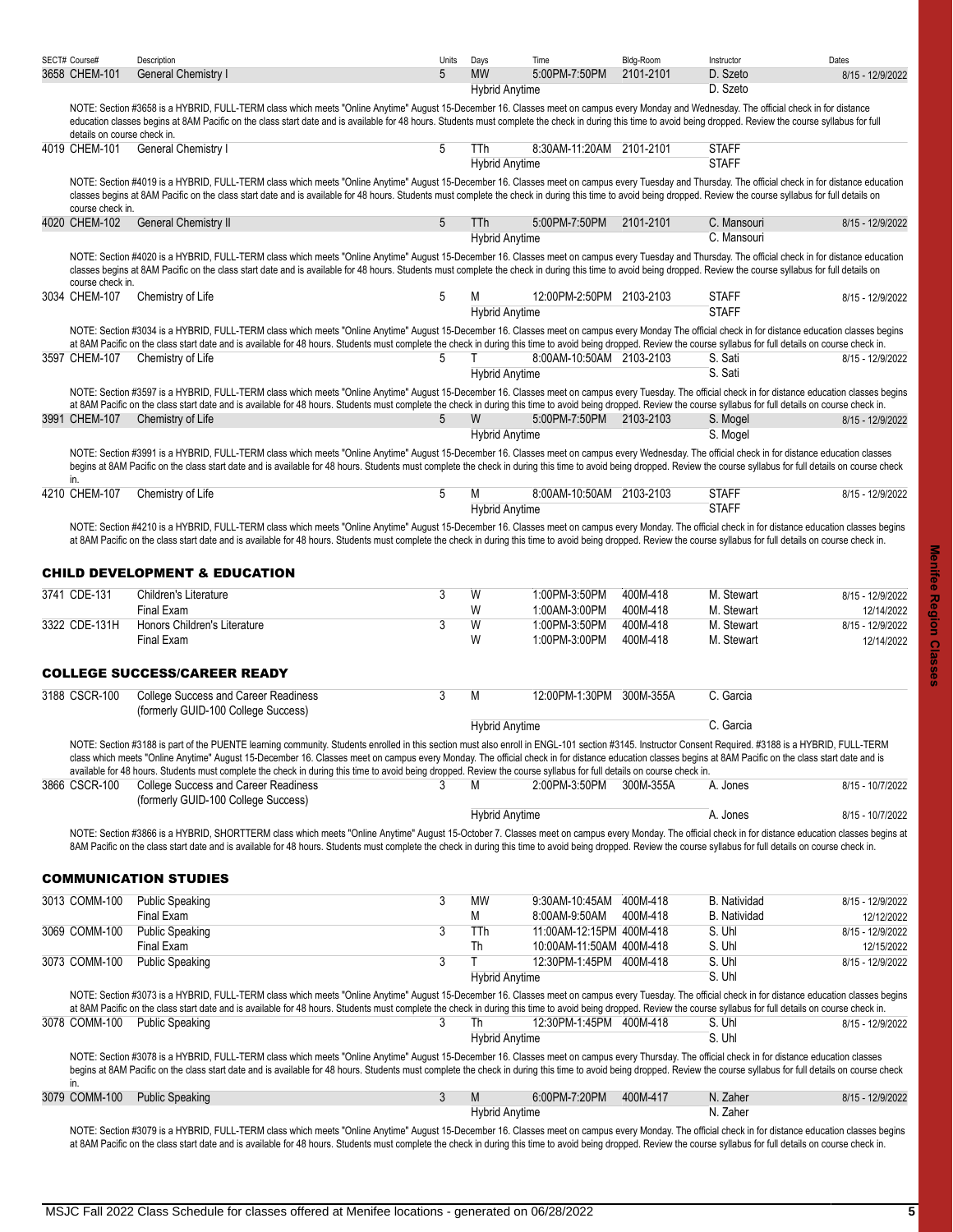<span id="page-5-0"></span>

| SECT# Course# | Description                                                                                                                                                                                                                                                                                                                                                                                                                  | Units          | Days                  | Time                                                 | Bldg-Room | Instructor                    | Dates                                                                  |
|---------------|------------------------------------------------------------------------------------------------------------------------------------------------------------------------------------------------------------------------------------------------------------------------------------------------------------------------------------------------------------------------------------------------------------------------------|----------------|-----------------------|------------------------------------------------------|-----------|-------------------------------|------------------------------------------------------------------------|
| 3080 COMM-100 | <b>Public Speaking</b>                                                                                                                                                                                                                                                                                                                                                                                                       | 3              | W                     | 6:00PM-7:20PM                                        | 400M-417  | N. Zaher                      | 8/15 - 12/9/2022                                                       |
|               |                                                                                                                                                                                                                                                                                                                                                                                                                              |                | <b>Hybrid Anytime</b> |                                                      |           | N. Zaher                      |                                                                        |
|               | NOTE: Section #3080 is a HYBRID, FULL-TERM class which meets "Online Anytime" August 15-December 16. Classes meet on campus every Wednesday. The official check in for distance education classes<br>begins at 8AM Pacific on the class start date and is available for 48 hours. Students must complete the check in during this time to avoid being dropped. Review the course syllabus for full details on course check   |                |                       |                                                      |           |                               |                                                                        |
| in.           | 4030 COMM-100H Honors Public Speaking                                                                                                                                                                                                                                                                                                                                                                                        | 3              | TTh                   | 11:00AM-12:15PM 400M-418                             |           | S. Uhl                        | 8/15 - 12/9/2022                                                       |
| 3083 COMM-103 | Final Exam<br>Interpersonal Communication                                                                                                                                                                                                                                                                                                                                                                                    | 3              | Th<br><b>MW</b>       | 10:00AM-11:50AM 400M-418<br>11:00AM-12:15PM 400M-419 |           | S. Uhl<br><b>B.</b> Natividad | 12/15/2022                                                             |
|               | Final Exam                                                                                                                                                                                                                                                                                                                                                                                                                   |                | W                     | 10:00AM-11:50AM 400M-419                             |           | <b>B.</b> Natividad           | 8/15 - 12/9/2022<br>12/14/2022                                         |
| 3085 COMM-103 | Interpersonal Communication                                                                                                                                                                                                                                                                                                                                                                                                  | 3              | TTh                   | 9:30AM-10:45AM 400M-418                              |           | S. Uhl                        | 8/15 - 12/9/2022                                                       |
|               | <b>Final Exam</b>                                                                                                                                                                                                                                                                                                                                                                                                            |                | T                     | 8:00AM-9:50AM                                        | 400M-418  | S. Uhl                        | 12/13/2022                                                             |
|               | 3126 COMM-103H Honors Interpersonal Communication                                                                                                                                                                                                                                                                                                                                                                            | 3              | TTh                   | 9:30AM-10:45AM 400M-418                              |           | S. Uhl                        | 8/15 - 12/9/2022                                                       |
|               | Final Exam                                                                                                                                                                                                                                                                                                                                                                                                                   |                | T                     | 8:00AM-9:50AM                                        | 400M-418  | S. Uhl                        |                                                                        |
|               | <b>COMPUTER SCIENCE/INFORMATION SYSTEMS</b>                                                                                                                                                                                                                                                                                                                                                                                  |                |                       |                                                      |           |                               |                                                                        |
| 3140 CSIS-101 | Introduction to Computers and Data Processing                                                                                                                                                                                                                                                                                                                                                                                | 3              | $\mathsf{T}$          | 6:00PM-8:50PM                                        | 900M-951  | J. Pittman                    | 8/15 - 12/9/2022                                                       |
|               | <b>Final Exam</b>                                                                                                                                                                                                                                                                                                                                                                                                            |                | Τ                     | 6:00PM-7:50PM                                        | 900M-951  | J. Pittman                    | 12/13/2022                                                             |
| 3941 CSIS-592 | <b>CCNA 3 Scaling Networks</b><br>(formerly CSIS-092)                                                                                                                                                                                                                                                                                                                                                                        | 3              | W                     | 6:00PM-8:50PM                                        | 900M-970  | R. Glauser                    | 10/17 - 12/16/2022                                                     |
|               |                                                                                                                                                                                                                                                                                                                                                                                                                              |                | <b>Hybrid Anytime</b> |                                                      |           | R. Glauser                    | 10/17 - 12/16/2022                                                     |
| in.           | NOTE: Section #3941 is a HYBRID, SHORT-TERM class which meets "Online Anytime" October 17-December 16. Classes meet on campus every Wednesday. The official check in for distance education classes<br>begins at 8AM Pacific on the class start date and is available for 48 hours. Students must complete the check in during this time to avoid being dropped. Review the course syllabus for full details on course check |                |                       |                                                      |           |                               |                                                                        |
| 3617 CSIS-791 | CCNA 2 Routing and Switching Essentials<br>(formerly CSIS-091)                                                                                                                                                                                                                                                                                                                                                               | 3              | W                     | 6:00PM-8:50PM                                        | 900M-970  | R. Glauser                    | 8/15 - 10/7/2022                                                       |
|               | Lab                                                                                                                                                                                                                                                                                                                                                                                                                          |                | <b>Hybrid Anytime</b> |                                                      |           | R. Glauser                    | 8/15 - 10/7/2022                                                       |
|               | NOTE: Section #3617 is a HYBRID, SHORT-TERM class which meets "Online Anytime" August 15-October 7. Classes meet on campus every Wednesday. The official check in for distance education classes                                                                                                                                                                                                                             |                |                       |                                                      |           |                               |                                                                        |
| in.           | begins at 8AM Pacific on the class start date and is available for 48 hours. Students must complete the check in during this time to avoid being dropped. Review the course syllabus for full details on course check                                                                                                                                                                                                        |                |                       |                                                      |           |                               |                                                                        |
| <b>DANCE</b>  |                                                                                                                                                                                                                                                                                                                                                                                                                              |                |                       |                                                      |           |                               |                                                                        |
| 3292 DAN-121A | <b>Beginning Ballet</b>                                                                                                                                                                                                                                                                                                                                                                                                      | $\overline{2}$ | <b>MW</b>             | 9:30AM-10:10AM 200M-207                              |           | M. Olson                      | 8/15 - 12/9/2022                                                       |
|               | Lab                                                                                                                                                                                                                                                                                                                                                                                                                          |                | <b>MW</b>             | 10:10AM-10:45AM 200M-207                             |           | M. Olson                      | 8/15 - 12/9/2022                                                       |
|               | <b>Final Exam</b>                                                                                                                                                                                                                                                                                                                                                                                                            |                | М                     | 8:00AM-9:50AM                                        | 200M-207  | M. Olson                      | 12/12/2022                                                             |
|               |                                                                                                                                                                                                                                                                                                                                                                                                                              |                |                       |                                                      |           |                               |                                                                        |
|               |                                                                                                                                                                                                                                                                                                                                                                                                                              |                |                       |                                                      |           |                               |                                                                        |
| 3294 DAN-121B | NOTE: Section #3292 m is stacked with DAN-121B, #3294, DAN-128A, #3298, DAN-128B, #3300.<br><b>Advanced Beginning Ballet</b>                                                                                                                                                                                                                                                                                                 | 2              | МW                    | 9:30AM-10:10AM 200M-207                              |           | M. Olson                      |                                                                        |
|               | Lab                                                                                                                                                                                                                                                                                                                                                                                                                          |                | <b>MW</b>             | 10:10AM-10:45AM 200M-207                             |           | M. Olson                      |                                                                        |
|               | <b>Final Exam</b>                                                                                                                                                                                                                                                                                                                                                                                                            |                | М                     | 8:00AM-9:50AM                                        | 200M-207  | M. Olson                      |                                                                        |
|               | NOTE: Section #3294 is stacked with DAN-121A, #3292, DAN-128A, #3298, DAN-128B, #3300.                                                                                                                                                                                                                                                                                                                                       |                |                       |                                                      |           |                               |                                                                        |
| 3281 DAN-122A | Beginning Modern Dance                                                                                                                                                                                                                                                                                                                                                                                                       | 2              | Τ                     | 9:00AM-10:15AM 200M-207                              |           | K. Johansen                   |                                                                        |
|               |                                                                                                                                                                                                                                                                                                                                                                                                                              |                | <b>Hybrid Anytime</b> |                                                      |           | K. Johansen                   | 8/15 - 12/9/2022<br>8/15 - 12/9/2022<br>12/12/2022<br>8/15 - 12/9/2022 |
|               | NOTE: Section #3281 is a HYBRID, FULL-TERM class which meets "Online Anytime" August 15-December 16. Classes meet on campus every Tuesday. The official check in for distance education classes begins<br>at 8AM Pacific on the class start date and is available for 48 hours. Students must complete the check in during this time to avoid being dropped. Review the course syllabus for full details on course check in. |                |                       |                                                      |           |                               |                                                                        |
|               | #3281 is stacked with DAN-122B, #3287 DAN-126A, #3076 and DAN-126B, #3077                                                                                                                                                                                                                                                                                                                                                    |                |                       |                                                      |           |                               |                                                                        |
| 3287 DAN-122B | Advanced Beginning Modern Dance                                                                                                                                                                                                                                                                                                                                                                                              | $\mathbf{2}$   | T                     | 9:00AM-10:15AM 200M-207                              |           | K. Johansen<br>K. Johansen    | 8/15 - 12/9/2022                                                       |
|               | NOTE: Section #3287 is a HYBRID, FULL-TERM class which meets "Online Anytime" August 15-December 16. Classes meet on campus every Tuesday. The official check in for distance education classes begins<br>at 8AM Pacific on the class start date and is available for 48 hours. Students must complete the check in during this time to avoid being dropped. Review the course syllabus for full details on course check in. |                | <b>Hybrid Anytime</b> |                                                      |           |                               |                                                                        |
|               | #3287 is stacked with DAN-122A, #3281 DAN-126A, #3076 and DAN-126B, #3077                                                                                                                                                                                                                                                                                                                                                    |                |                       |                                                      |           |                               |                                                                        |
| 3830 DAN-125  | Choreography I                                                                                                                                                                                                                                                                                                                                                                                                               | 3              | W                     | 12:30PM-1:50PM 200M-207                              |           | P. Naggi                      |                                                                        |
|               | NOTE: Section #3830 is a HYBRID, FULL-TERM class which meets "Online Anytime" August 15-December 16. Classes meet on campus every Wednesday. The official check in for distance education classes<br>begins at 8AM Pacific on the class start date and is available for 48 hours. Students must complete the check in during this time to avoid being dropped. Review the course syllabus for full details on course check   |                | <b>Hybrid Anytime</b> |                                                      |           | P. Naggi                      |                                                                        |
| in.           | Intermediate Modern Dance                                                                                                                                                                                                                                                                                                                                                                                                    | 2              |                       | 9:00AM-10:45AM 200M-207                              |           | K. Johansen                   | 8/15 - 12/9/2022<br>8/15 - 12/9/2022                                   |
| 3076 DAN-126A |                                                                                                                                                                                                                                                                                                                                                                                                                              |                | <b>Hybrid Anytime</b> |                                                      |           | K. Johansen                   |                                                                        |
|               | NOTE: Section #3076 is a HYBRID, FULL-TERM class which meets "Online Anytime" August 15-December 16. Classes meet on campus every Tuesday. The official check in for distance education classes begins<br>at 8AM Pacific on the class start date and is available for 48 hours. Students must complete the check in during this time to avoid being dropped. Review the course syllabus for full details on course check in. |                |                       |                                                      |           |                               |                                                                        |
| 3077 DAN-126B | #3076 is stacked with DAN-126B, #3077 DAN-122A, #3281 and DAN-122B, #3287<br>Advanced Intermediate Modern Dance                                                                                                                                                                                                                                                                                                              | 2              |                       | 9:00AM-10:45AM 200M-207                              |           | K. Johansen                   | 8/15 - 12/9/2022                                                       |
|               | NOTE: Section #3077 is a HYBRID, FULL-TERM class which meets "Online Anytime" August 15-December 16. Classes meet on campus every Tuesday. The official check in for distance education classes begins<br>at 8AM Pacific on the class start date and is available for 48 hours. Students must complete the check in during this time to avoid being dropped. Review the course syllabus for full details on course check in. |                | <b>Hybrid Anytime</b> |                                                      |           | K. Johansen                   |                                                                        |
| 3298 DAN-128A | #3077 is stacked with DAN-126A, #3076 DAN-126B, #3077 and DAN-122A, #3281<br>Intermediate Ballet                                                                                                                                                                                                                                                                                                                             | 2              | MW                    | 9:30AM-10:10AM 200M-207                              |           | M. Olson                      | 8/15 - 12/9/2022                                                       |
|               | (formerly DAN-128)                                                                                                                                                                                                                                                                                                                                                                                                           |                |                       |                                                      |           |                               |                                                                        |
|               | Lab<br>Final Exam                                                                                                                                                                                                                                                                                                                                                                                                            |                | MW<br>М               | 10:10AM-10:45AM 200M-207<br>8:00AM-9:50AM            | 200M-207  | M. Olson<br>M. Olson          | 8/15 - 12/9/2022<br>12/12/2022                                         |

**Menifee Region Classes**

<span id="page-5-1"></span>**Menifee Region Classes**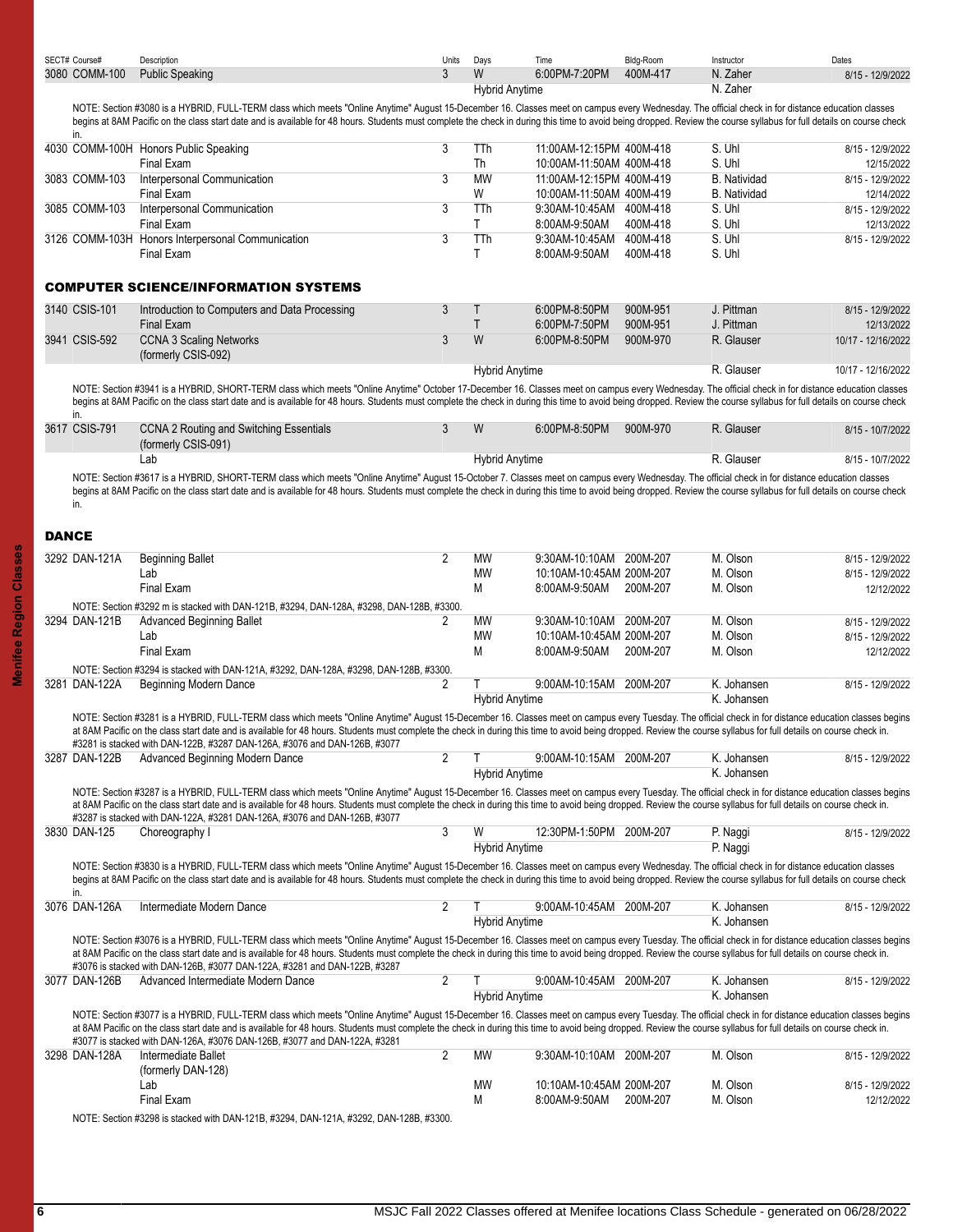| SECT# Course# | Description                                                                                                                                                                                                                                                                                                                                                                                                                                                                                                                                                                                                                                                                                                                                                                                                                                                                                                                              | Units          | Days      | Time                     | Bldg-Room | Instructor | Dates            |
|---------------|------------------------------------------------------------------------------------------------------------------------------------------------------------------------------------------------------------------------------------------------------------------------------------------------------------------------------------------------------------------------------------------------------------------------------------------------------------------------------------------------------------------------------------------------------------------------------------------------------------------------------------------------------------------------------------------------------------------------------------------------------------------------------------------------------------------------------------------------------------------------------------------------------------------------------------------|----------------|-----------|--------------------------|-----------|------------|------------------|
| 3300 DAN-128B | Advanced Intermediate Ballet                                                                                                                                                                                                                                                                                                                                                                                                                                                                                                                                                                                                                                                                                                                                                                                                                                                                                                             | $\overline{2}$ | <b>MW</b> | 9:30AM-10:10AM           | 200M-207  | M. Olson   | 8/15 - 12/9/2022 |
|               | Lab                                                                                                                                                                                                                                                                                                                                                                                                                                                                                                                                                                                                                                                                                                                                                                                                                                                                                                                                      |                | <b>MW</b> | 10:10AM-10:45AM 200M-207 |           | M. Olson   | 8/15 - 12/9/2022 |
|               | <b>Final Exam</b>                                                                                                                                                                                                                                                                                                                                                                                                                                                                                                                                                                                                                                                                                                                                                                                                                                                                                                                        |                | M         | 8:00AM-9:50AM            | 200M-207  | M. Olson   | 12/12/2022       |
|               | NOTE: Section #3300 is stacked with DAN-121B, #3294, DAN-128A, #3298, DAN-121A, #3292.                                                                                                                                                                                                                                                                                                                                                                                                                                                                                                                                                                                                                                                                                                                                                                                                                                                   |                |           |                          |           |            |                  |
| 3053 DAN-131A | <b>Beginning Hip Hop</b>                                                                                                                                                                                                                                                                                                                                                                                                                                                                                                                                                                                                                                                                                                                                                                                                                                                                                                                 | 2              | TTh       | 11:00AM-12:15PM 200M-207 |           | N. Morales | 8/15 - 12/9/2022 |
|               | (formerly DAN-131)                                                                                                                                                                                                                                                                                                                                                                                                                                                                                                                                                                                                                                                                                                                                                                                                                                                                                                                       |                |           |                          |           |            |                  |
|               | Lab                                                                                                                                                                                                                                                                                                                                                                                                                                                                                                                                                                                                                                                                                                                                                                                                                                                                                                                                      |                | TTh       | 11:00AM-12:15PM 200M-207 |           | N. Morales | 8/15 - 12/9/2022 |
|               | <b>Final Exam</b>                                                                                                                                                                                                                                                                                                                                                                                                                                                                                                                                                                                                                                                                                                                                                                                                                                                                                                                        |                | Th        | 11:00AM-12:50PM 200M-207 |           | N. Morales |                  |
|               | NOTE: Section #3053 is stacked with DAN 131B, #3054, DAN 135A,#3058 and DAN 135B #3059.                                                                                                                                                                                                                                                                                                                                                                                                                                                                                                                                                                                                                                                                                                                                                                                                                                                  |                |           |                          |           |            |                  |
| 3054 DAN-131B | Advanced Beginning Hip Hop                                                                                                                                                                                                                                                                                                                                                                                                                                                                                                                                                                                                                                                                                                                                                                                                                                                                                                               | 2              | TTh       | 11:00AM-12:15PM 200M-207 |           | N. Morales | 8/15 - 12/9/2022 |
|               | Lab                                                                                                                                                                                                                                                                                                                                                                                                                                                                                                                                                                                                                                                                                                                                                                                                                                                                                                                                      |                | TTh       | 11:00AM-12:15PM 200M-207 |           | N. Morales | 8/15 - 12/9/2022 |
|               | <b>Final Exam</b>                                                                                                                                                                                                                                                                                                                                                                                                                                                                                                                                                                                                                                                                                                                                                                                                                                                                                                                        |                | T.        | 11:00AM-12:50PM 200M-207 |           | N. Morales |                  |
|               | NOTE: Section #3054 is stacked with DAN 131A, #3053, DAN 135A, #3058 and DAN 135B, #3059.                                                                                                                                                                                                                                                                                                                                                                                                                                                                                                                                                                                                                                                                                                                                                                                                                                                |                |           |                          |           |            |                  |
| 3058 DAN-135A | Intermediate Hip Hop                                                                                                                                                                                                                                                                                                                                                                                                                                                                                                                                                                                                                                                                                                                                                                                                                                                                                                                     | 2              | TTh       | 11:00AM-12:15PM 200M-207 |           | N. Morales | 8/15 - 12/9/2022 |
|               | Lab                                                                                                                                                                                                                                                                                                                                                                                                                                                                                                                                                                                                                                                                                                                                                                                                                                                                                                                                      |                | Th        | 11:00AM-12:15PM 200M-207 |           | N. Morales | 8/15 - 12/9/2022 |
|               | <b>Final Exam</b>                                                                                                                                                                                                                                                                                                                                                                                                                                                                                                                                                                                                                                                                                                                                                                                                                                                                                                                        |                | T.        | 11:00AM-12:50PM 200M-207 |           | N. Morales |                  |
|               | NOTE: Section #3058 is stacked with DAN 131A, #3053, DAN 131B, #3054, and DAN 135B, #3059.                                                                                                                                                                                                                                                                                                                                                                                                                                                                                                                                                                                                                                                                                                                                                                                                                                               |                |           |                          |           |            |                  |
| 3059 DAN-135B | Advanced Intermediate Hip Hop                                                                                                                                                                                                                                                                                                                                                                                                                                                                                                                                                                                                                                                                                                                                                                                                                                                                                                            | 2              | TTh       | 11:00AM-12:15PM 200M-207 |           | N. Morales | 8/15 - 12/9/2022 |
|               | Lab                                                                                                                                                                                                                                                                                                                                                                                                                                                                                                                                                                                                                                                                                                                                                                                                                                                                                                                                      |                | Th        | 11:00AM-12:15PM 200M-207 |           | N. Morales | 8/15 - 12/9/2022 |
|               | <b>Final Exam</b>                                                                                                                                                                                                                                                                                                                                                                                                                                                                                                                                                                                                                                                                                                                                                                                                                                                                                                                        |                | T.        | 11:00AM-12:50PM 200M-207 |           | N. Morales |                  |
|               | NOTE: Section #3059 is stacked with DAN 131A, #3053, DAN 131B,#3054, and DAN 135A, #3058.                                                                                                                                                                                                                                                                                                                                                                                                                                                                                                                                                                                                                                                                                                                                                                                                                                                |                |           |                          |           |            |                  |
| 3062 DAN-212  | Dance Production                                                                                                                                                                                                                                                                                                                                                                                                                                                                                                                                                                                                                                                                                                                                                                                                                                                                                                                         | 3              | Tba       |                          | Tba-Tba   | P. Naggi   |                  |
|               | Lab                                                                                                                                                                                                                                                                                                                                                                                                                                                                                                                                                                                                                                                                                                                                                                                                                                                                                                                                      |                | F         | 9:00AM-12:10PM           | 200M-207  | P. Naggi   |                  |
|               | Lab                                                                                                                                                                                                                                                                                                                                                                                                                                                                                                                                                                                                                                                                                                                                                                                                                                                                                                                                      |                |           | 12:20PM-3:50PM 200M-207  |           | P. Naggi   |                  |
|               | NOTE: Section #3062 is stacked with DAN-212, #3063 and DAN-212, #3064. Instructor Consent Required By audition and/or interview. This course is designed for the creation and performance of a dance<br>concert to be presented on Nov. 17, 18, and 19. Faculty and student dances will be performed. The bulk of dances will rehearse on Fridays and Tuesday nights with some faculty pieces rehearsing at alternate<br>times. Additional rehearsals are required during production week Nov. 13, 14, 15 and 16, for technical rehearsals. Students interested in participating should attend an organizational meeting on Friday, Aug. 19<br>@ 9 AM in room 207 on the Menifee campus followed by an audition to cast dances beginning at 11:30 AM. Students must attend morning meeting to audition. Students may enroll for 1, 2, or 3 units of credit,<br>depending on time commitment and number of dances they have been cast in. |                |           |                          |           |            |                  |
| 3063 DAN-212  | Dance Production                                                                                                                                                                                                                                                                                                                                                                                                                                                                                                                                                                                                                                                                                                                                                                                                                                                                                                                         | 2              | Tba       |                          | Tba-Tba   | P. Naggi   |                  |
|               | Lab                                                                                                                                                                                                                                                                                                                                                                                                                                                                                                                                                                                                                                                                                                                                                                                                                                                                                                                                      |                | F         | 9:00AM-2:50PM            | 200M-207  | P. Naggi   |                  |
|               | Lab                                                                                                                                                                                                                                                                                                                                                                                                                                                                                                                                                                                                                                                                                                                                                                                                                                                                                                                                      |                |           | 12:10PM-2:50AM           | 200M-207  | P. Naggi   |                  |
|               | NOTE: Section #3063 is stacked with DAN-212, #3062 and DAN-212, #3064. Instructor Consent Required By audition and/or interview. This course is designed for the creation and performance of a dance<br>concert to be presented on Nov. 17, 18, and 19. Faculty and student dances will be performed. The bulk of dances will rehearse on Fridays and Tuesday nights with some faculty pieces rehearsing at alternate<br>times. Additional rehearsals are required during production week Nov. 13, 14, 15 and 16, for technical rehearsals. Students interested in participating should attend an organizational meeting on Friday, Aug. 19<br>@ 9 AM in room 207 on the Menifee campus followed by an audition to cast dances beginning at 11:30 AM. Students must attend morning meeting to audition. Students may enroll for 1, 2, or 3 units of credit,<br>depending on time commitment and number of dances they have been cast in. |                |           |                          |           |            |                  |
| 3064 DAN-212  | Dance Production                                                                                                                                                                                                                                                                                                                                                                                                                                                                                                                                                                                                                                                                                                                                                                                                                                                                                                                         | 1              | Tba       |                          | 200M-207  | P. Naggi   |                  |
|               | Lab                                                                                                                                                                                                                                                                                                                                                                                                                                                                                                                                                                                                                                                                                                                                                                                                                                                                                                                                      |                | F         | 9:00AM-12:10PM 200M-207  |           | P. Naggi   |                  |
|               | NOTE: Section #3064 is stacked with DAN-212, #3062 and DAN-212, #3063. Instructor Consent Required By audition and/or interview. This course is designed for the creation and performance of a dance<br>concert to be presented on Nov. 17, 18, and 19. Faculty and student dances will be performed. The bulk of dances will rehearse on Fridays and Tuesday nights with some faculty pieces rehearsing at alternate<br>times. Additional rehearcals are required during production week Nev 13, 14, 15, and 16 for tophologi rehearcals. Students interacted in participating should attend an erganizational meeting on Friday, Aug. 19                                                                                                                                                                                                                                                                                               |                |           |                          |           |            |                  |

times. Additional rehearsals are required during production week Nov. 13, 14, 15, and 16 for technical rehearsals. Students interested in participating should attend an organizational meeting on Friday, Aug. 19 @ 9 AM in room 207 on the Menifee campus followed by an audition to cast dances beginning at 11:30 AM. Students must attend morning meeting to audition. Students may enroll for 1, 2, or 3 units of credit, depending on time commitment and number of dances they have been cast in.

| 3043 DAN-216 | <b>Musical Theater Production: Dance</b> | W   | 6:00PM-9:50PM | 200M-207 | R. Felix | 8/15 - 10/6/2022   |
|--------------|------------------------------------------|-----|---------------|----------|----------|--------------------|
|              | ∟ar                                      | MTW | 5:00PM-9:50PM | 200M-207 | R. Felix | 10/10 - 10/12/2022 |
|              | ∟aŀ                                      | 5u  | 5:00PM-8:50PM | 200M-207 | R. Felix | 10/16 - 10/16/2022 |
|              |                                          |     |               |          |          |                    |

NOTE: Section #3043 is a SHORT-TERM 3 unit class which meets August 15-October 16. Auditions will be in person in room 207 the first week of classes. Mandatory tech rehearsal October 23 from 9:00am-6:00pm (with 1-hour break from 1-2pm). Will culminate with a weekend of performances October 28 (preview), 29, 30, and November 5, 6 at 5:00pm. November 7 at 12:00pm. NEED TO ADJUST NOTES TO ACCOMIDATE YOUR PRODUCTION

## <span id="page-6-0"></span>DIAGNOSTIC MEDICAL SONOGRAPHY

<span id="page-6-1"></span>

| 4301 DMS-100         | Fundamentals of Diagnostic Medical Sonography                                                                                                                                        | $\overline{2}$ | W            | 11:30AM-12:20PM 500M-508 |           | R. Ross    | 8/15 - 12/9/2022 |
|----------------------|--------------------------------------------------------------------------------------------------------------------------------------------------------------------------------------|----------------|--------------|--------------------------|-----------|------------|------------------|
|                      | Lab Final Exam                                                                                                                                                                       |                | W            | 1:30PM-3:20PM            | 500M-508  | R. Ross    | 12/14/2022       |
| 3698 DMS-101         | Pathophysiology                                                                                                                                                                      | 3              |              | 1:00PM-3:50PM            | 500M-508  | T. Francis | 8/15 - 12/9/2022 |
|                      | Final Exam                                                                                                                                                                           |                |              | 1:00PM-2:50PM            | 500M-508  | T. Francis | 12/13/2022       |
| 4303 DMS-103         | Patient Care Techniques for Sonographers                                                                                                                                             | 3              | Th           | 9:00AM-10:50AM           | 500M-508  | T. Francis | 8/15 - 12/9/2022 |
|                      | Lab                                                                                                                                                                                  |                | Th           | 11:00AM-1:50PM           | 500M-507  | T. Francis | 8/15 - 12/9/2022 |
|                      | Final Exam                                                                                                                                                                           |                | <b>Th</b>    | 9:00AM-10:50AM           | 500M-508  | T. Francis | 12/15/2022       |
| 3947 DMS-124         | Clinical Experience II                                                                                                                                                               | 10             | <b>TWThF</b> | 8:00AM-11:05AM           | Tba-Tba   | D. Moffatt |                  |
|                      | Lab                                                                                                                                                                                  |                | <b>TWThF</b> | 12:00PM-4:05PM           | Tba-Tba   | D. Moffatt |                  |
|                      | NOTE: Section #3947 meets for eighteen weeks, August 15 to December 15 . Off-site clinical to be arranged with instructor. Students complete 32hrs/wk either 8, 10, or 12 hr shifts. |                |              |                          |           |            |                  |
| 3948 DMS-130         | Obstetric/Gynecology Scanning                                                                                                                                                        | 1.5            | M            | 1:30PM-5:45PM            | 500M-507  | T. Francis |                  |
|                      | Lab Final Exam                                                                                                                                                                       |                | M            | 12:00PM-1:50PM           | 500M-507  | T. Francis | 12/12/2022       |
| 3949 DMS-132         | Ultrasound Pathology II                                                                                                                                                              | 3              | M            | 10:00AM-12:50PM 500M-508 |           | T. Francis | 8/15 - 12/9/2022 |
|                      | Final Exam                                                                                                                                                                           |                | M            | 10:00AM-11:50AM 500M-508 |           | T. Francis | 12/12/2022       |
| 3950 DMS-140         | Introduction to Vascular Imaging                                                                                                                                                     | 2              | M            | 8:00AM-9:50AM            | 500M-508  | T. Francis | 8/15 - 12/9/2022 |
|                      | Final Exam                                                                                                                                                                           |                | M            | 8:00AM-9:50AM            | 500M-508  | T. Francis | 12/12/2022       |
| <b>DIGITAL MEDIA</b> |                                                                                                                                                                                      |                |              |                          |           |            |                  |
| 3441 DIG-110         | Introduction to Digital Media                                                                                                                                                        | 3              | W            | 2:00PM-4:50PM            | 3000-3031 | A. Marsala | 8/15 - 12/9/2022 |
|                      | Final Exam                                                                                                                                                                           |                | W            | 2:00PM-3:50PM            | 3000-3031 | A. Marsala | 12/14/2022       |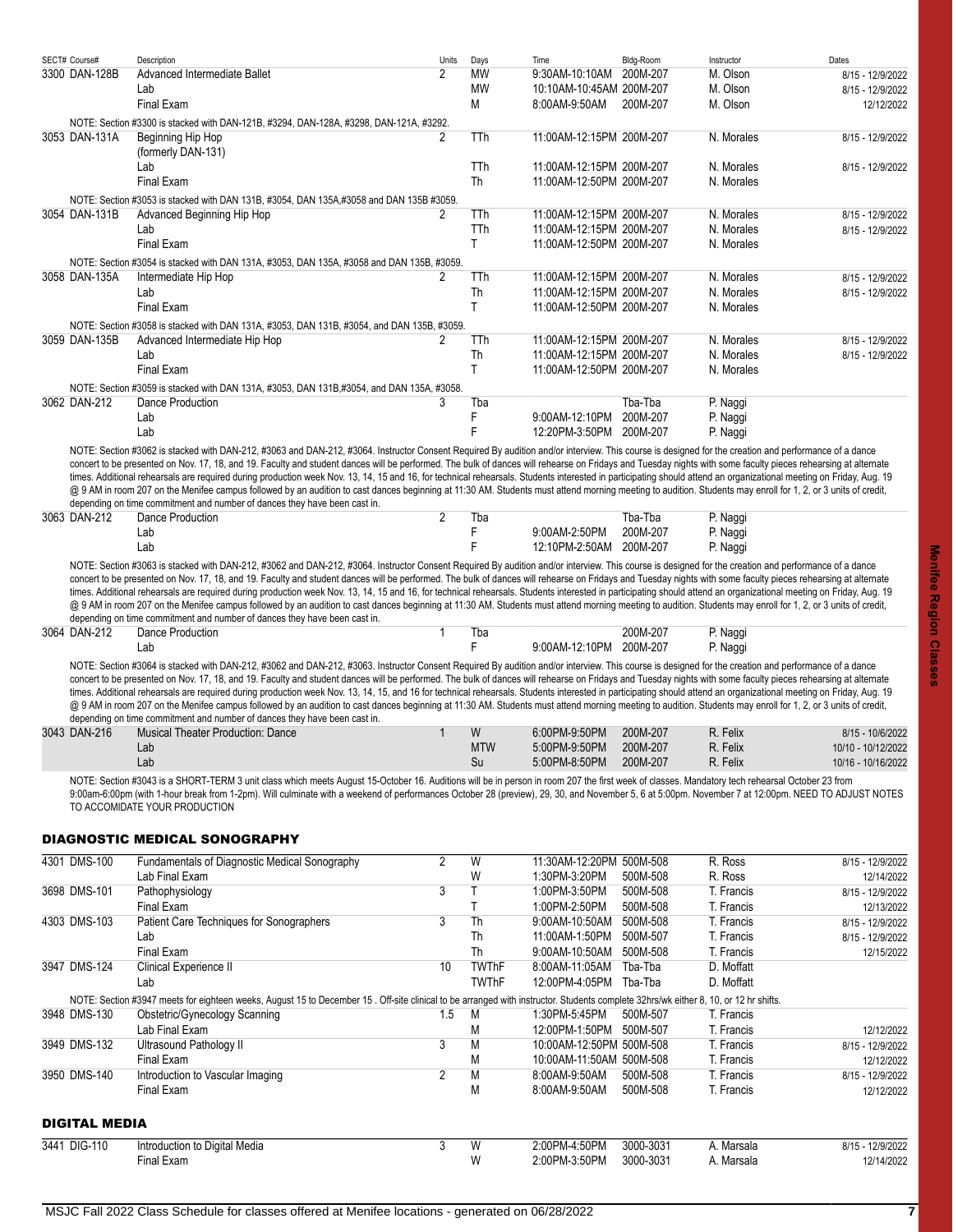<span id="page-7-3"></span><span id="page-7-2"></span><span id="page-7-1"></span><span id="page-7-0"></span>

| SECT# Course#              | Description                                                                                                                                                                                                        | Units          | Days                  | Time                     | Bldg-Room | Instructor   | Dates            |
|----------------------------|--------------------------------------------------------------------------------------------------------------------------------------------------------------------------------------------------------------------|----------------|-----------------------|--------------------------|-----------|--------------|------------------|
| 3216 DIG-190               | Video Production I                                                                                                                                                                                                 | 3              | F                     | 1:00PM-2:50PM            | 3000-3031 | A. Marsala   | 8/15 - 12/9/2022 |
|                            | (formerly Digital Video Design I)                                                                                                                                                                                  |                |                       |                          |           |              |                  |
|                            | Lab                                                                                                                                                                                                                |                | Th                    | 9:30AM-12:20PM           | 3000-3031 | A. Marsala   | 8/15 - 12/9/2022 |
|                            | Final Exam                                                                                                                                                                                                         |                | F                     | 1:00PM-2:50PM            | 3000-3031 | A. Marsala   | 12/16/2022       |
| 3333 DIG-190               | Video Production I                                                                                                                                                                                                 | 3              | F                     | 3:00PM-5:00PM            | 3000-3031 | J. Hess      | 8/15 - 12/9/2022 |
|                            | (formerly Digital Video Design I)                                                                                                                                                                                  |                |                       |                          |           |              |                  |
|                            | Lab                                                                                                                                                                                                                |                | Th                    | 2:00PM-5:00PM            | 3000-3031 | J. Hess      |                  |
|                            | Final Exam                                                                                                                                                                                                         |                | F                     | 3:00PM-4:50PM            | 3000-3031 | J. Hess      | 12/16/2022       |
| 3000 DIG-570               | <b>Motion Graphics</b>                                                                                                                                                                                             | 3              | T                     | 2:00PM-4:50PM            | 3000-3031 | A. Marsala   | 8/15 - 12/9/2022 |
|                            | (formerly DIG-172)                                                                                                                                                                                                 |                |                       |                          |           |              |                  |
|                            | Final Exam                                                                                                                                                                                                         |                | Τ                     | 2:00PM-3:50PM            | 3000-3031 | A. Marsala   | 12/13/2022       |
| 3987 DIG-572               | 3D Animation                                                                                                                                                                                                       | $\overline{3}$ | M                     | 9:30AM-12:20PM           | 3000-3031 | R. Bourbeau  | 8/15 - 12/9/2022 |
|                            | (formerly DIG-170)                                                                                                                                                                                                 |                |                       |                          |           |              |                  |
|                            | Final Exam                                                                                                                                                                                                         |                | M                     | 9:30AM-11:20AM Tba-Tba   |           | R. Bourbeau  | 12/12/2022       |
| 3180 DIG-592               | Digital Video Design II                                                                                                                                                                                            | 3              | W                     | 9:30AM-12:20PM           | 3000-3031 | A. Marsala   | 8/15 - 12/9/2022 |
|                            | (formerly DIG-191)                                                                                                                                                                                                 |                |                       |                          |           |              |                  |
|                            | Final Exam                                                                                                                                                                                                         |                | W                     | 9:30AM-11:20AM           | 3000-3031 | A. Marsala   |                  |
| 3199 DIG-593               | <b>Professional Production</b>                                                                                                                                                                                     | $\overline{3}$ | F                     | 9:30AM-12:20PM 3000-3031 |           | A. Marsala   | 12/14/2022       |
|                            |                                                                                                                                                                                                                    |                |                       |                          |           |              | 8/15 - 12/9/2022 |
|                            | (formerly DIG-195)                                                                                                                                                                                                 |                |                       |                          |           |              |                  |
|                            | Final Exam                                                                                                                                                                                                         |                | F                     | 9:30AM-11:20AM 3000-3031 |           | A. Marsala   | 12/16/2022       |
|                            |                                                                                                                                                                                                                    |                |                       |                          |           |              |                  |
| <b>DIGITAL PHOTOGRAPHY</b> |                                                                                                                                                                                                                    |                |                       |                          |           |              |                  |
| 3107 PHOT-125              | Digital Photography Production I                                                                                                                                                                                   | $\overline{3}$ | W                     | 9:00AM-11:50AM           | 900M-926  | K. Hanz      | 8/15 - 12/9/2022 |
|                            | Final Exam                                                                                                                                                                                                         |                | W                     | 9:00AM-10:50AM 900M-926  |           | K. Hanz      | 12/14/2022       |
| 3790 PHOT-524              | Digital Photography Production II                                                                                                                                                                                  | 3              | Th                    | 9:00AM-11:50AM           | 900M-926  | K. Hanz      | 8/15 - 12/9/2022 |
|                            | (formerly PHOT-224)                                                                                                                                                                                                |                |                       |                          |           |              |                  |
|                            | Final Exam                                                                                                                                                                                                         |                | Th                    | 9:00AM-10:50AM           | 900M-926  | K. Hanz      |                  |
|                            |                                                                                                                                                                                                                    | $\overline{3}$ | Th                    |                          |           |              | 12/15/2022       |
| 3416 PHOT-525              | Digital Photography Production III                                                                                                                                                                                 |                |                       | 1:00PM-3:50PM            | 900M-926  | K. Hanz      | 8/15 - 12/9/2022 |
|                            | (formerly PHOT-225)                                                                                                                                                                                                |                |                       |                          |           |              |                  |
|                            | Final Exam                                                                                                                                                                                                         |                | Th                    | 1:00PM-2:50PM            | 900M-926  | K. Hanz      | 12/15/2022       |
| 3999 PHOT-790              | Digital Imaging Studio Laboratory                                                                                                                                                                                  | $\mathbf{1}$   | <b>Th</b>             | 4:00PM-6:50PM            | 900M-926  | K. Hanz      |                  |
|                            | (formerly PHOT-090)                                                                                                                                                                                                |                |                       |                          |           |              |                  |
|                            | Lab Final Exam                                                                                                                                                                                                     |                | <b>Th</b>             | 4:00PM-5:50PM            | 900M-926  | K. Hanz      | 12/15/2022       |
| 3798 PHOT-791              | Professional Production Studio Laboratory                                                                                                                                                                          | $\mathbf 1$    | W                     | 5:00PM-7:50PM            | 900M-926  | K. Hanz      | 8/15 - 12/9/2022 |
|                            | (formerly PHOT-091)                                                                                                                                                                                                |                |                       |                          |           |              |                  |
|                            | Lab Final Exam                                                                                                                                                                                                     |                | W                     | 5:00PM-6:50PM            | 900M-926  | K. Hanz      | 12/14/2022       |
|                            |                                                                                                                                                                                                                    |                |                       |                          |           |              |                  |
| <b>ECONOMICS</b>           |                                                                                                                                                                                                                    |                |                       |                          |           |              |                  |
| 3699 ECON-201              | Principles of Macroeconomics                                                                                                                                                                                       | 3              | M                     | 8:00AM-9:20AM            | 900M-932  | T. Cummings  |                  |
|                            |                                                                                                                                                                                                                    |                |                       |                          |           | T. Cummings  | 8/15 - 12/9/2022 |
|                            |                                                                                                                                                                                                                    |                | <b>Hybrid Anytime</b> |                          |           |              |                  |
|                            | NOTE: Section #3699 is a HYBRID, FULL-TERM class which meets "Online Anytime" August 15-December 16. Classes meet on campus every Monday. The official check in for distance education classes begins              |                |                       |                          |           |              |                  |
|                            | at 8AM Pacific on the class start date and is available for 48 hours. Students must complete the check in during this time to avoid being dropped. Review the course syllabus for full details on course check in. |                |                       |                          |           |              |                  |
|                            |                                                                                                                                                                                                                    |                |                       |                          |           |              |                  |
|                            | <b>ENGINEERING TECHNOLOGIES</b>                                                                                                                                                                                    |                |                       |                          |           |              |                  |
| 3750 ENGR-181              | <b>Statics</b>                                                                                                                                                                                                     | 3              | <b>MW</b>             | 10:30AM-11:45AM 900M-931 |           | <b>STAFF</b> | 8/15 - 12/9/2022 |
|                            | Final Exam                                                                                                                                                                                                         |                | М                     | 10:00AM-11:50AM 900M-931 |           | <b>STAFF</b> | 12/12/2022       |
| 3320 ENGR-182              | <b>Strength of Materials</b>                                                                                                                                                                                       | 3              | <b>MW</b>             | 9:00AM-10:15AM 900M-931  |           | <b>STAFF</b> | 8/15 - 12/9/2022 |
|                            | (formerly Strength and Materials)                                                                                                                                                                                  |                |                       |                          |           |              |                  |
|                            | Final Exam                                                                                                                                                                                                         |                | М                     | 9:00AM-10:50AM 900M-931  |           | <b>STAFF</b> |                  |
|                            |                                                                                                                                                                                                                    |                |                       |                          |           |              | 12/12/2022       |
|                            |                                                                                                                                                                                                                    |                |                       |                          |           |              |                  |
| <b>ENGLISH</b>             |                                                                                                                                                                                                                    |                |                       |                          |           |              |                  |
| 3109 ENGL-101              | <b>College Composition</b>                                                                                                                                                                                         | 4              | TTh                   | 8:00AM-9:50AM            | 400M-408  | J. Storie    | 8/15 - 12/9/2022 |
|                            | (formerly Freshman Composition)                                                                                                                                                                                    |                |                       |                          |           |              |                  |
|                            | Final Exam                                                                                                                                                                                                         |                | Th                    | 8:00AM-9:50AM            | 400M-408  | J. Storie    | 12/15/2022       |
| 3124 ENGL-101              | <b>College Composition</b>                                                                                                                                                                                         | 4              | M                     | 10:00AM-11:50AM 400M-416 |           | S. Henry     | 8/15 - 12/9/2022 |
|                            | (formerly Freshman Composition)                                                                                                                                                                                    |                |                       |                          |           |              |                  |
|                            |                                                                                                                                                                                                                    |                |                       |                          |           |              |                  |
|                            |                                                                                                                                                                                                                    |                | <b>Hybrid Anytime</b> |                          |           | S. Henry     |                  |
|                            | NOTE: Section #3124 is a HYBRID, FULL-TERM class which meets "Online Anytime" August 15-December 16. Classes meet on campus every Monday. The official check in for distance education classes begins              |                |                       |                          |           |              |                  |
|                            | at 8AM Pacific on the class start date and is available for 48 hours. Students must complete the check in during this time to avoid being dropped. Review the course syllabus for full details on course check in. |                |                       |                          |           |              |                  |
| 3145 ENGL-101              | <b>College Composition</b>                                                                                                                                                                                         |                | MW                    | 10:00AM-11:50AM 400M-411 |           | C. Maroudas  | 8/15 - 12/9/2022 |
|                            | (formerly Freshman Composition)                                                                                                                                                                                    |                |                       |                          |           |              |                  |
|                            | Final Exam                                                                                                                                                                                                         |                | M                     | 10:00AM-11:50AM 400M-411 |           | C. Maroudas  | 12/12/2022       |
|                            | NOTE: Section #3145 is part of the PUENTE learning community. Students enrolled in this section must also enroll in ENGL-101 SECTION #3188. Instructor Consent Required.                                           |                |                       |                          |           |              |                  |
| 3155 ENGL-101              | <b>College Composition</b>                                                                                                                                                                                         | $\overline{4}$ | TTh                   | 6:00PM-7:50PM            | 400M-417  | M. Hughes    | 8/15 - 12/9/2022 |
|                            | (formerly Freshman Composition)                                                                                                                                                                                    |                |                       |                          |           |              |                  |
|                            | Final Exam                                                                                                                                                                                                         |                | $\mathsf{T}$          | 6:00PM-7:50PM            | 400M-417  | M. Hughes    | 12/13/2022       |
|                            | MOTE: Section #3155 offers support for multi-lingual students. Students enrolled in this section must also enroll in ENGL 004, #3229                                                                               |                |                       |                          |           |              |                  |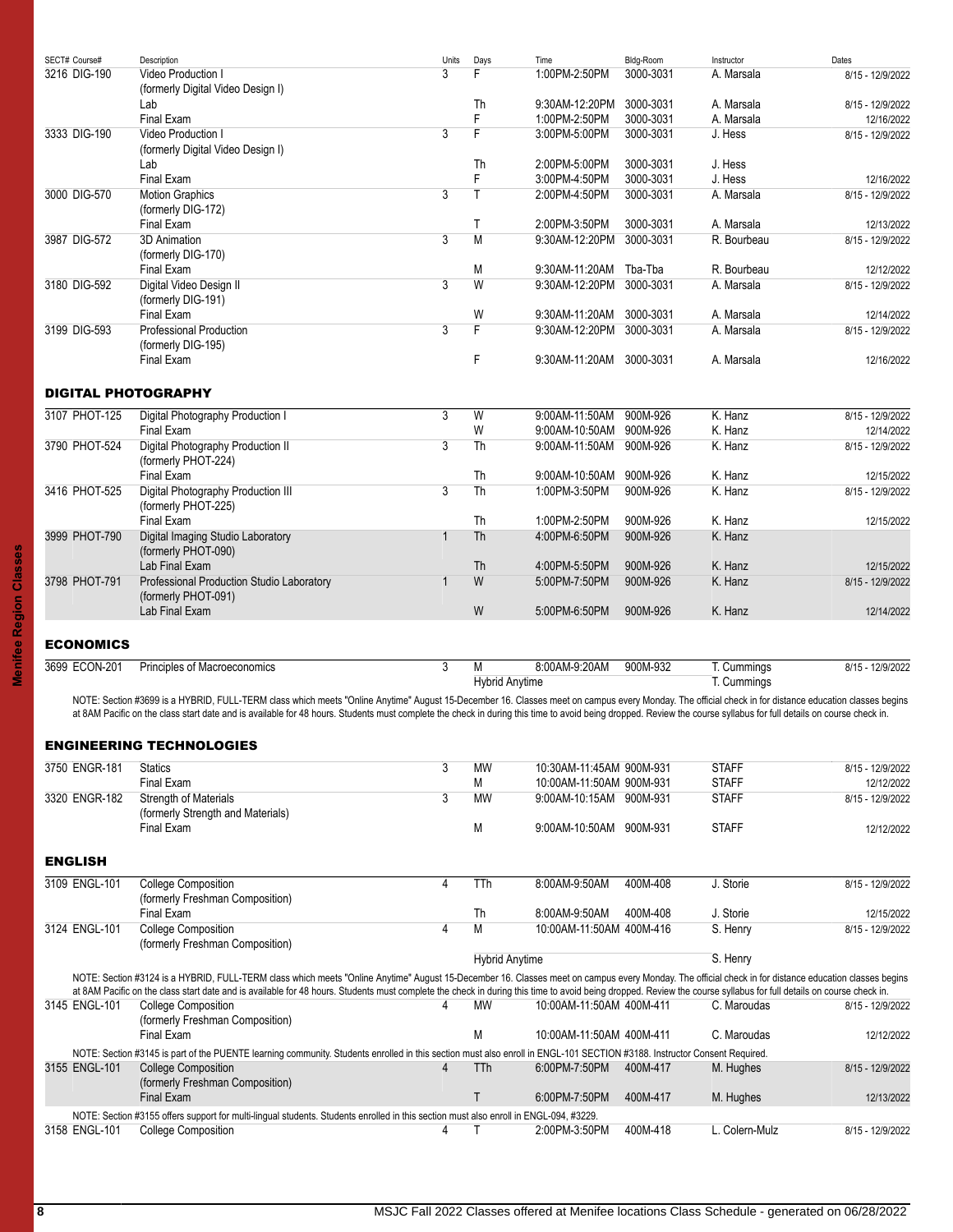| SECT# Course#         | Description<br>(formerly Freshman Composition)                                                                                                                                                                                                                                               | Units          | Days                  | Time                                      | Bldg-Room             | Instructor                   | Dates                          |
|-----------------------|----------------------------------------------------------------------------------------------------------------------------------------------------------------------------------------------------------------------------------------------------------------------------------------------|----------------|-----------------------|-------------------------------------------|-----------------------|------------------------------|--------------------------------|
|                       |                                                                                                                                                                                                                                                                                              |                | <b>Hybrid Anytime</b> |                                           |                       | L. Colern-Mulz               |                                |
|                       | NOTE: Section #3158 is a HYBRID, FULL-TERM class which meets "Online Anytime" August 15-December 16. Classes meet on campus every Tuesday. The official check in for distance education classes begins                                                                                       |                |                       |                                           |                       |                              |                                |
|                       | at 8AM Pacific on the class start date and is available for 48 hours. Students must complete the check in during this time to avoid being dropped. Review the course syllabus for full details on course check in.<br>Students enrolled in this section must also enroll in ENGL-094, #3128. |                |                       |                                           |                       |                              |                                |
| 3161 ENGL-101         | <b>College Composition</b>                                                                                                                                                                                                                                                                   | $\overline{4}$ | TTh                   | 4:00PM-5:50PM                             | 400M-418              | P. Flory Sanchez             | 8/15 - 12/9/2022               |
|                       | (formerly Freshman Composition)<br>Final Exam                                                                                                                                                                                                                                                |                | <b>Th</b>             | 4:00PM-5:50PM                             | 400M-418              | P. Flory Sanchez             | 12/15/2022                     |
| 3166 ENGL-101         | <b>College Composition</b>                                                                                                                                                                                                                                                                   | 4              | <b>MW</b>             | 6:00PM-7:50PM                             | 400M-419              | T. Cortina                   | 8/15 - 12/9/2022               |
|                       | (formerly Freshman Composition)                                                                                                                                                                                                                                                              |                |                       |                                           |                       |                              |                                |
| 3660 ENGL-101         | Final Exam<br><b>College Composition</b>                                                                                                                                                                                                                                                     | 4              | M<br>TTh              | 6:00PM-7:50PM<br>12:00PM-1:50PM           | 400M-419<br>3000-3022 | T. Cortina<br>K. Smith       | 12/12/2022<br>8/15 - 12/9/2022 |
|                       | (formerly Freshman Composition)                                                                                                                                                                                                                                                              |                |                       |                                           |                       |                              |                                |
|                       | Final Exam                                                                                                                                                                                                                                                                                   |                | Th                    | 12:00PM-1:50PM                            | 3000-3022             | K. Smith                     | 12/15/2022                     |
| 4236 ENGL-101         | <b>College Composition</b><br>(formerly Freshman Composition)                                                                                                                                                                                                                                | 4              | <b>MW</b>             | 2:00PM-3:50PM                             | 3000-3022             | C. Acevedo                   | 8/15 - 12/9/2022               |
|                       | Final Exam                                                                                                                                                                                                                                                                                   |                | M                     | 2:00PM-3:50PM                             | 3000-3022             | C. Acevedo                   | 12/12/2022                     |
| 3234 ENGL-101H        | Honors College Composition                                                                                                                                                                                                                                                                   | 4              | TTh                   | 8:00AM-9:50AM                             | 400M-408              | J. Storie                    | 8/15 - 12/9/2022               |
|                       | (formerly Freshman Composition)                                                                                                                                                                                                                                                              |                |                       |                                           |                       |                              |                                |
| 3170 ENGL-103         | <b>Final Exam</b><br>Critical Thinking and Writing                                                                                                                                                                                                                                           | 3              | Th<br><b>MW</b>       | 8:00AM-9:50AM<br>10:00AM-11:15AM 400M-417 | 400M-408              | J. Storie<br>L. Springer     | 12/15/2022<br>8/15 - 12/9/2022 |
|                       | Lab                                                                                                                                                                                                                                                                                          |                | <b>MW</b>             | 11:15AM-11:50AM 400M-417                  |                       | L. Springer                  | 8/15 - 12/9/2022               |
|                       | Final Exam                                                                                                                                                                                                                                                                                   |                | M                     | 10:00AM-11:50AM 400M-417                  |                       | L. Springer                  | 12/12/2022                     |
| 3174 ENGL-103         | <b>Critical Thinking and Writing</b>                                                                                                                                                                                                                                                         | 3              | TTh                   | 8:00AM-9:15AM                             | 400M-419              | M. Stewart                   | 8/15 - 12/9/2022               |
|                       | Lab                                                                                                                                                                                                                                                                                          |                | TTh                   | 9:15AM-9:50AM                             | 400M-419              | M. Stewart                   | 8/15 - 12/9/2022               |
|                       | Final Exam                                                                                                                                                                                                                                                                                   |                | Th                    | 8:00AM-9:50AM                             | 400M-419              | M. Stewart                   | 12/15/2022                     |
| 3178 ENGL-103         | <b>Critical Thinking and Writing</b>                                                                                                                                                                                                                                                         | 3              | <b>MW</b>             | 12:00PM-1:15PM                            | 400M-417              | J. Mull                      | 8/15 - 12/9/2022               |
|                       | Lab                                                                                                                                                                                                                                                                                          |                | <b>MW</b>             | 1:15PM-1:50PM                             | 400M-417              | J. Mull                      | 8/15 - 12/9/2022               |
|                       | Final Exam                                                                                                                                                                                                                                                                                   |                | W                     | 12:00PM-1:50PM                            | 400M-417              | J. Mull                      | 12/14/2022                     |
| 3185 ENGL-103         | Critical Thinking and Writing                                                                                                                                                                                                                                                                | 3              | TTh                   | 12:00PM-1:15PM                            | 400M-411              | M. Stewart                   | 8/15 - 12/9/2022               |
|                       | Lab                                                                                                                                                                                                                                                                                          |                | <b>TTh</b>            | 1:15PM-1:50PM                             | 400M-411              | M. Stewart                   | 8/15 - 12/9/2022               |
|                       | Final Exam                                                                                                                                                                                                                                                                                   |                | Th                    | 12:00PM-1:50PM                            | 400M-411              | M. Stewart                   | 12/15/2022                     |
| 4119 ENGL-103         | <b>Critical Thinking and Writing</b>                                                                                                                                                                                                                                                         | 3              | <b>MW</b>             | 6:00PM-7:15PM                             | 400M-416              | M. Dalrymple                 | 8/15 - 12/9/2022               |
|                       | Lab<br><b>Final Exam</b>                                                                                                                                                                                                                                                                     |                | <b>MW</b><br>M        | 7:15PM-7:50PM<br>6:00PM-7:50PM            | 400M-416<br>400M-416  | M. Dalrymple<br>M. Dalrymple | 8/15 - 12/9/2022<br>12/12/2022 |
| 3423 ENGL-103H        | Honors Critical Thinking and Writing                                                                                                                                                                                                                                                         | 3              | TTh                   | 8:00AM-9:15AM                             | 400M-419              | M. Stewart                   | 8/15 - 12/9/2022               |
|                       | Lab                                                                                                                                                                                                                                                                                          |                | TTh                   | 9:15AM-9:50AM                             | 400M-419              | M. Stewart                   |                                |
|                       | Final Exam                                                                                                                                                                                                                                                                                   |                | Th                    | 8:00AM-9:50AM                             | 400M-419              | M. Stewart                   |                                |
| 3426 ENGL-103H        | Honors Critical Thinking and Writing                                                                                                                                                                                                                                                         | 3              | TTh                   | 12:00PM-1:15PM                            | 400M-411              | M. Stewart                   | 8/15 - 12/9/2022               |
|                       | Lab                                                                                                                                                                                                                                                                                          |                | TTh                   | 1:15PM-1:50PM                             | 400M-411              | M. Stewart                   | 8/15 - 12/9/2022               |
|                       | Final Exam                                                                                                                                                                                                                                                                                   |                | TTh                   | 12:00PM-1:50PM                            | 400M-411              | M. Stewart                   | 12/15/2022                     |
|                       | <b>Final Exam</b>                                                                                                                                                                                                                                                                            |                | TTh                   | 12:00PM-1:50PM                            | 400M-411              | M. Stewart                   | 12/13/2022                     |
| 3910 ENGL-103H        | Honors Critical Thinking and Writing                                                                                                                                                                                                                                                         | 3              | <b>MW</b>             | 10:00AM-11:15AM 400M-417                  |                       | L. Springer                  | 8/15 - 12/9/2022               |
|                       | Lab<br><b>Final Exam</b>                                                                                                                                                                                                                                                                     |                | MW                    | 11:15AM-11:50AM 400M-417                  |                       | L. Springer                  | 8/15 - 12/9/2022               |
|                       |                                                                                                                                                                                                                                                                                              |                | M                     | 10:00AM-11:50AM 400M-417                  |                       | L. Springer                  | 12/12/2022                     |
|                       | <b>ENVIRONMENTAL STUDIES</b>                                                                                                                                                                                                                                                                 |                |                       |                                           |                       |                              |                                |
| 4014 ENVS-101         | <b>Environmental Science</b>                                                                                                                                                                                                                                                                 | 3              | <b>MW</b>             | 11:00AM-12:15PM 300M-351B                 |                       | J. Johansen                  | 8/15 - 12/9/2022               |
|                       | <b>Final Exam</b>                                                                                                                                                                                                                                                                            |                | W                     | 10:00AM-11:50AM 300M-351B                 |                       | J. Johansen                  | 12/14/2022                     |
|                       | 3632 ENVS-101H Honors Environmental Science                                                                                                                                                                                                                                                  | 3              | МW                    | 11:00AM-12:15PM 300M-351B                 |                       | J. Johansen                  | 8/15 - 12/9/2022               |
|                       | <b>Final Exam</b>                                                                                                                                                                                                                                                                            |                | W                     | 10:00AM-11:50AM 300M-351B                 |                       | J. Johansen                  |                                |
| <b>GEOLOGY</b>        |                                                                                                                                                                                                                                                                                              |                |                       |                                           |                       |                              |                                |
| 3611 GEOL-100         | <b>Physical Geology</b>                                                                                                                                                                                                                                                                      | 4              | M                     | 12:30PM-3:20PM                            | 600M-608              | <b>STAFF</b>                 | 8/15 - 12/9/2022               |
|                       | Lab                                                                                                                                                                                                                                                                                          |                | W                     | 12:30PM-3:20PM                            | 600M-608              | <b>STAFF</b>                 | 8/15 - 12/9/2022               |
|                       | Final Exam                                                                                                                                                                                                                                                                                   |                | M                     | 12:30PM-2:20PM                            | 600M-608              | <b>STAFF</b>                 | 12/12/2022                     |
| 3612 GEOL-100         | <b>Physical Geology</b>                                                                                                                                                                                                                                                                      | 4              | M                     | 5:00PM-7:50PM                             | 600M-608              | <b>STAFF</b>                 | 8/15 - 12/9/2022               |
|                       | Lab                                                                                                                                                                                                                                                                                          |                | W                     | 5:00PM-7:50PM                             | 600M-608              | <b>STAFF</b>                 | 8/15 - 12/9/2022               |
|                       | <b>Final Exam</b>                                                                                                                                                                                                                                                                            |                | M                     | 5:00PM-6:50PM                             | 600M-608              | <b>STAFF</b>                 | 12/12/2022                     |
| 3613 GEOL-103         | <b>Environmental Geology</b><br>Final Exam                                                                                                                                                                                                                                                   | 3              | T<br>T                | 12:30PM-3:20PM<br>12:30PM-2:20PM 600M-608 | 600M-608              | <b>STAFF</b><br><b>STAFF</b> | 8/15 - 12/9/2022               |
|                       |                                                                                                                                                                                                                                                                                              |                |                       |                                           |                       |                              | 12/13/2022                     |
| <b>HEALTH SCIENCE</b> |                                                                                                                                                                                                                                                                                              |                |                       |                                           |                       |                              |                                |
| 3495 HS-121           | Fundamentals of Healthful Living                                                                                                                                                                                                                                                             | 3              | Th                    | 9:00AM-10:20AM Tba-Tba                    |                       | P. Zografos                  | 8/15 - 10/7/2022               |
|                       |                                                                                                                                                                                                                                                                                              |                | Hybrid Anytime        |                                           |                       | P. Zografos                  | 8/15 - 10/7/2022               |
|                       | NOTE: Section #3495 is a HYBRID, SHORTTERM class which meets "Online Anytime" August 15-October 7, Classes meet on campus every Thursday. The official check in for distance education classes begins                                                                                        |                |                       |                                           |                       |                              |                                |

<span id="page-8-2"></span><span id="page-8-1"></span><span id="page-8-0"></span>NOTE: Section #3495 is a HYBRID, SHORTTERM class which meets "Online Anytime" August 15-October 7. Classes meet on campus every Thursday. The official check in for distance education classes begins at 8AM Pacific on the class start date and is available for 48 hours. Students must complete the check in during this time to avoid being dropped. Review the course syllabus for full details on course check in.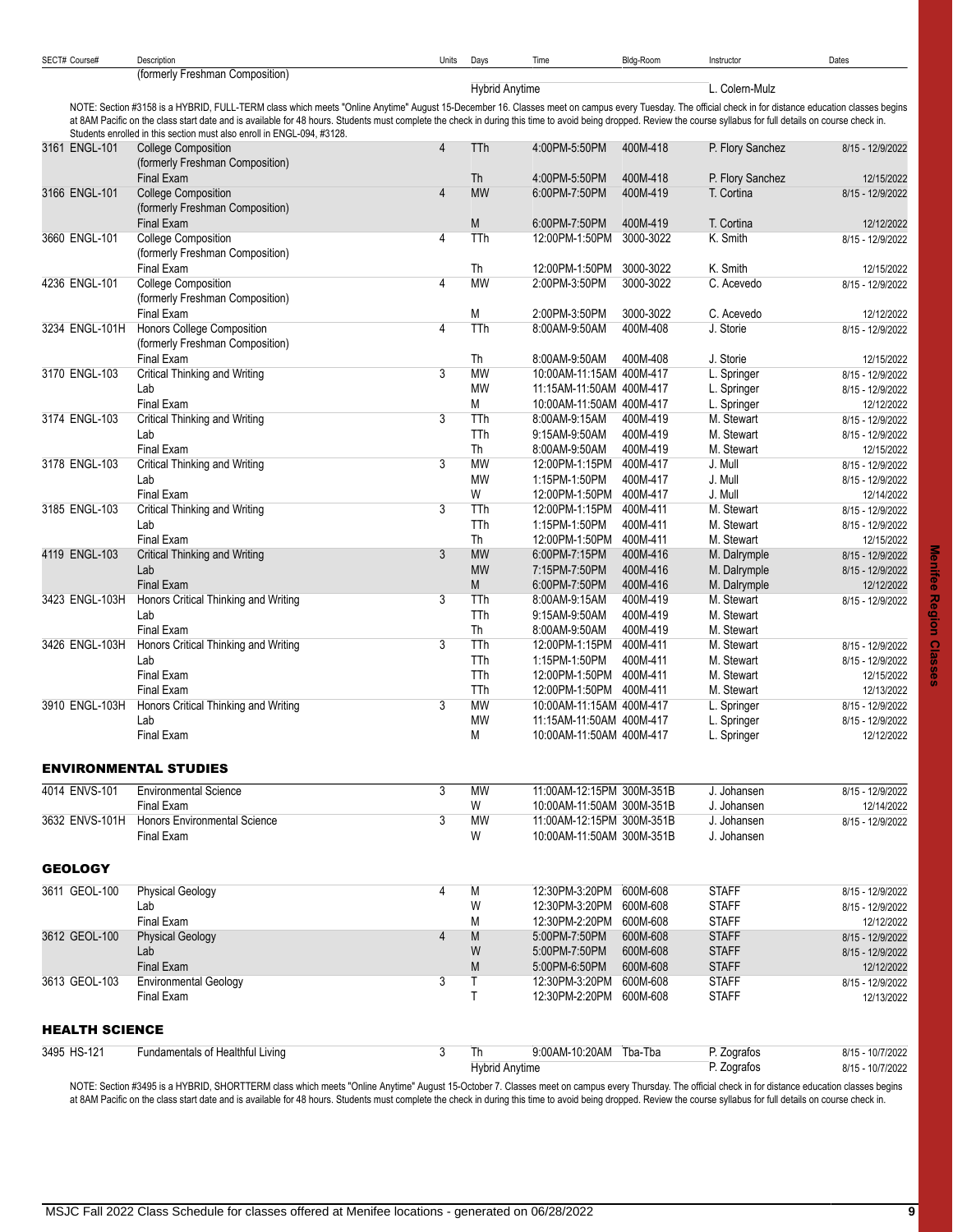<span id="page-9-2"></span><span id="page-9-1"></span><span id="page-9-0"></span>

| SECT# Course#       | Description                                                                                                                                                                                                                                                                                                                                                                                                                  | Units | Days                        | Time                                      | Bldg-Room | Instructor                 | Dates                                  |
|---------------------|------------------------------------------------------------------------------------------------------------------------------------------------------------------------------------------------------------------------------------------------------------------------------------------------------------------------------------------------------------------------------------------------------------------------------|-------|-----------------------------|-------------------------------------------|-----------|----------------------------|----------------------------------------|
| 3710 HS-121         | Fundamentals of Healthful Living                                                                                                                                                                                                                                                                                                                                                                                             | 3     | Th<br><b>Hybrid Anytime</b> | 9:00AM-10:20AM                            | Tba-Tba   | P. Zografos<br>P. Zografos | 10/17 - 12/9/2022<br>10/17 - 12/9/2022 |
|                     | NOTE: Section #3710 is a HYBRID, SHORTTERM class which meets "Online Anytime" October 17-December 9. Classes meet on campus every Thursday. The official check in for distance education classes                                                                                                                                                                                                                             |       |                             |                                           |           |                            |                                        |
| in.                 | begins at 8AM Pacific on the class start date and is available for 48 hours. Students must complete the check in during this time to avoid being dropped. Review the course syllabus for full details on course check                                                                                                                                                                                                        |       |                             |                                           |           |                            |                                        |
| <b>HISTORY</b>      |                                                                                                                                                                                                                                                                                                                                                                                                                              |       |                             |                                           |           |                            |                                        |
| 3691 HIST-103       | World History to 1500<br>(formerly History of World Civilizations to 1500)                                                                                                                                                                                                                                                                                                                                                   | 3     | TTh                         | 9:30AM-10:45AM                            | 600M-600  | A. Rietkerk                | 8/15 - 12/9/2022                       |
|                     | Final Exam                                                                                                                                                                                                                                                                                                                                                                                                                   |       | T                           | 8:00AM-9:50AM                             | 600M-600  | A. Rietkerk                | 12/13/2022                             |
| 3402 HIST-118       | <b>History of World Religions</b><br>(formerly HUM-104 World Religions)                                                                                                                                                                                                                                                                                                                                                      | 3     | <b>TTh</b>                  | 11:00AM-12:15PM 600M-600                  |           | A. Rietkerk                |                                        |
|                     | <b>Final Exam</b>                                                                                                                                                                                                                                                                                                                                                                                                            |       | Th                          | 10:00AM-11:50AM 600M-600                  |           | A. Rietkerk                | 12/15/2022                             |
|                     | <b>HONORS ENRICHMENT PROGRAM</b>                                                                                                                                                                                                                                                                                                                                                                                             |       |                             |                                           |           |                            |                                        |
| 3097 HEP-203        | Honors Studies: Science<br>Final Exam                                                                                                                                                                                                                                                                                                                                                                                        | 3     | Τ<br>$\mathsf{T}$           | 9:00AM-11:50AM<br>9:00AM-10:50AM 400M-415 | 400M-415  | N. Reeves<br>N. Reeves     | 8/15 - 12/9/2022<br>12/13/2022         |
| <b>HORTICULTURE</b> |                                                                                                                                                                                                                                                                                                                                                                                                                              |       |                             |                                           |           |                            |                                        |
| 3204 HORT-502       | Introduction to Turfgrass Management<br>(formerly HORT-102)                                                                                                                                                                                                                                                                                                                                                                  | 3     | Th                          | 6:00PM-8:50PM                             | 400M-415  | W. Blackman                | 8/15 - 12/9/2022                       |
|                     |                                                                                                                                                                                                                                                                                                                                                                                                                              |       | <b>Hybrid Anytime</b>       |                                           |           | W. Blackman                |                                        |
| in.                 | NOTE: Section #3204 is a HYBRID, FULL-TERM class which meets "Online Anytime" August 15-December 16. Classes meet on campus every Thursday. The official check in for distance education classes<br>begins at 8AM Pacific on the class start date and is available for 48 hours. Students must complete the check in during this time to avoid being dropped. Review the course syllabus for full details on course check    |       |                             |                                           |           |                            |                                        |
| 3201 HORT-505       | Golf Course/Landscape Irrigation<br>(formerly HORT-105)                                                                                                                                                                                                                                                                                                                                                                      | 3     | Т                           | 6:00PM-8:50PM                             | 400M-415  | C. Schneider               | 8/15 - 12/9/2022                       |
|                     |                                                                                                                                                                                                                                                                                                                                                                                                                              |       | <b>Hybrid Anytime</b>       |                                           |           | C. Schneider               |                                        |
|                     | NOTE: Section #3201 is a HYBRID, FULL-TERM class which meets "Online Anytime" August 15-December 16. Classes meet on campus every Tuesday. The official check in for distance education classes begins<br>at 8AM Pacific on the class start date and is available for 48 hours. Students must complete the check in during this time to avoid being dropped. Review the course syllabus for full details on course check in. |       |                             |                                           |           |                            |                                        |
| 3202 HORT-507       | Arboriculture                                                                                                                                                                                                                                                                                                                                                                                                                | 3     | W                           | 6:00PM-8:50PM                             | 400M-415  | N. Schneider               | 8/15 - 12/9/2022                       |
|                     | (formerly HORT-107)                                                                                                                                                                                                                                                                                                                                                                                                          |       |                             |                                           |           | N. Schneider               |                                        |
|                     |                                                                                                                                                                                                                                                                                                                                                                                                                              |       | <b>Hybrid Anytime</b>       |                                           |           |                            |                                        |
|                     | NOTE: Section #3202 is a HYBRID, FULL-TERM class which meets "Online Anytime" August 15-December 16. Classes meet on campus every Wednesday. The official check in for distance education classes<br>begins at 8AM Pacific on the class start date and is available for 48 hours. Students must complete the check in during this time to avoid being dropped. Review the course syllabus for full details on course check   |       |                             |                                           |           |                            |                                        |
| in.                 |                                                                                                                                                                                                                                                                                                                                                                                                                              |       |                             |                                           |           |                            |                                        |
| <b>LITERATURE</b>   |                                                                                                                                                                                                                                                                                                                                                                                                                              |       |                             |                                           |           |                            |                                        |
| 3324 LIT-131        | Children's Literature<br>(formerly ENGL-131)                                                                                                                                                                                                                                                                                                                                                                                 | 3     | W                           | 1:00PM-3:00PM                             | 400M-418  | M. Stewart                 |                                        |
|                     |                                                                                                                                                                                                                                                                                                                                                                                                                              |       | W                           | 1:00PM-3:50PM                             | 400M-418  | M. Stewart                 | 8/15 - 12/9/2022                       |
| 3327 LIT-131H       | Honors Children's Literature<br>(formerly ENGL-131H)                                                                                                                                                                                                                                                                                                                                                                         | 3     | W                           | 1:00PM-3:00PM                             | 400M-418  | M. Stewart                 |                                        |
|                     |                                                                                                                                                                                                                                                                                                                                                                                                                              |       | W                           | 1:00PM-3:50PM                             | 400M-418  | M. Stewart                 | 8/15 - 12/9/2022                       |
| <b>MATHEMATICS</b>  |                                                                                                                                                                                                                                                                                                                                                                                                                              |       |                             |                                           |           |                            |                                        |
| 3768 MATH-082       | Support for College Algebra<br>(formerly Support for College Algebra or Precalculus)                                                                                                                                                                                                                                                                                                                                         | 1     | W                           | 11:00AM-12:15PM 2107-2107                 |           | K. Castro                  | 8/15 - 12/9/2022                       |
|                     | Lab                                                                                                                                                                                                                                                                                                                                                                                                                          |       | <b>Hybrid Anytime</b>       |                                           |           | K. Castro                  |                                        |
|                     | NOTE: Section #3768 is a HYBRID, FULL-TERM class which meets "Online Anytime" August 15-December 16. Classes meet on campus every Wednesday. The official check in for distance education classes                                                                                                                                                                                                                            |       |                             |                                           |           |                            |                                        |
|                     | begins at 8AM Pacific on the class start date and is available for 48 hours. Students must complete the check in during this time to avoid being dropped. Review the course syllabus for full details on course check<br>in. NOTE: Students enrolled in this section must also enroll in MATH-105, #3778.                                                                                                                    |       |                             |                                           |           |                            |                                        |
| 3804 MATH-083       | Support for Introduction to Statistics                                                                                                                                                                                                                                                                                                                                                                                       | 1     | <b>MW</b>                   | 4:00PM-5:15PM                             | 2107-2107 | M. Rahman                  | 8/15 - 12/9/2022                       |
|                     | Lab Final Exam<br>NOTE: Students enrolled in this section must also enroll in MATH-140, #4521.                                                                                                                                                                                                                                                                                                                               |       | W                           | 4:00PM-5:50PM                             | 2107-2107 | M. Rahman                  | 12/14/2022                             |
| 3820 MATH-083       | Support for Introduction to Statistics                                                                                                                                                                                                                                                                                                                                                                                       | 1     | TTh                         | 11:30AM-12:45PM 2107-2107                 |           | <b>STAFF</b>               | 8/15 - 12/9/2022                       |
|                     | Lab Final Exam                                                                                                                                                                                                                                                                                                                                                                                                               |       | Th                          | 10:00AM-11:50AM Tba-Tba                   |           | <b>STAFF</b>               | 12/15/2022                             |
| 3854 MATH-084       | NOTE: Section #3820 students enrolled in this section must also enroll in MATH-140, #4273.<br>Support for Precalculus                                                                                                                                                                                                                                                                                                        | 1     | W                           | 4:00PM-5:15PM                             | 300M-351A | A. Saadat                  | 8/15 - 12/9/2022                       |
|                     | Lab                                                                                                                                                                                                                                                                                                                                                                                                                          |       | <b>Hybrid Anytime</b>       |                                           |           | A. Saadat                  |                                        |
|                     | NOTE: Section #3854 is a HYBRID, FULL-TERM class which meets "Online Anytime" August 15-December 16. Classes meet on campus every Wednesday. The official check in for distance education classes<br>begins at 8AM Pacific on the class start date and is available for 48 hours. Students must complete the check in during this time to avoid being dropped. Review the course syllabus for full details on course check   |       |                             |                                           |           |                            |                                        |
|                     | in. NOTE: Students enrolled in this section must also enroll in MATH-110, #3055.                                                                                                                                                                                                                                                                                                                                             |       |                             |                                           |           |                            |                                        |
|                     |                                                                                                                                                                                                                                                                                                                                                                                                                              |       |                             |                                           |           |                            |                                        |
| 3778 MATH-105       | College Algebra                                                                                                                                                                                                                                                                                                                                                                                                              | 4     | W<br><b>Hybrid Anytime</b>  | 9:00AM-10:50AM 2107-2107                  |           | K. Castro<br>K. Castro     | 8/15 - 12/9/2022                       |

<span id="page-9-4"></span><span id="page-9-3"></span>in. Students enrolled in this section must also enroll in MATH-082, #3768.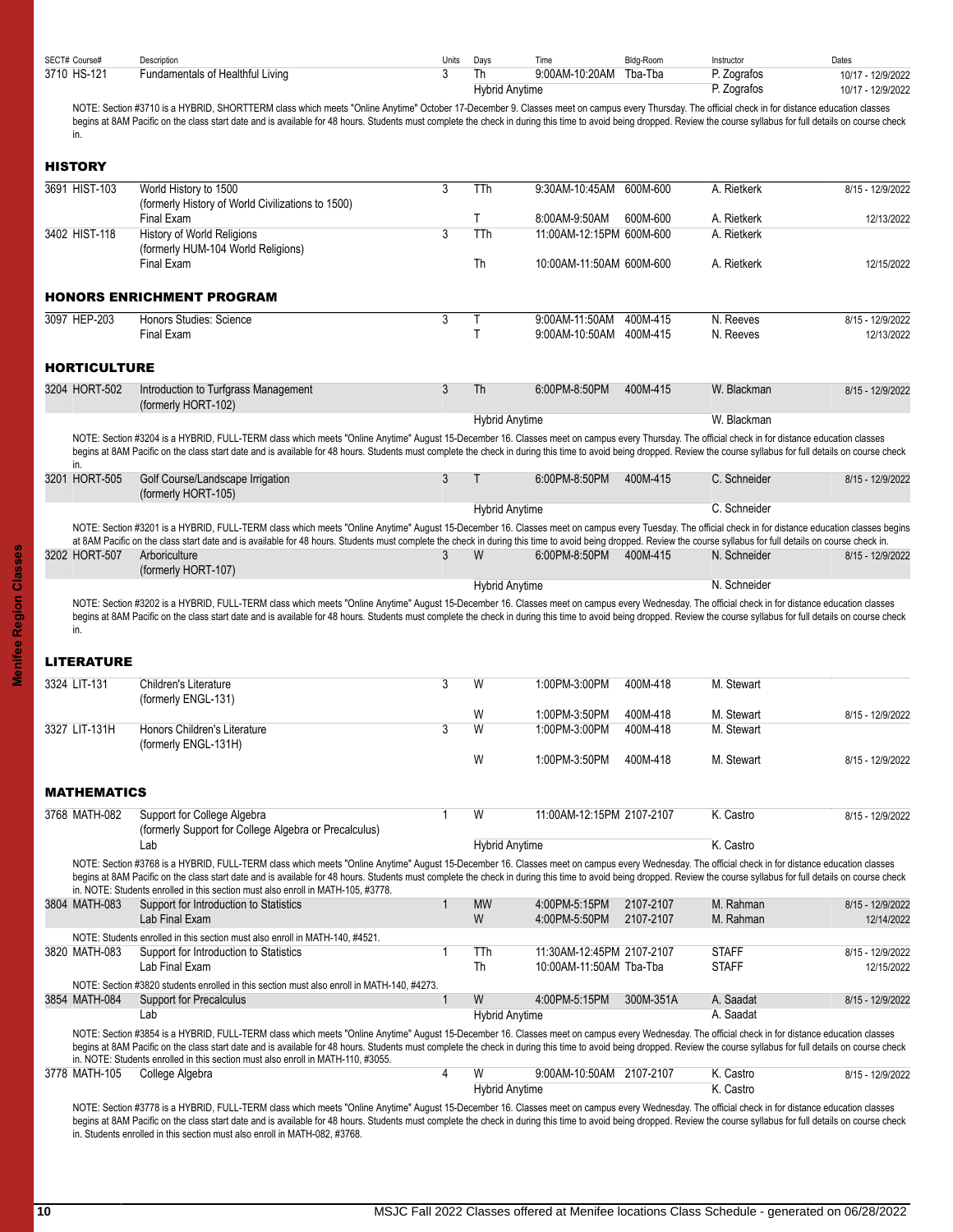| SECT# Course# | Description     | Units | Davs           | Time          | Bldg-Room | Instructor | Dates |
|---------------|-----------------|-------|----------------|---------------|-----------|------------|-------|
| 3786 MATH-105 | College Algebra |       |                | 1:00PM-2:50PM | 300M-351B | Y. Osborne |       |
|               |                 |       | Hvbrid Anvtime |               |           | Y. Osborne |       |

NOTE: Section #3786 is a HYBRID, FULL-TERM class which meets "Online Anytime" August 15-December 16. Classes meet on campus every Wednesday. The official check in for distance education classes begins at 8AM Pacific on the class start date and is available for 48 hours. Students must complete the check in during this time to avoid being dropped. Review the course syllabus for full details on course check

| in.            |                                                                                                                                                                                                                                                                                                                                                                                                                                                                                                                |   |                       |                           |           |               |                  |
|----------------|----------------------------------------------------------------------------------------------------------------------------------------------------------------------------------------------------------------------------------------------------------------------------------------------------------------------------------------------------------------------------------------------------------------------------------------------------------------------------------------------------------------|---|-----------------------|---------------------------|-----------|---------------|------------------|
| 3055 MATH-110  | Pre-Calculus                                                                                                                                                                                                                                                                                                                                                                                                                                                                                                   | 4 | W                     | 2:00PM-3:50PM             | 300M-351A | A. Saadat     | 8/15 - 12/9/2022 |
|                |                                                                                                                                                                                                                                                                                                                                                                                                                                                                                                                |   | <b>Hybrid Anytime</b> |                           |           | A. Saadat     |                  |
|                | NOTE: Section #3055 is a HYBRID, FULL-TERM class which meets "Online Anytime" August 15-December 16. Classes meet on campus every Wednesday. The official check in for distance education classes<br>begins at 8AM Pacific on the class start date and is available for 48 hours. Students must complete the check in during this time to avoid being dropped. Review the course syllabus for full details on course check<br>in. NOTE: Students enrolled in this section must also enroll in MATH-084, #3854. |   |                       |                           |           |               |                  |
| 4273 MATH-140  | Introduction to Statistics                                                                                                                                                                                                                                                                                                                                                                                                                                                                                     | 3 | TTh                   | 10:00AM-11:15AM 2107-2107 |           | <b>STAFF</b>  | 8/15 - 12/9/2022 |
|                | Final Exam                                                                                                                                                                                                                                                                                                                                                                                                                                                                                                     |   |                       | 10:00AM-11:50AM 2107-2107 |           | <b>STAFF</b>  | 12/13/2022       |
|                | NOTE: Students enrolled in this section must also enroll in MATH-083, #3820.                                                                                                                                                                                                                                                                                                                                                                                                                                   |   |                       |                           |           |               |                  |
| 4521 MATH-140  | Introduction to Statistics                                                                                                                                                                                                                                                                                                                                                                                                                                                                                     | 3 | <b>MW</b>             | 2:30PM-3:45PM             | 2107-2107 | M. Rahman     | 8/15 - 12/9/2022 |
|                | Final Exam                                                                                                                                                                                                                                                                                                                                                                                                                                                                                                     |   | W                     | 2:00PM-3:50PM             | 2107-2107 | M. Rahman     | 12/14/2022       |
|                | NOTE: Students enrolled in this section must also enroll in MATH-083, #3804                                                                                                                                                                                                                                                                                                                                                                                                                                    |   |                       |                           |           |               |                  |
| 4524 MATH-211  | Analytic Geometry and Calculus I                                                                                                                                                                                                                                                                                                                                                                                                                                                                               | 4 | TTh                   | 10:00AM-11:50AM 300M-305  |           | M. Beckstrand | 8/15 - 12/9/2022 |
|                | Final Exam                                                                                                                                                                                                                                                                                                                                                                                                                                                                                                     |   |                       | 10:00AM-11:50AM 300M-305  |           | M. Beckstrand | 12/13/2022       |
| 3634 MATH-211H | Honors Analytic Geometry and Calculus I                                                                                                                                                                                                                                                                                                                                                                                                                                                                        | 4 | TTh                   | 10:00AM-11:50AM 300M-305  |           | M. Beckstrand | 8/15 - 12/9/2022 |
|                | Final Exam                                                                                                                                                                                                                                                                                                                                                                                                                                                                                                     |   |                       | 10:00AM-11:50AM 300M-305  |           | M. Beckstrand | 12/13/2022       |
| 4263 MATH-212  | Analytic Geometry and Calculus II                                                                                                                                                                                                                                                                                                                                                                                                                                                                              | 4 | W                     | 8:00AM-9:50AM             | 300M-351B | M. Beckstrand | 8/15 - 12/9/2022 |
|                |                                                                                                                                                                                                                                                                                                                                                                                                                                                                                                                |   | <b>Hybrid Anytime</b> |                           |           | M. Beckstrand |                  |

NOTE: Section #4263 is a HYBRID, FULL-TERM class which meets "Online Anytime" August 15-December 16. Classes meet on campus every Wednesday. The official check in for distance education classes begins at 8AM Pacific on the class start date and is available for 48 hours. Students must complete the check in during this time to avoid being dropped. Review the course syllabus for full details on course check in.

3293 MATH-212H Honors Analytic Geometry and Calculus II 4 W 8:00AM-9:50AM 300M-351B M. Beckstrand 8/15 - 12/9/2022 Hybrid Anytime M. Beckstrand

NOTE: Section #3293 is a HYBRID, FULL-TERM class which meets "Online Anytime" August 15-December 16. Classes meet on campus every Wednesday. The official check in for distance education classes begins at 8AM Pacific on the class start date and is available for 48 hours. Students must complete the check in during this time to avoid being dropped. Review the course syllabus for full details on course check in.

### <span id="page-10-0"></span>MEDICAL ASSISTING

| 3876 MA-122 | <b>Medical Ethics</b>                   | 3 |           | 7:00PM-9:50PM  | 900M-969 | M. Suarez         |                  |
|-------------|-----------------------------------------|---|-----------|----------------|----------|-------------------|------------------|
|             |                                         |   |           |                |          |                   |                  |
|             | (formerly AH-122)                       |   |           |                |          |                   |                  |
|             | Final Exam                              |   |           | 7:00PM-12:50PM | 900M-969 | M. Suarez         | 12/13/2022       |
| 3884 MA-772 | <b>Administrative Medical Assisting</b> | 3 | M         | 2:00PM-4:50PM  | 900M-969 | L. Lopez          |                  |
|             | (formerly MA-072)                       |   |           |                |          |                   |                  |
|             | Final Exam                              |   | M         | 2:00PM-3:50PM  | 900M-969 | L. Lopez          | 12/12/2022       |
| 3342 MA-773 | <b>Clinical Medical Assisting</b>       | 4 | W         | 4:00PM-6:50PM  | 900M-969 | D. Matthews-Walls |                  |
|             | (formerly MA-073)                       |   |           |                |          |                   |                  |
|             | Lab                                     |   | W         | 7:00PM-9:50PM  | 900M-969 | D. Matthews-Walls |                  |
|             | Final Exam                              |   | W         | 4:00PM-6:50PM  | 900M-969 | D. Matthews-Walls | 12/14/2022       |
| 3343 MA-775 | <b>Medical Scribe</b>                   | 3 |           | 4:00PM-6:50PM  | 900M-969 | V. Borrows        |                  |
|             | Final Exam                              |   |           | 4:00PM-6:50PM  | 900M-969 | V. Borrows        | 12/13/2022       |
| 3668 MA-776 | Medical Billing and Coding              | 4 | Th        | 4:00PM-6:50PM  | 900M-969 | V. Borrows        | 8/15 - 12/9/2022 |
|             | Lab                                     |   | <b>Th</b> | 7:00PM-9:50PM  | 900M-969 | V. Borrows        | 8/15 - 12/9/2022 |
|             | Final Exam                              |   | Th        | 4.00PM-6.50PM  | 900M-969 | V. Borrows        | 12/15/2022       |

<span id="page-10-1"></span>MUSIC

| 3274 MUS-100  | Introduction and Appreciation of Music                                                                                                                                                                             | 3 |                       | 1:30PM-2:50PM | 200M-204 | E. Rea              | 8/15 - 12/9/2022 |
|---------------|--------------------------------------------------------------------------------------------------------------------------------------------------------------------------------------------------------------------|---|-----------------------|---------------|----------|---------------------|------------------|
|               |                                                                                                                                                                                                                    |   | <b>Hybrid Anytime</b> |               |          | E. Rea              |                  |
|               | NOTE: Section #3274 is a HYBRID, FULL-TERM class which meets "Online Anytime" August 15-December 16. Classes meet on campus every Tuesday. The official check in for distance education classes begins             |   |                       |               |          |                     |                  |
|               | at 8AM Pacific on the class start date and is available for 48 hours. Students must complete the check in during this time to avoid being dropped. Review the course syllabus for full details on course check in. |   |                       |               |          |                     |                  |
| 3067 MUS-100H | Honors Introduction and Appreciation of Music                                                                                                                                                                      | 3 |                       | 1:30PM-2:50PM | 200M-204 | E. Rea              | 8/15 - 12/9/2022 |
|               |                                                                                                                                                                                                                    |   | <b>Hybrid Anytime</b> |               |          | E. Rea              |                  |
|               |                                                                                                                                                                                                                    |   |                       |               |          |                     |                  |
|               | NOTE: Section #3067 is a HYBRID, FULL-TERM class which meets "Online Anytime" August 15-December 16. Classes meet on campus every Tuesday. The official check in for distance education classes begins             |   |                       |               |          |                     |                  |
|               | at 8AM Pacific on the class start date and is available for 48 hours. Students must complete the check in during this time to avoid being dropped. Review the course syllabus for full details on course check in. |   |                       |               |          |                     |                  |
| 3263 MUS-125  | Guitar I                                                                                                                                                                                                           |   | M                     | 5:00PM-7:50PM | 200M-204 | S. Bliss            | 8/15 - 12/9/2022 |
|               | Lab Final Exam                                                                                                                                                                                                     |   | M                     | 5:00PM-6:50PM | 200M-204 | S. Bliss            | 12/12/2022       |
|               | NOTE: Section #3263 is stacked with MUS-127, #3264.                                                                                                                                                                |   |                       |               |          |                     |                  |
| 3264 MUS-127  | Guitar II                                                                                                                                                                                                          |   | M                     | 5.00PM-7.50PM | 200M-204 | S. Bliss            | 8/15 - 12/9/2022 |
|               | Lab Final Exam                                                                                                                                                                                                     |   | M                     | 5:00PM-6:50PM | 200M-204 | S. Bliss            |                  |
|               | NOTE: Section #3264 is stacked with MUS-125, #3263.                                                                                                                                                                |   |                       |               |          |                     |                  |
| 3354 MUS-143  | Pro Tools 101                                                                                                                                                                                                      | 3 | M                     | 7:00PM-9:50PM | 600M-651 | <b>B.</b> Bozonelos | 8/15 - 12/9/2022 |
|               | (formerly Computer Audio Editing)                                                                                                                                                                                  |   |                       |               |          |                     |                  |
|               |                                                                                                                                                                                                                    |   | Hybrid Anytime        |               |          | <b>B.</b> Bozonelos |                  |
|               | NOTE: Section #3354 is a HYBRID, FULL-TERM class which meets "Online Anytime" August 15-December 16. Classes meet on campus the following dates: August 16, September 13 and 27, October 18,                       |   |                       |               |          |                     |                  |
|               | November 8 and 29. The official check in for distance education classes begins at 8AM Pacific on the class start date and is available for 48 hours. Students must complete the check in during this time to avoid |   |                       |               |          |                     |                  |
|               | being dropped. Review the course syllabus for full details on course check in.                                                                                                                                     |   |                       |               |          |                     |                  |
| 3372 MUS-145  | Pro Tools 110                                                                                                                                                                                                      | 3 | W                     | 7:00PM-9:50PM | Tba-Tba  | <b>B.</b> Bozonelos | 8/15 - 12/9/2022 |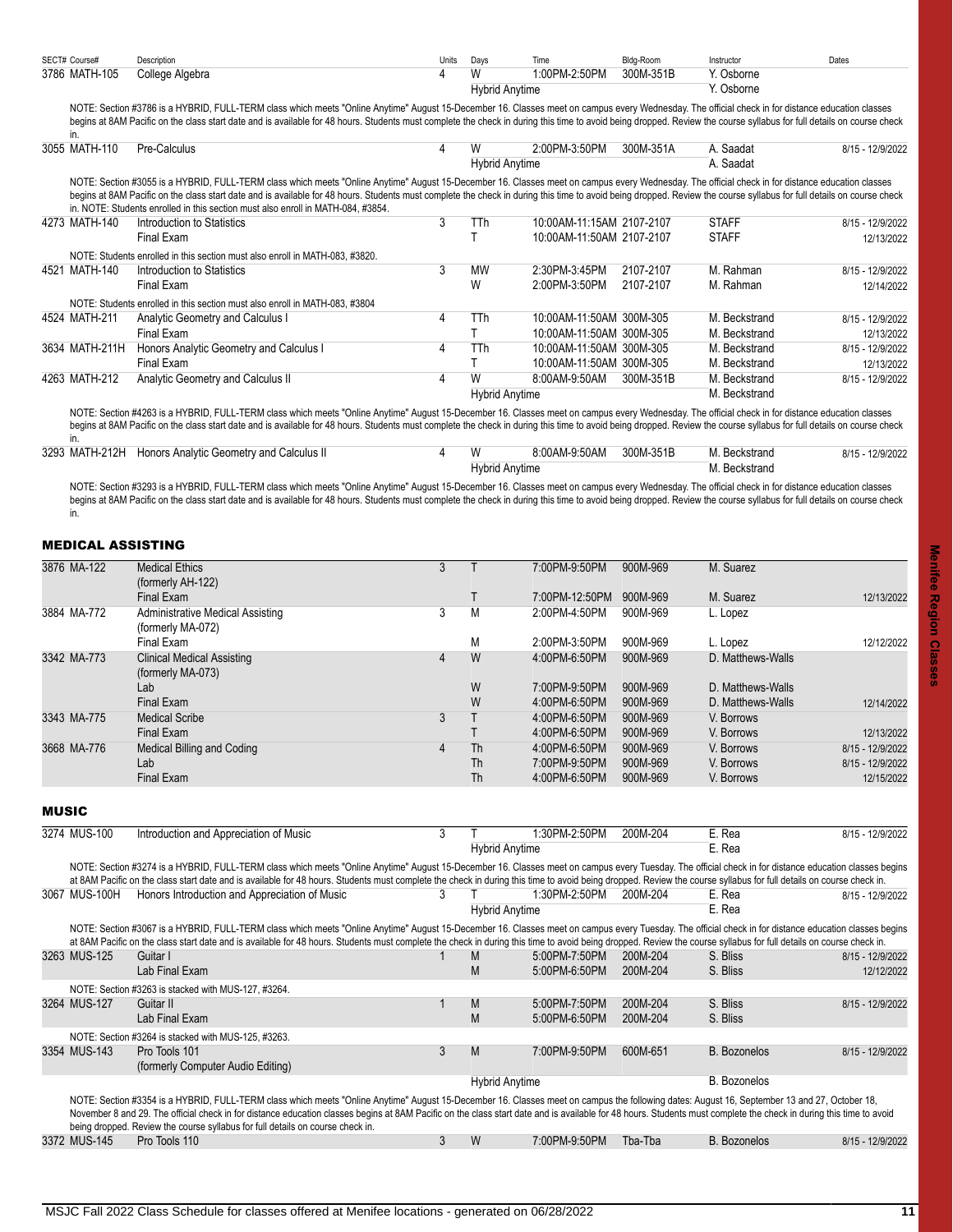| SECT# Course# | Description                          | Units | Davs | l ıme | Blda-Room | Instructor | Dates |
|---------------|--------------------------------------|-------|------|-------|-----------|------------|-------|
|               | (formerly Midi & Computer Recording) |       |      |       |           |            |       |

Final Exam B. Bozonelos Communication Communication Communication Hybrid Anytime Communication B. Bozonelos NOTE: Section #3372 is a HYBRID, FULL-TERM class which meets "Online Anytime" August 15-December 16. Classes meet on campus every Wednesday. The official check in for distance education classes begins at 8AM Pacific on the class start date and is available for 48 hours. Students must complete the check in during this time to avoid being dropped. Review the course syllabus for full details on course check in.

| .            |                                                     |            |                |          |            |                    |
|--------------|-----------------------------------------------------|------------|----------------|----------|------------|--------------------|
| 3268 MUS-205 | College Singers                                     | <b>MW</b>  | 1:30PM-2:45PM  | 200M-204 | E. Rea     | 8/15 - 12/9/2022   |
|              | Lab Final Exam                                      | M          | 12:00PM-1:50PM | 200M-204 | E. Rea     | 12/12/2022         |
|              | NOTE: Section #3268 is stacked with MUS-206, #3269. |            |                |          |            |                    |
| 3269 MUS-206 | Chamber Choir                                       | <b>MW</b>  | 1:30PM-2:45PM  | 200M-204 | E. Rea     | 8/15 - 12/9/2022   |
|              | Lab Final Exam                                      | M          | 12:00PM-1:50PM | 200M-204 | E. Rea     | 12/12/2022         |
|              | NOTE: Section #3269 is stacked with MUS-205, #3268. |            |                |          |            |                    |
| 3270 MUS-210 | Jazz Ensemble I                                     |            | 6:00PM-8:50PM  | 200M-204 | J. Frias   | 8/15 - 12/9/2022   |
|              | Lab Final Exam                                      |            | 6:00PM-7:50PM  | 200M-204 | J. Frias   | 12/13/2022         |
| 3044 MUS-216 | <b>Musical Theater Production: Music</b>            | Th         | 6:00PM-9:50PM  | 200M-204 | E. Collins | 8/15 - 10/6/2022   |
|              | Lab                                                 | <b>MTW</b> | 5:00PM-9:50PM  | 200M-207 | E. Collins | 10/10 - 10/12/2022 |
|              | Lab                                                 | Su         | 5:00PM-8:50PM  | 200M-207 | E. Collins | 10/16 - 10/16/2022 |

NOTE: Section #3044 is a SHORT-TERM 3 unit class which meets August 15-October 16. Auditions will be in person in room 207 the first week of classes. Mandatory tech rehearsal October 8 from 9:00am-6:00pm (with 1-hour break from 1-2pm). Will culminate with a weekend of performances October 13 (preview), 14, 15 at 7:00pm, 16 at 2pm.

### <span id="page-11-0"></span>NURSING

| 3963 NURS-194 | Pharmacology & Dosage Calculations for Nurses                                                                    | 3.5 | Th | 9:00AM-12:20PM           | 900M-969 | C. Le      | 8/15 - 12/9/2022   |
|---------------|------------------------------------------------------------------------------------------------------------------|-----|----|--------------------------|----------|------------|--------------------|
|               | <b>Final Exam</b>                                                                                                |     | Th | 9:00AM-11:20AM           | 900M-969 | C. Le      | 12/15/2022         |
|               | NOTE: Instructor Consent Required                                                                                |     |    |                          |          |            |                    |
| 3964 NURS-212 | <b>Foundations of Nursing</b>                                                                                    | 4   | W  | 10:00AM-1:50PM           | 500M-506 | C. Apostol | 8/15 - 10/15/2022  |
|               | Lab                                                                                                              |     | M  | 8:00AM-11:50AM           | Tba-Tba  | C. Apostol | 8/15 - 8/22/2022   |
|               | Lab                                                                                                              |     | M  | 12:30PM-3:50PM           | Tba-Tba  | C. Apostol | 8/15 - 8/22/2022   |
|               | Lab                                                                                                              |     | M  | 6:00AM-11:50AM           | Tba-Tba  | C. Apostol | 8/29 - 10/15/2022  |
|               | Lab                                                                                                              |     | M  | 12:30PM-6:20PM           | Tba-Tba  | C. Apostol | 8/29 - 10/15/2022  |
|               | Lab                                                                                                              |     | F  | 8:00AM-1:50PM            | Tba-Tba  | C. Apostol | 9/9 - 9/9/2022     |
|               | Lab                                                                                                              |     | F  | 8:00AM-1:50PM            | Tba-Tba  | C. Apostol | 9/30 - 9/30/2022   |
|               | NOTE: Section #3964 is a SHORT-TERM class which meets August 15-October 15. NOTE: Instructor Consent Required.   |     |    |                          |          |            |                    |
| 3965 NURS-212 | <b>Foundations of Nursing</b>                                                                                    |     | W  | 10:00AM-1:50PM           | 500M-506 | C. Apostol | 8/15 - 10/15/2022  |
|               | Lab                                                                                                              |     | M  | 8:00AM-11:50AM           | Tba-Tba  | C. Apostol | 8/15 - 8/22/2022   |
|               | Lab                                                                                                              |     | M  | 12:30PM-3:50PM           | Tba-Tba  | C. Apostol | 8/15 - 8/22/2022   |
|               | Lab                                                                                                              |     | T  | 6:00AM-11:50AM           | Tba-Tba  | C. Apostol | 8/29 - 10/15/2022  |
|               | Lab                                                                                                              |     | T  | 12:30PM-5:20PM           | Tba-Tba  | C. Apostol | 8/29 - 10/15/2022  |
|               | Lab                                                                                                              |     | F  | 8:00AM-1:50PM            | Tba-Tba  | C. Apostol | 9/16 - 9/16/2022   |
|               | Lab                                                                                                              |     | F  | 8:00AM-1:50PM            | Tba-Tba  | C. Apostol | 10/7 - 10/7/2022   |
|               | NOTE: Section #3965 is a SHORT-TERM class which meets August 15-October 15. NOTE: Instructor Consent Required.   |     |    |                          |          |            |                    |
| 3966 NURS-212 | <b>Foundations of Nursing</b>                                                                                    | 4   | W  | 10:00AM-1:50PM           | 500M-506 | C. Apostol | 8/15 - 10/15/2022  |
|               | Lab                                                                                                              |     | M  | 12:30PM-3:50PM           | Tba-Tba  | C. Apostol | 8/15 - 8/22/2022   |
|               | Lab                                                                                                              |     | W  | 8:00AM-11:50AM           | Tba-Tba  | C. Apostol | 8/15 - 8/22/2022   |
|               | Lab                                                                                                              |     | M  | 6:00AM-11:50AM           | Tba-Tba  | C. Apostol | 8/29 - 10/15/2022  |
|               | Lab                                                                                                              |     | M  | 12:30PM-6:20PM           | Tba-Tba  | C. Apostol | 8/29 - 10/15/2022  |
|               | Lab                                                                                                              |     | F  | 8:00AM-1:50PM            | Tba-Tba  | C. Apostol | 9/23 - 9/23/2022   |
|               | Lab                                                                                                              |     | F  | 8:00AM-1:50PM            | Tba-Tba  | C. Apostol | 10/14 - 10/14/2022 |
|               | NOTE: Section #3966 is a SHORT-TERM class which meets August 15-October 15. NOTE: Instructor Consent Required.   |     |    |                          |          |            |                    |
| 3968 NURS-214 | Introduction to Medical-Surgical Nursing I                                                                       | 4   | W  | 10:00AM-1:50PM           | 500M-506 | C. Apostol | 10/16 - 12/9/2022  |
|               | Lab                                                                                                              |     | M  | 6:30AM-11:50AM           | Tba-Tba  | C. Apostol | 10/17 - 10/17/2022 |
|               | Lab                                                                                                              |     | M  | 12:30PM-3:20PM           | Tba-Tba  | C. Apostol | 10/17 - 10/17/2022 |
|               | Lab                                                                                                              |     | F  | 6:30AM-11:50AM           | Tba-Tba  | C. Apostol | 10/21 - 10/21/2022 |
|               | Lab                                                                                                              |     | F  | 12:30PM-3:20PM           | Tba-Tba  | C. Apostol | 10/21 - 10/21/2022 |
|               | Lab                                                                                                              |     | M  | 6:00AM-11:50AM           | Tba-Tba  | C. Apostol | 10/24 - 12/5/2022  |
|               | Lab                                                                                                              |     | M  | 12:30PM-6:20PM           | Tba-Tba  | C. Apostol | 10/24 - 12/5/2022  |
|               | Lab                                                                                                              |     | T  | 8:00AM-12:50PM           | Tba-Tba  | C. Apostol | 11/22 - 11/22/2022 |
|               | <b>Final Exam</b>                                                                                                |     | W  | 10:00AM-11:50AM 500M-506 |          | C. Apostol | 12/14/2022         |
|               | NOTE: Section #3968 is a SHORT-TERM class which meets October 16-December 16. NOTE: Instructor Consent Required. |     |    |                          |          |            |                    |
| 3969 NURS-214 | Introduction to Medical-Surgical Nursing I                                                                       | 4   | W  | 10:00AM-1:50PM           | 500M-506 | C. Apostol | 10/16 - 12/9/2022  |
|               | Lab                                                                                                              |     | M  | 6:30AM-11:50AM           | Tba-Tba  | C. Apostol | 10/17 - 10/17/2022 |
|               | Lab                                                                                                              |     | M  | 12:30PM-3:20PM           | Tba-Tba  | C. Apostol | 10/17 - 10/17/2022 |
|               | Lab                                                                                                              |     | F  | 6:30AM-11:50AM           | Tba-Tba  | C. Apostol | 10/21 - 10/21/2022 |
|               | Lab                                                                                                              |     | F  | 12:30PM-3:20PM           | Tba-Tba  | C. Apostol | 10/21 - 10/21/2022 |
|               | Lab                                                                                                              |     | T  | 6:00AM-11:50AM           | Tba-Tba  | C. Apostol | 10/25 - 12/6/2022  |
|               | Lab                                                                                                              |     | T  | 12:30PM-6:20PM Tba-Tba   |          | C. Apostol | 10/25 - 12/6/2022  |
|               | Lab                                                                                                              |     | T  | 8:00AM-12:50PM           | Tba-Tba  | C. Apostol |                    |
|               | <b>Final Exam</b>                                                                                                |     | W  | 10:00AM-11:50AM 500M-506 |          | C. Apostol | 11/29 - 11/29/2022 |
|               |                                                                                                                  |     |    |                          |          |            |                    |

NOTE: Section #3969 is a SHORT-TERM class which meets October 16-December 16. NOTE: Instructor Consent Required.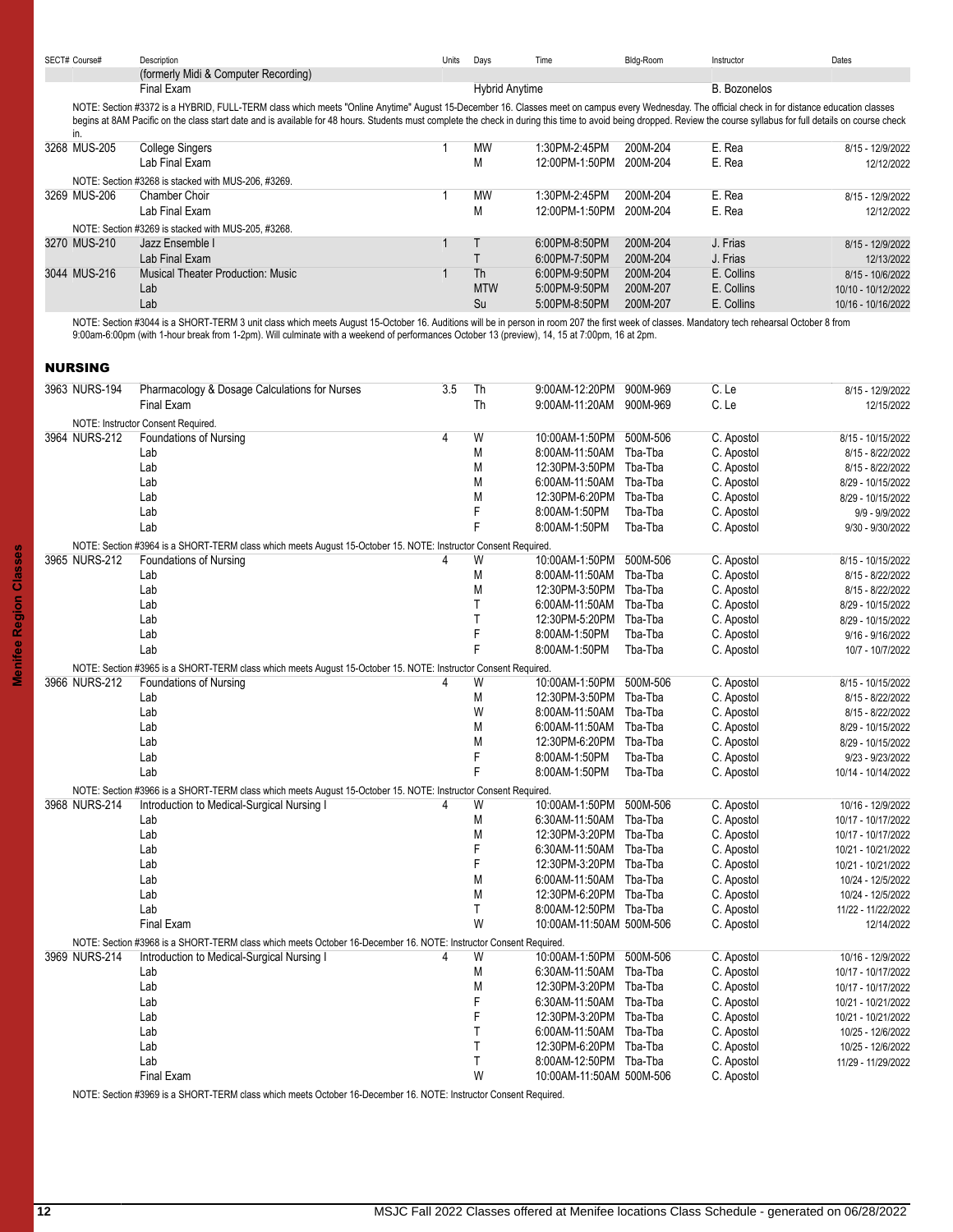| SECT# Course# | Description                                                                                                      | Units | Days         | Time                     | Bldg-Room | Instructor   | Dates              |
|---------------|------------------------------------------------------------------------------------------------------------------|-------|--------------|--------------------------|-----------|--------------|--------------------|
| 3970 NURS-214 | Introduction to Medical-Surgical Nursing I                                                                       | 4     | W            | 10:00AM-1:50PM           | 500M-506  | C. Apostol   | 10/16 - 12/9/2022  |
|               | Lab                                                                                                              |       | M            | 6:30AM-11:50AM           | Tba-Tba   | C. Apostol   | 10/17 - 10/17/2022 |
|               |                                                                                                                  |       |              |                          |           |              |                    |
|               | Lab                                                                                                              |       | M            | 12:30PM-3:20PM Tba-Tba   |           | C. Apostol   | 10/17 - 10/17/2022 |
|               | Lab                                                                                                              |       | F            | 6:30AM-11:50AM Tba-Tba   |           | C. Apostol   | 10/21 - 10/21/2022 |
|               | Lab                                                                                                              |       | F            | 12:30PM-3:20PM Tba-Tba   |           | C. Apostol   | 10/21 - 10/21/2022 |
|               | Lab                                                                                                              |       | M            | 6:00AM-11:50AM Tba-Tba   |           | C. Apostol   | 10/24 - 12/5/2022  |
|               | Lab                                                                                                              |       | M            | 12:30PM-6:20PM Tba-Tba   |           | C. Apostol   | 10/24 - 12/5/2022  |
|               | Lab                                                                                                              |       | T            | 8:00AM-12:50PM Tba-Tba   |           | C. Apostol   | 12/6 - 12/6/2022   |
|               |                                                                                                                  |       |              |                          |           |              |                    |
|               | Final Exam                                                                                                       |       | W            | 10:00AM-11:50AM 500M-506 |           | C. Apostol   |                    |
|               | NOTE: Section #3970 is a SHORT-TERM class which meets October 16-December 16. NOTE: Instructor Consent Required. |       |              |                          |           |              |                    |
| 3672 NURS-222 | Nursing Care of Children & Families                                                                              | 3.5   | Th           | 9:00AM-12:50PM 500M-506  |           | H. Anderson  | 8/15 - 10/15/2022  |
|               | Lab                                                                                                              |       | Τ            | 8:00AM-1:50PM            | Tba-Tba   | H. Anderson  | 8/23 - 8/30/2022   |
|               | Lab                                                                                                              |       | Su           | 6:00AM-11:50AM Tba-Tba   |           | H. Anderson  | 8/28 - 9/25/2022   |
|               | Lab                                                                                                              |       | Su           | 12:30PM-6:20PM Tba-Tba   |           | H. Anderson  | 8/28 - 9/25/2022   |
|               | Lab                                                                                                              |       | T            | 8:00AM-12:20PM Tba-Tba   |           | H. Anderson  |                    |
|               |                                                                                                                  |       |              |                          |           |              | 9/13 - 9/20/2022   |
|               | NOTE: Section #3672 is a SHORT-TERM class which meets August 15-October 15. NOTE: Instructor Consent Required.   |       |              |                          |           |              |                    |
| 3695 NURS-222 | Nursing Care of Children & Families                                                                              | 3.5   | Th           | 9:00AM-12:50PM 500M-506  |           | H. Anderson  | 10/16 - 12/16/2022 |
|               | Lab                                                                                                              |       | Τ            | 8:00AM-1:50PM            | Tba-Tba   | H. Anderson  | 10/25 - 11/1/2022  |
|               | Lab                                                                                                              |       | Su           | 6:00AM-11:50AM           | Tba-Tba   | H. Anderson  | 10/30 - 11/27/2022 |
|               | Lab                                                                                                              |       | Su           | 12:30PM-6:20PM Tba-Tba   |           | H. Anderson  | 10/30 - 11/27/2022 |
|               |                                                                                                                  |       | $\mathsf{T}$ |                          |           |              |                    |
|               | Lab                                                                                                              |       |              | 8:00AM-12:20PM Tba-Tba   |           | H. Anderson  | 11/8 - 11/15/2022  |
|               | NOTE: Section #3695 is a SHORT-TERM class which meets October 16-December 16. NOTE: Instructor Consent Required. |       |              |                          |           |              |                    |
| 4598 NURS-224 | Beginning Medical-Surgical Nursing II                                                                            | 5     | W            | 1:00PM-3:20PM            | 900M-974  | C. Le        |                    |
|               | Lab                                                                                                              |       | F            | 8:00AM-1:50PM            | Tba-Tba   | C. Le        | 8/19 - 8/26/2022   |
|               | Lab                                                                                                              |       | F            | 6:30AM-11:50AM           | Tba-Tba   | C. Le        | 9/2 - 11/4/2022    |
|               |                                                                                                                  |       |              |                          |           |              |                    |
|               | Lab                                                                                                              |       | F            | 12:30PM-5:50PM Tba-Tba   |           | C. Le        | 9/2 - 11/4/2022    |
|               | Lab                                                                                                              |       | F            | 8:00AM-1:50PM            | Tba-Tba   | C. Le        | 12/2 - 12/9/2022   |
|               | NOTE: Lab hours to be arranged NOTE: Instructor Consent Required.                                                |       |              |                          |           |              |                    |
| 4599 NURS-224 | Beginning Medical-Surgical Nursing II                                                                            | 5     | W            | 1:00PM-3:20PM            | 900M-974  | C. Le        |                    |
|               | Lab                                                                                                              |       | F            | 8:00AM-1:50PM            | Tba-Tba   | C. Le        | 8/19 - 8/26/2022   |
|               | Lab                                                                                                              |       | S            | 6:30AM-11:50AM           | Tba-Tba   | C. Le        | $9/3 - 11/5/2022$  |
|               |                                                                                                                  |       |              |                          |           |              |                    |
|               | Lab                                                                                                              |       | S            | 12:30PM-5:50PM Tba-Tba   |           | C. Le        | 9/3 - 11/5/2022    |
|               | Lab                                                                                                              |       | F            | 8:00AM-1:50PM            | Tba-Tba   | C. Le        | 12/2 - 12/9/2022   |
|               | NOTE: Lab hours to be arranged. NOTE: Instructor Consent Required.                                               |       |              |                          |           |              |                    |
| 3674 NURS-226 | Nursing of Childbearing & Families                                                                               | 3.5   | $\top$       | 9:00AM-12:50PM           | 900M-969  | M. Johnson   | 8/15 - 10/15/2022  |
|               | Lab                                                                                                              |       | W            | 9:00AM-2:50PM            | Tba-Tba   | M. Johnson   | 8/17 - 8/24/2022   |
|               |                                                                                                                  |       |              |                          |           |              |                    |
|               | Lab                                                                                                              |       | M            | 6:30AM-11:50AM           | Tba-Tba   | M. Johnson   | 8/29 - 10/10/2022  |
|               | Lab                                                                                                              |       | M            | 12:30PM-4:50PM           | Tba-Tba   | M. Johnson   | 8/29 - 10/10/2022  |
|               | Lab                                                                                                              |       | Th           | 8:00AM-12:20PM Tba-Tba   |           | M. Johnson   | 9/22 - 9/29/2022   |
|               | NOTE: Section #3674 is a SHORT-TERM class which meets August 15-October 15. NOTE: Instructor Consent Required.   |       |              |                          |           |              |                    |
| 3676 NURS-226 | Nursing of Childbearing & Families                                                                               | 3.5   | $\top$       | 9:00AM-12:50PM 900M-969  |           | M. Johnson   | 10/16 - 12/16/2022 |
|               |                                                                                                                  |       | W            |                          | Tha-Tha   |              |                    |
|               | Lab                                                                                                              |       |              | 9:00AM-2:50PM            |           | M. Johnson   | 10/19 - 10/26/2022 |
|               | Lab                                                                                                              |       | M            | 6:30AM-11:50AM Tba-Tba   |           | M. Johnson   | 10/31 - 12/5/2022  |
|               | Lab                                                                                                              |       | M            | 12:30PM-4:50PM Tba-Tba   |           | M. Johnson   | 10/31 - 12/5/2022  |
|               | Lab                                                                                                              |       | Th           | 8:00AM-12:20PM Tba-Tba   |           | M. Johnson   | 12/1 - 12/8/2022   |
|               | NOTE: Section #3676 is a SHORT-TERM class which meets October 16-December 16. NOTE: Instructor Consent Required. |       |              |                          |           |              |                    |
| 3008 NURS-234 | Intermediate Medical-Surgical Nursing III                                                                        | 5     | Τ            | 2:00PM-4:20PM            | 500M-506  | C. Apostol   |                    |
|               |                                                                                                                  |       |              |                          |           |              |                    |
|               | Lab                                                                                                              |       | W            | 8.00AM-11:50AM Tba-Tba   |           | C. Apostol   | 8/17 - 8/17/2022   |
|               | Lab                                                                                                              |       | W            | 12:30PM-3:50PM Tba-Tba   |           | C. Apostol   | 8/17 - 8/17/2022   |
|               | Lab                                                                                                              |       | F            | 6:45AM-11:50AM Tba-Tba   |           | C. Apostol   | 8/26 - 10/28/2022  |
|               | Lab                                                                                                              |       | F            | 12:30PM-6:15PM Tba-Tba   |           | C. Apostol   | 8/26 - 10/28/2022  |
|               | Lab                                                                                                              |       | Th           | 8:00AM-11:50AM Tba-Tba   |           | C. Apostol   | 11/10 - 11/10/2022 |
|               | Lab                                                                                                              |       | Th           | 12:30PM-3:50PM Tba-Tba   |           | C. Apostol   | 11/10 - 11/10/2022 |
|               | Lab                                                                                                              |       | F            | 8:00AM-11:50AM Tba-Tba   |           | C. Apostol   | 11/18 - 11/18/2022 |
|               |                                                                                                                  |       |              |                          |           |              |                    |
|               | Lab                                                                                                              |       | F            | 12:30PM-3:50PM Tba-Tba   |           | C. Apostol   | 11/18 - 11/18/2022 |
|               | NOTE: Instructor Consent Required                                                                                |       |              |                          |           |              |                    |
| 3539 NURS-234 | Intermediate Medical-Surgical Nursing III                                                                        | 5     | Τ            | 2:00PM-4:20PM            | 500M-506  | P. Choi      |                    |
|               | Lab                                                                                                              |       | W            | 8:00AM-11:50AM           | Tba-Tba   | P. Choi      | 8/17 - 8/17/2022   |
|               | Lab                                                                                                              |       | W            | 12:30PM-3:50PM Tba-Tba   |           | P. Choi      | 8/17 - 8/17/2022   |
|               | Lab                                                                                                              |       | W            | 6:45AM-11:50AM Tba-Tba   |           | P. Choi      |                    |
|               |                                                                                                                  |       |              |                          |           |              | 8/24 - 10/26/2022  |
|               | Lab                                                                                                              |       | W            | 12:30PM-6:05PM Tba-Tba   |           | P. Choi      | 8/24 - 10/26/2022  |
|               | Lab                                                                                                              |       | W            | 8:00AM-11:50AM Tba-Tba   |           | P. Choi      | 11/9 - 11/16/2022  |
|               | Lab                                                                                                              |       | W            | 12:30PM-3:50PM Tba-Tba   |           | P. Choi      | 11/9 - 11/16/2022  |
| 3961 NURS-234 | Intermediate Medical-Surgical Nursing III                                                                        | 5     | Τ            | 2:00PM-4:20PM            | 500M-506  | <b>STAFF</b> |                    |
|               | Lab                                                                                                              |       | W            | 8:00AM-11:50AM Tba-Tba   |           | <b>STAFF</b> | 8/17 - 8/17/2022   |
|               | Lab                                                                                                              |       | W            | 12:30PM-3:50PM Tba-Tba   |           | <b>STAFF</b> | 8/17 - 8/17/2022   |
|               |                                                                                                                  |       |              |                          |           |              |                    |
|               | Lab                                                                                                              |       | W            | 6:45AM-11:50AM Tba-Tba   |           | <b>STAFF</b> | 8/24 - 10/26/2022  |
|               | Lab                                                                                                              |       | W            | 12:30PM-6:15PM Tba-Tba   |           | <b>STAFF</b> | 8/24 - 10/26/2022  |
|               | Lab                                                                                                              |       | W            | 8:00AM-11:50AM           | Tba-Tba   | <b>STAFF</b> | 11/9 - 11/16/2022  |
|               | Lab                                                                                                              |       | W            | 12:30PM-3:50PM Tba-Tba   |           | <b>STAFF</b> | 11/9 - 11/16/2022  |
|               |                                                                                                                  |       |              |                          |           |              |                    |

NOTE: Instructor Consent Required.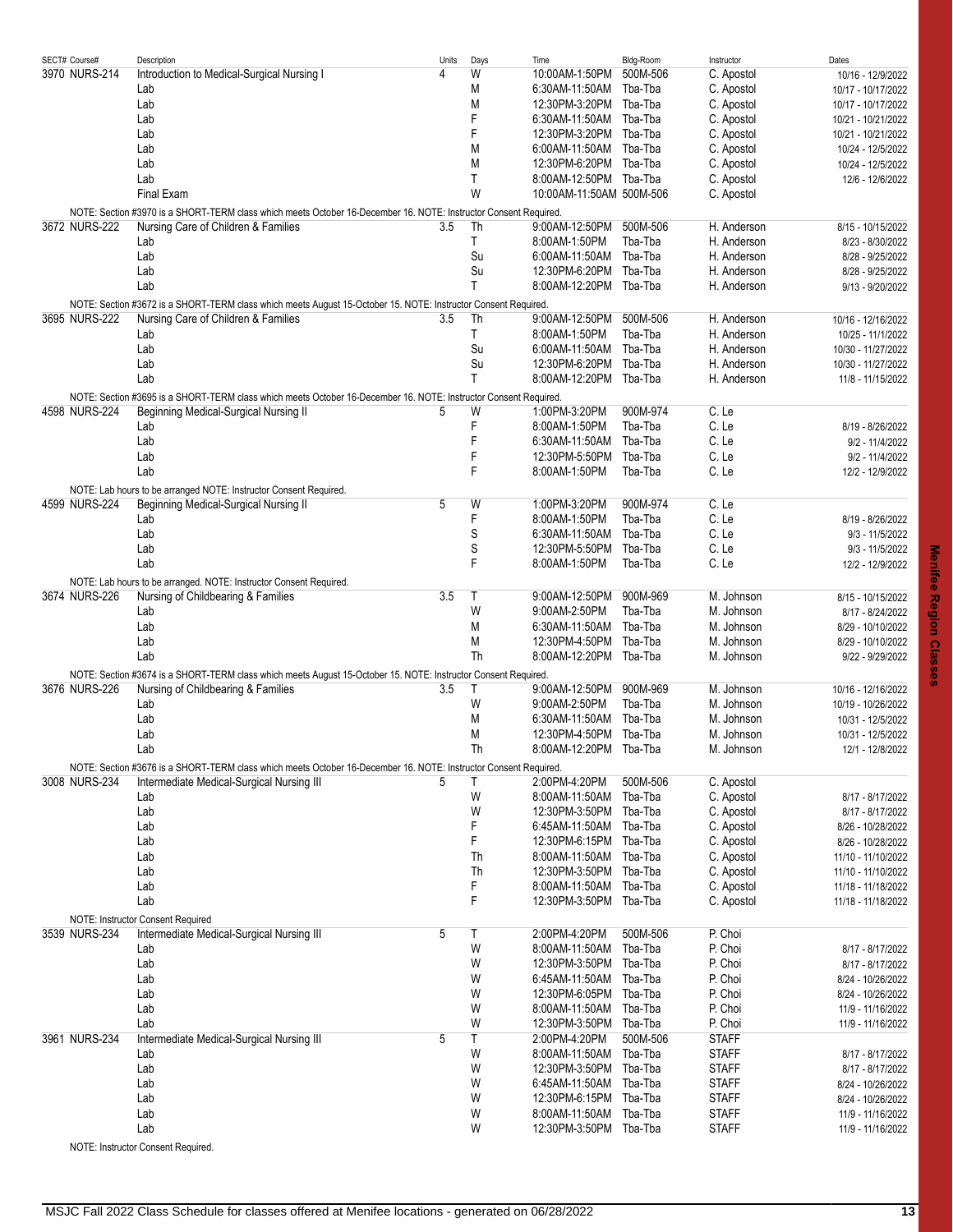|  | SECT# Course# | Description                                                                                                      | Units | Days | Time                     | Bldg-Room | Instructor | Dates              |
|--|---------------|------------------------------------------------------------------------------------------------------------------|-------|------|--------------------------|-----------|------------|--------------------|
|  | 3972 NURS-234 | Intermediate Medical-Surgical Nursing III                                                                        | 5     | Τ    | 2:00PM-4:20PM            | 500M-506  | L. Lopez   |                    |
|  |               | Lab                                                                                                              |       | W    | 8:00AM-11:50AM           | Tba-Tba   | L. Lopez   | 8/17 - 8/17/2022   |
|  |               | Lab                                                                                                              |       | W    | 12:30PM-3:50PM Tba-Tba   |           | L. Lopez   | 8/17 - 8/17/2022   |
|  |               | Lab                                                                                                              |       | Su   | 6:45AM-11:50AM           | Tba-Tba   | L. Lopez   | 8/21 - 10/23/2022  |
|  |               | Lab                                                                                                              |       | Su   | 12:30PM-6:15PM Tba-Tba   |           | L. Lopez   | 8/21 - 10/23/2022  |
|  |               | Lab                                                                                                              |       | M    | 8:00AM-11:50AM Tba-Tba   |           | L. Lopez   | 11/7 - 11/14/2022  |
|  |               | Lab                                                                                                              |       | M    | 12:30PM-3:50PM Tba-Tba   |           |            |                    |
|  |               |                                                                                                                  |       |      |                          |           | L. Lopez   | 11/7 - 11/14/2022  |
|  |               | NOTE: Instructor Consent Required.                                                                               |       |      |                          |           |            |                    |
|  | 3533 NURS-236 | Mental Health Nursing                                                                                            | 3     | Τ    | 9:00AM-11:50AM           | 500M-506  | T. Miller  | 10/16 - 12/16/2022 |
|  |               | Lab                                                                                                              |       | M    | 6:45AM-11:50AM           | Tba-Tba   | T. Miller  | 10/16 - 11/28/2022 |
|  |               | Lab                                                                                                              |       | M    | 12:30PM-5:15PM Tba-Tba   |           | T. Miller  | 10/16 - 11/28/2022 |
|  |               | Lab                                                                                                              |       | T    | 12:00PM-12:50PM Tba-Tba  |           | T. Miller  | 10/25 - 11/29/2022 |
|  |               | NOTE: Section #3533 is a SHORT-TERM class which meets October 16-December 16. NOTE: Instructor Consent Required. |       |      |                          |           |            |                    |
|  | 3534 NURS-236 | Mental Health Nursing                                                                                            | 3     | Τ    | 9:00AM-11:50AM           | 500M-506  | T. Miller  | 10/16 - 12/16/2022 |
|  |               | Lab                                                                                                              |       | W    | 6:45AM-11:50AM Tba-Tba   |           | T. Miller  | 10/16 - 11/30/2022 |
|  |               | Lab                                                                                                              |       | W    | 12:30PM-5:15PM Tba-Tba   |           | T. Miller  |                    |
|  |               |                                                                                                                  |       |      |                          |           |            | 10/16 - 11/30/2022 |
|  |               | Lab                                                                                                              |       | T    | 12:00PM-12:50PM Tba-Tba  |           | T. Miller  | 10/25 - 11/29/2022 |
|  |               | NOTE: Section #3534 is a SHORT-TERM class which meets October 16-December 16. NOTE: Instructor Consent Required  |       |      |                          |           |            |                    |
|  | 3977 NURS-236 | Mental Health Nursing                                                                                            | 3     | Τ    | 9:00AM-11:50AM           | 500M-506  | T. Miller  | 8/15 - 10/15/2022  |
|  |               | Lab                                                                                                              |       | M    | 6:45AM-11:50AM           | Tba-Tba   | T. Miller  | 8/22 - 10/10/2022  |
|  |               | Lab                                                                                                              |       | M    | 12:30PM-5:15PM Tba-Tba   |           | T. Miller  | 8/22 - 10/10/2022  |
|  |               | Lab                                                                                                              |       | Τ    | 12:00PM-12:50PM Tba-Tba  |           | T. Miller  | 8/23 - 9/27/2022   |
|  |               |                                                                                                                  |       |      |                          |           |            |                    |
|  |               | NOTE: Section #3977 is a SHORT-TERM class which meets August 15-October 15. NOTE: Instructor Consent Required.   |       |      |                          |           |            |                    |
|  | 3978 NURS-236 | Mental Health Nursing                                                                                            | 3     | Τ    | 9:00AM-11:50AM 500M-506  |           | T. Miller  | 8/15 - 10/15/2022  |
|  |               | Lab                                                                                                              |       | T    | 12:00PM-12:50PM Tba-Tba  |           | T. Miller  | 8/23 - 9/27/2022   |
|  |               | Lab                                                                                                              |       | W    | 6:45AM-11:50AM Tba-Tba   |           | T. Miller  | 8/24 - 10/5/2022   |
|  |               | Lab                                                                                                              |       | W    | 12:30PM-5:15PM Tba-Tba   |           | T. Miller  | 8/24 - 10/5/2022   |
|  |               | NOTE: Section #3978 is a SHORT-TERM class which meets August 15-October 15. NOTE: Instructor Consent Required.   |       |      |                          |           |            |                    |
|  | 3463 NURS-238 | Gerontology and Community Nursing                                                                                | 2     | M    | 1:00PM-2:50PM            | 500M-506  | T. Miller  | 8/15 - 10/15/2022  |
|  |               | Lab                                                                                                              |       | M    | 6:00AM-10:50AM Tba-Tba   |           | T. Miller  | 8/22 - 10/15/2022  |
|  |               | Lab                                                                                                              |       | M    | 11:30AM-1:50PM Tba-Tba   |           | T. Miller  | 8/22 - 10/15/2022  |
|  |               |                                                                                                                  |       |      |                          |           |            |                    |
|  |               | NOTE: Section #3463 is a SHORT-TERM class which meets August 15-October 15. NOTE: Instructor Consent Required.   |       |      |                          |           |            |                    |
|  | 3535 NURS-238 | Gerontology and Community Nursing                                                                                | 2     | M    | 1:00PM-2:50PM            | 500M-506  | T. Miller  | 10/16 - 12/16/2022 |
|  |               | Lab                                                                                                              |       | M    | 6:00AM-12:20PM Tba-Tba   |           | T. Miller  | 10/16 - 12/5/2022  |
|  |               | NOTE: Section #3535 is a SHORT-TERM class which meets October 16-December 16. NOTE: Instructor Consent Required  |       |      |                          |           |            |                    |
|  | 3537 NURS-238 | Gerontology and Community Nursing                                                                                | 2     | M    | 10:00AM-11:50AM 500M-506 |           | T. Miller  | 10/16 - 12/16/2022 |
|  |               | Lab                                                                                                              |       | M    | 6:00AM-12:20PM Tba-Tba   |           | T. Miller  | 10/16 - 12/5/2022  |
|  |               |                                                                                                                  |       |      |                          |           |            |                    |
|  |               | NOTE: Section #3537 is a SHORT-TERM class which meets October 16-December 16. NOTE: Instructor Consent required. |       |      |                          |           |            |                    |
|  | 3985 NURS-238 | Gerontology and Community Nursing                                                                                | 2     | M    | 10:00AM-11:50AM 500M-506 |           | T. Miller  | 8/15 - 10/15/2022  |
|  |               | Lab                                                                                                              |       | M    | 6:00AM-10:50AM Tba-Tba   |           | T. Miller  | 8/22 - 10/15/2022  |
|  |               | Lab                                                                                                              |       | M    | 11:30AM-1:50PM Tba-Tba   |           | T. Miller  | 8/22 - 10/15/2022  |
|  |               | NOTE: Section #3985 is a SHORT-TERM class which meets August 15-October 15. NOTE: Instructor Consent Required.   |       |      |                          |           |            |                    |
|  | 3622 NURS-244 | Advanced Medical-Surgical Nursing IV                                                                             | 4     | W    | 9:00AM-12:50PM 900M-969  |           | N. Garcia  | 8/15 - 10/15/2022  |
|  |               | Lab                                                                                                              |       | Th   | 8:00AM-11:50AM Tba-Tba   |           | N. Garcia  | 8/18 - 8/25/2022   |
|  |               | Lab                                                                                                              |       | Th   | 12:30PM-2:20PM           | Tba-Tba   | N. Garcia  | 8/18 - 8/25/2022   |
|  |               |                                                                                                                  |       |      |                          |           |            |                    |
|  |               | Lab                                                                                                              |       | M    | 6:30AM-11:50AM           | Tba-Tba   | N. Garcia  | 8/22 - 10/10/2022  |
|  |               | Lab                                                                                                              |       | M    | 12:30PM-6:50PM           | Tba-Tba   | N. Garcia  | 8/22 - 10/10/2022  |
|  |               | Lab                                                                                                              |       | Th   | 8:00AM-2:20PM            | Tba-Tba   | N. Garcia  | 10/6 - 10/6/2022   |
|  |               | NOTE: Section #3622 is a SHORT-TERM class which meets August 15-October 15. NOTE: Instructor Consent Required.   |       |      |                          |           |            |                    |
|  | 3624 NURS-244 | Advanced Medical-Surgical Nursing IV                                                                             |       | W    | 9:00AM-12:50PM           | 900M-969  | N. Garcia  | 8/15 - 10/15/2022  |
|  |               | Lab                                                                                                              |       | Th   | 8:00AM-11:50AM Tba-Tba   |           | N. Garcia  | 8/18 - 8/25/2022   |
|  |               | Lab                                                                                                              |       | Th   | 12:30PM-2:20PM Tba-Tba   |           | N. Garcia  | 8/18 - 8/25/2022   |
|  |               | Lab                                                                                                              |       | S    | 6:30AM-11:50AM           | Tba-Tba   | N. Garcia  | 8/27 - 10/8/2022   |
|  |               |                                                                                                                  |       | S    |                          |           |            |                    |
|  |               | Lab                                                                                                              |       |      | 12:30PM-6:50PM Tba-Tba   |           | N. Garcia  | 8/27 - 10/8/2022   |
|  |               | Lab                                                                                                              |       | Th   | 8:00AM-2:20PM            | Tba-Tba   | N. Garcia  | 10/13 - 10/13/2022 |
|  |               | NOTE: Section #3624 is a SHORT-TERM class which meets August 15-October 15. NOTE: Instructor Consent Required.   |       |      |                          |           |            |                    |
|  | 3629 NURS-248 | Preceptorship                                                                                                    | 2.5   | M    | 6:30AM-11:50AM           | Tba-Tba   | N. Garcia  | 10/16 - 12/2/2022  |
|  |               | Lab                                                                                                              |       | M    | 12:30PM-6:50PM Tba-Tba   |           | N. Garcia  | 10/16 - 12/2/2022  |
|  |               | Lab                                                                                                              |       | W    | 8:00AM-10:50AM 900M-951  |           | N. Garcia  | 10/16 - 11/16/2022 |
|  |               | Lab                                                                                                              |       | W    | 8:00AM-12:50PM Tba-Tba   |           | N. Garcia  | 11/23 - 11/23/2022 |
|  |               | Lab                                                                                                              |       | W    | 8:00AM-12:50PM Tba-Tba   |           | N. Garcia  | 11/30 - 11/30/2022 |
|  |               | Lab                                                                                                              |       | Τ    | 8:00AM-11:50AM 900M-951  |           | N. Garcia  |                    |
|  |               |                                                                                                                  |       |      |                          |           |            | 12/6 - 12/6/2022   |
|  |               | Lab                                                                                                              |       | Τ    | 12:30PM-3:50PM 900M-951  |           | N. Garcia  | 12/6 - 12/6/2022   |
|  |               | Lab                                                                                                              |       | W    | 8:00AM-11:50AM           | 900M-951  | N. Garcia  | 12/7 - 12/7/2022   |
|  |               | Lab                                                                                                              |       | W    | 12:30PM-3:50PM 900M-951  |           | N. Garcia  | 12/7 - 12/7/2022   |
|  |               | Lab                                                                                                              |       | Th   | 8:00AM-11:50AM           | 900M-951  | N. Garcia  | 12/8 - 12/8/2022   |
|  |               | Lab                                                                                                              |       | Th   | 12:30PM-3:50PM 900M-951  |           | N. Garcia  | 12/8 - 12/8/2022   |
|  |               | Lab Final Exam                                                                                                   |       | W    | 8:00AM-10:50AM 900M-951  |           | N. Garcia  |                    |
|  |               |                                                                                                                  |       |      |                          |           |            |                    |

NOTE: Section #3629 is a SHORT-TERM class which meets October 16-December 16. NOTE: Instructor Consent Required.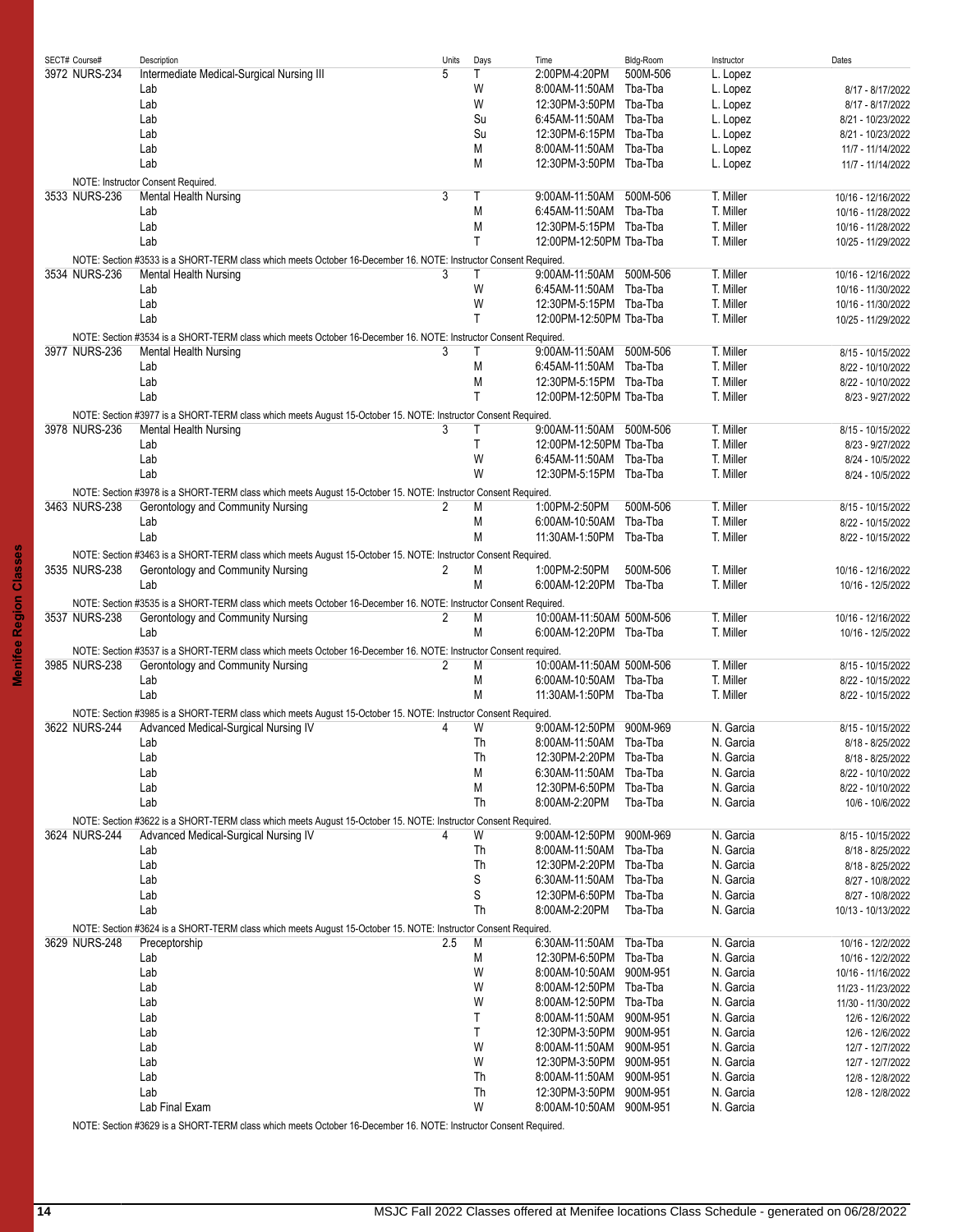<span id="page-14-2"></span><span id="page-14-1"></span><span id="page-14-0"></span>

| SECT# Course#     | Description                                                                                                                                                                                                           | Units | Days | Time                     | Bldg-Room      | Instructor   | Dates              |
|-------------------|-----------------------------------------------------------------------------------------------------------------------------------------------------------------------------------------------------------------------|-------|------|--------------------------|----------------|--------------|--------------------|
| 3637 NURS-248     | Preceptorship                                                                                                                                                                                                         | 2.5   | W    | 8:00AM-10:50AM           | 900M-951       | J. Sisson    | 10/16 - 11/16/2022 |
|                   | Lab                                                                                                                                                                                                                   |       | S    | 6:30AM-11:50AM           | Tba-Tba        | J. Sisson    | 10/22 - 12/3/2022  |
|                   | Lab                                                                                                                                                                                                                   |       | S    | 12:30PM-6:50PM Tba-Tba   |                | J. Sisson    | 10/22 - 12/3/2022  |
|                   |                                                                                                                                                                                                                       |       | W    |                          |                | J. Sisson    |                    |
|                   | Lab                                                                                                                                                                                                                   |       |      | 8:00AM-12:50PM Tba-Tba   |                |              | 11/23 - 11/23/2022 |
|                   | Lab                                                                                                                                                                                                                   |       | W    | 8:00AM-12:50PM Tba-Tba   |                | J. Sisson    | 11/30 - 11/30/2022 |
|                   | Lab                                                                                                                                                                                                                   |       | Τ    | 8:00AM-11:50AM Tba-Tba   |                | J. Sisson    | 12/6 - 12/6/2022   |
|                   | Lab                                                                                                                                                                                                                   |       | Τ    | 12:30PM-3:50PM Tba-Tba   |                | J. Sisson    | 12/6 - 12/6/2022   |
|                   | Lab                                                                                                                                                                                                                   |       | W    | 8.00AM-11:50AM Tba-Tba   |                | J. Sisson    | 12/7 - 12/7/2022   |
|                   | Lab                                                                                                                                                                                                                   |       | W    | 12:30PM-3:50PM Tba-Tba   |                | J. Sisson    |                    |
|                   |                                                                                                                                                                                                                       |       |      |                          |                |              | 12/7 - 12/7/2022   |
|                   | Lab                                                                                                                                                                                                                   |       | Th   | 8:00AM-11:50AM Tba-Tba   |                | J. Sisson    | 12/8 - 12/8/2022   |
|                   | Lab                                                                                                                                                                                                                   |       | Th   | 12:30PM-3:50PM Tba-Tba   |                | J. Sisson    | 12/8 - 12/8/2022   |
|                   | Lab Final Exam                                                                                                                                                                                                        |       | W    | 8:00AM-10:50AM 900M-951  |                | J. Sisson    | 12/14/2022         |
|                   | NOTE: Section #3637 is a SHORT-TERM class which meets October 16-December 16. NOTE: Instructor Consent Required.                                                                                                      |       |      |                          |                |              |                    |
|                   |                                                                                                                                                                                                                       |       |      |                          |                |              |                    |
| 3540 NURS-571     | Foundations of Nursing Skills Lab                                                                                                                                                                                     | 0.5   | Tba  |                          | Tba-Tba        | C. Le        |                    |
|                   | (formerly NURS-071)                                                                                                                                                                                                   |       |      |                          |                |              |                    |
|                   | NOTE: Section #3638 is an OPEN-ENTRY/OPEN-EXIT class. TBA hours are to be arranged. A minimum of 27 lab hours required. NOTE: Instructor Consent Required.                                                            |       |      |                          |                |              |                    |
| 3638 NURS-571     | Foundations of Nursing Skills Lab                                                                                                                                                                                     | 0.5   | Tba  |                          | 500M-516       | H. Anderson  |                    |
|                   |                                                                                                                                                                                                                       |       |      |                          |                |              |                    |
|                   | (formerly NURS-071)                                                                                                                                                                                                   |       |      |                          |                |              |                    |
|                   | NOTE: Section #3638 is an OPEN-ENTRY/OPEN-EXIT class. TBA hours are to be arranged. A minimum of 27 lab hours required. NOTE: Instructor Consent Required.                                                            |       |      |                          |                |              |                    |
| 3657 NURS-572     | Basic Medical Surgical Nursing Skills Lab                                                                                                                                                                             | 0.5   | Tba  |                          | 500M-516       | C. Le        |                    |
|                   |                                                                                                                                                                                                                       |       |      |                          |                |              |                    |
|                   | (formerly NURS-072)                                                                                                                                                                                                   |       |      |                          |                |              |                    |
|                   | NOTE: Section #3657 is an OPEN-ENTRY/OPEN-EXIT class. Lab hours are to be arranged. A minimum of 27 lab hours required. NOTE: Instructor Consent Required.                                                            |       |      |                          |                |              |                    |
| 3538 NURS-573     | Intermediate Nursing Skills Lab                                                                                                                                                                                       | 0.5   | Tba  |                          | 500M-516       | <b>STAFF</b> |                    |
|                   |                                                                                                                                                                                                                       |       |      |                          |                |              |                    |
|                   | (formerly NURS-073)                                                                                                                                                                                                   |       |      |                          |                |              |                    |
|                   | NOTE: Section #3538 is an OPEN-ENTRY/OPEN-EXIT class. TBA hours are to be arranged. A minimum of 27 lab hours required. NOTE: Instructor Consent Required.                                                            |       |      |                          |                |              |                    |
| 3678 NURS-573     | Intermediate Nursing Skills Lab                                                                                                                                                                                       | 0.5   | Tba  |                          | 500M-516       | <b>STAFF</b> |                    |
|                   | (formerly NURS-073)                                                                                                                                                                                                   |       |      |                          |                |              |                    |
|                   |                                                                                                                                                                                                                       |       |      |                          |                |              |                    |
|                   | NOTE: Section #3678 is an OPEN-ENTRY/OPEN-EXIT class. TBA hours are to be arranged. A minimum of 27 lab hours required. NOTE: Instructor Consent Required.                                                            |       |      |                          |                |              |                    |
| 3685 NURS-574     | <b>Advanced Nursing Skills Lab</b>                                                                                                                                                                                    | 0.5   | Tba  |                          | 500M-516       | H. Anderson  |                    |
|                   | (formerly NURS-074)                                                                                                                                                                                                   |       |      |                          |                |              |                    |
|                   |                                                                                                                                                                                                                       |       |      |                          |                |              |                    |
|                   | NOTE: Section #3685 is an OPEN-ENTRY/OPEN-EXIT class. TBA hours are to be arranged. A minimum of 27 lab hours required. NOTE: Instructor Consent Required.                                                            |       |      |                          |                |              |                    |
| 3887 NURS-584     | Nursing Skills Lab - Certified Nursing Assistant                                                                                                                                                                      | 0.5   | Th   | 8:00AM-9:45AM            | 500M-512       | A. Feeler    | 9/1 - 12/16/2022   |
|                   | (formerly NURS-084A)                                                                                                                                                                                                  |       |      |                          |                |              |                    |
|                   |                                                                                                                                                                                                                       |       |      |                          |                |              |                    |
|                   | NOTE: Section #3887 is a SHORT-TERM class that meets September 1-Deceber 16. Instructor Consent Required.                                                                                                             |       |      |                          |                |              |                    |
| 3888 NURS-584     | Nursing Skills Lab - Certified Nursing Assistant                                                                                                                                                                      | 0.5   | Th   | 10:00AM-11:45AM 500M-512 |                | T. Gomez     | 9/1 - 12/16/2022   |
|                   | (formerly NURS-084A)                                                                                                                                                                                                  |       |      |                          |                |              |                    |
|                   | NOTE: Section #3888 is a SHORT-TERM class that meets September 1-Deceber 16. Instructor Consent Required.                                                                                                             |       |      |                          |                |              |                    |
|                   |                                                                                                                                                                                                                       |       |      |                          |                |              |                    |
| 3889 NURS-584     | Nursing Skills Lab - Certified Nursing Assistant                                                                                                                                                                      | 0.5   | Th   | 12:10PM-1:45PM 500M-512  |                | T. Gomez     | 9/1 - 12/16/2022   |
|                   | (formerly NURS-084A)                                                                                                                                                                                                  |       |      |                          |                |              |                    |
|                   | NOTE: Section #3889 is a SHORT-TERM class that meets September 1-Deceber 16. Instructor Consent Required.                                                                                                             |       |      |                          |                |              |                    |
| 3893 NURS-585     | <b>Certified Nursing Assistant</b>                                                                                                                                                                                    | 6     | W    | 3:00PM-7:50PM            | Tba-Tba        | P. McBee     | 8/15 - 12/9/2022   |
|                   |                                                                                                                                                                                                                       |       |      |                          |                |              |                    |
|                   | (formerly NURS-085)                                                                                                                                                                                                   |       |      |                          |                |              |                    |
|                   | Lab                                                                                                                                                                                                                   |       | Τ    | 7:00AM-2:50PM            | Tba-Tba        | P. McBee     | 9/7 - 12/16/2022   |
|                   | <b>Final Exam</b>                                                                                                                                                                                                     |       | W    | 3:00PM-6:20PM            | Tba-Tba        | P. McBee     | 12/14/2022         |
| 3894 NURS-585     | <b>Certified Nursing Assistant</b>                                                                                                                                                                                    | 6     | W    | 3:00PM-7:50PM            | 500M-511       | P. McBee     | 8/15 - 12/9/2022   |
|                   |                                                                                                                                                                                                                       |       |      |                          |                |              |                    |
|                   | (formerly NURS-085)                                                                                                                                                                                                   |       |      |                          |                |              |                    |
|                   | Lab                                                                                                                                                                                                                   |       | F    | 7:00AM-2:50PM            | 500M-512       | P. McBee     | 9/2 - 12/16/2022   |
|                   | <b>Final Exam</b>                                                                                                                                                                                                     |       | W    | 3:00PM-6:20PM            | 500M-512       | P. McBee     | 12/14/2022         |
|                   |                                                                                                                                                                                                                       |       |      |                          |                |              |                    |
|                   |                                                                                                                                                                                                                       |       |      |                          |                |              |                    |
| <b>NUTRITION</b>  |                                                                                                                                                                                                                       |       |      |                          |                |              |                    |
| 4009 NUTR-100     | <b>Family Nutrition</b>                                                                                                                                                                                               | 3     | M    | 9:00AM-11:50AM           | Tba-Tba        | K. Granche   | 8/15 - 12/9/2022   |
|                   |                                                                                                                                                                                                                       |       |      |                          |                |              |                    |
|                   | Final Exam                                                                                                                                                                                                            |       | M    | 9:00AM-10:50AM           | Tba-Tba        | K. Granche   | 12/12/2022         |
| 3861 NUTR-101     | Introduction to Nutrition Science                                                                                                                                                                                     | 3     | W    | 4:00PM-6:50PM            | 2108-2108      | E. Diaz      | 8/15 - 12/9/2022   |
|                   | (formerly Nutrition and Foods)                                                                                                                                                                                        |       |      |                          |                |              |                    |
|                   | Final Exam                                                                                                                                                                                                            |       | W    | 4:00PM-5:50PM            | 2108-2108      | E. Diaz      | 12/14/2022         |
|                   |                                                                                                                                                                                                                       |       |      |                          |                |              |                    |
|                   |                                                                                                                                                                                                                       |       |      |                          |                |              |                    |
|                   | PERSONALIZED ACADEMIC LEARNING                                                                                                                                                                                        |       |      |                          |                |              |                    |
|                   |                                                                                                                                                                                                                       |       |      |                          |                |              |                    |
| 3879 PALS-051     | Learning Disabilities Workshop                                                                                                                                                                                        | 0.5   | Tba  |                          | 800M-836       | L. Cobb      | 8/15 - 12/9/2022   |
|                   | (formerly LNSK-051)                                                                                                                                                                                                   |       |      |                          |                |              |                    |
|                   |                                                                                                                                                                                                                       |       |      |                          |                |              |                    |
|                   | NOTE: Section #3879 hours are to be arranged. Minimum 8 instructional hours required.                                                                                                                                 |       |      |                          |                |              |                    |
|                   |                                                                                                                                                                                                                       |       |      |                          |                |              |                    |
| <b>PHILOSOPHY</b> |                                                                                                                                                                                                                       |       |      |                          |                |              |                    |
|                   |                                                                                                                                                                                                                       |       |      |                          |                |              |                    |
| 3428 PHIL-109     | Ancient and Medieval Philosophy                                                                                                                                                                                       | 3     | W    | 9:30AM-10.50AM           | 400M-407       | T. Donovan   | 8/15 - 10/7/2022   |
|                   |                                                                                                                                                                                                                       |       |      |                          | Online Anytime | T. Donovan   | 8/15 - 10/7/2022   |
|                   |                                                                                                                                                                                                                       |       |      |                          |                |              |                    |
|                   | NOTE: Section #3428 is a HYBRID, SHORT-TERM class which meets "Online Anytime" August 15-October 7. Classes meet on campus every Wednesday. The official check in for distance education classes                      |       |      |                          |                |              |                    |
|                   | begins at 8AM Pacific on the class start date and is available for 48 hours. Students must complete the check in during this time to avoid being dropped. Review the course syllabus for full details on course check |       |      |                          |                |              |                    |
| in.               |                                                                                                                                                                                                                       |       |      |                          |                |              |                    |
| 3430 PHIL-110     | Modern and Contemporary Philosophy                                                                                                                                                                                    | 3     | W    | 9:30AM-10:50AM 400M-408  |                | T. Donovan   | 10/17 - 12/16/2022 |
|                   |                                                                                                                                                                                                                       |       |      |                          |                |              |                    |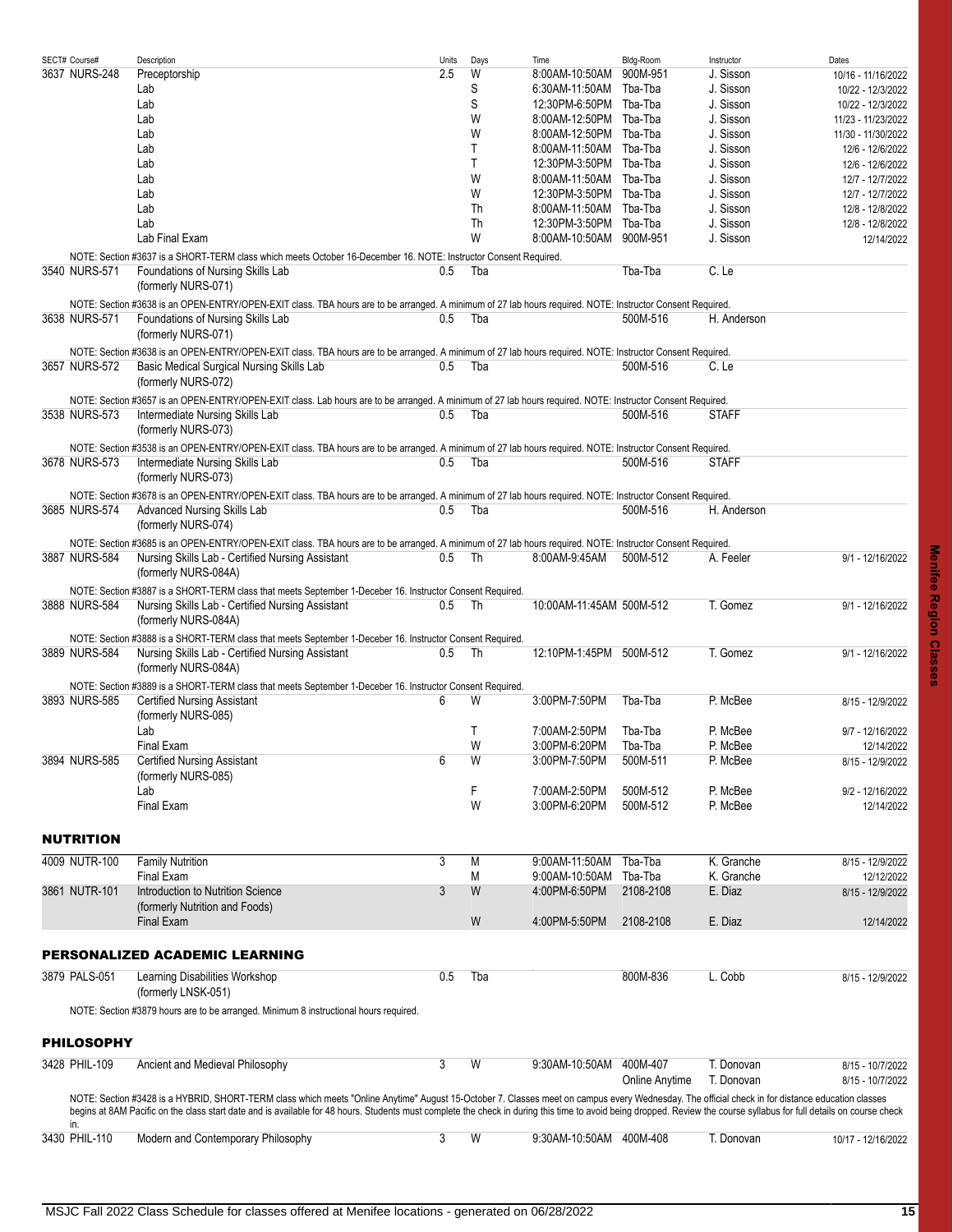<span id="page-15-2"></span><span id="page-15-1"></span><span id="page-15-0"></span>

| SECT# Course#            | Description                                                                                                                                                                                                                                                                                                                                                                                                                                                                                                     | Units | Days                       | Time                                                   | Bldg-Room                              | Instructor                   | Dates                                |
|--------------------------|-----------------------------------------------------------------------------------------------------------------------------------------------------------------------------------------------------------------------------------------------------------------------------------------------------------------------------------------------------------------------------------------------------------------------------------------------------------------------------------------------------------------|-------|----------------------------|--------------------------------------------------------|----------------------------------------|------------------------------|--------------------------------------|
|                          | (formerly Renaissance and Modern Philosophy)                                                                                                                                                                                                                                                                                                                                                                                                                                                                    |       |                            |                                                        | Online Anytime                         | T. Donovan                   | 10/17 - 12/16/2022                   |
| course check in.         | NOTE: Section #3430 is a HYBRID, SHORT-TERM class which meets "Online Anytime" October 17 - December 16. Classes meet on campus every Wednesday. The official check in for distance education<br>classes begins at 8AM Pacific on the class start date and is available for 48 hours. Students must complete the check in during this time to avoid being dropped. Review the course syllabus for full details on                                                                                               |       |                            |                                                        |                                        |                              |                                      |
|                          | <b>PHYSICAL EDUCATION</b>                                                                                                                                                                                                                                                                                                                                                                                                                                                                                       |       |                            |                                                        |                                        |                              |                                      |
| 3018 PE-115              | First Aid and CPR                                                                                                                                                                                                                                                                                                                                                                                                                                                                                               | 3     | Τ<br><b>Hybrid Anytime</b> | 11:00AM-12:50PM Tba-Tba                                |                                        | R. Howerton<br>R. Howerton   |                                      |
|                          | NOTE: Section #3018 is a HYBRID, FULL-TERM class which meets "Online Anytime" August 15- December 16. Classes meet on campus the following dates: August 16, September 13, October 4, October 25,<br>November 15, December 6. The official check in for distance education classes begins at 8AM Pacific on the class start date and is available for 48 hours. Students must complete the check in during this time to<br>avoid being dropped. Review the course syllabus for full details on course check in. |       |                            |                                                        |                                        |                              |                                      |
| 3030 PE-119              | <b>Exercise Walking</b>                                                                                                                                                                                                                                                                                                                                                                                                                                                                                         | 1     | TTh                        | 10:00AM-11:15AM 5002-5002                              |                                        | G. Oliver                    | 8/15 - 12/9/2022                     |
|                          | Lab Final Exam                                                                                                                                                                                                                                                                                                                                                                                                                                                                                                  |       | T                          | 10:00AM-11:50AM 5002-5002                              |                                        | G. Oliver                    | 12/13/2022                           |
| 4391 PE-120              | Beginning Yoga                                                                                                                                                                                                                                                                                                                                                                                                                                                                                                  |       | <b>MW</b>                  | 7:30AM-8:45AM                                          | 200M-207                               | A. Clark                     | 8/15 - 12/9/2022                     |
|                          | Lab Final Exam                                                                                                                                                                                                                                                                                                                                                                                                                                                                                                  |       | W                          | 8:00AM-9:50AM                                          | Tba-Tba                                | A. Clark                     | 12/14/2022                           |
| 3349 PE-134              | Introduction to Volleyball<br>Lab Final Exam                                                                                                                                                                                                                                                                                                                                                                                                                                                                    | 1     | <b>MW</b><br>W             | 11:00AM-12:15PM BCH-BEACH<br>10:00AM-11:50AM BCH-BEACH |                                        | <b>STAFF</b><br><b>STAFF</b> | 8/15 - 12/10/2022<br>12/14/2022      |
|                          | <b>PHYSICAL EDUCATION - INTERCOLLEGIATE</b>                                                                                                                                                                                                                                                                                                                                                                                                                                                                     |       |                            |                                                        |                                        |                              |                                      |
| 4393 PEIC-148A           | Pre-Season Athletics: Softball (Women)                                                                                                                                                                                                                                                                                                                                                                                                                                                                          | 2     | <b>MWF</b>                 |                                                        | 10:00AM-11:50AM SOFT-SOFTBALL A. Clark |                              | 8/15 - 12/9/2022                     |
|                          | Lab Final Exam                                                                                                                                                                                                                                                                                                                                                                                                                                                                                                  |       | M                          |                                                        | 10:00AM-11:50AM SOFT-SOFTBALL A. Clark |                              | 12/12/2022                           |
| 3017 PEIC-150A           | NOTE: This course is intended for intercollegiate softball. Instructor Consent required, please email aclarke@msjc.edu<br>Pre-Season Athletics: Beach Volleyball (Women)                                                                                                                                                                                                                                                                                                                                        | 2     | M                          | 3:00PM-5:50PM                                          | <b>BCH-BEACH</b>                       | S. Eason                     | 8/15 - 12/9/2022                     |
|                          | Lab Final Exam                                                                                                                                                                                                                                                                                                                                                                                                                                                                                                  |       | M                          | 3:00PM-4:50PM                                          | <b>BCH-BEACH</b>                       | S. Eason                     | 12/12/2022                           |
|                          | NOTE: This course is intended for intercollegioate beach volleyball. Instructor Consent requires, please email season@msjc.edu                                                                                                                                                                                                                                                                                                                                                                                  |       |                            |                                                        |                                        |                              |                                      |
| <b>PHYSICS</b>           |                                                                                                                                                                                                                                                                                                                                                                                                                                                                                                                 |       |                            |                                                        |                                        |                              |                                      |
| 3461 PHY-101             | Basic Physics: Energy and Motion                                                                                                                                                                                                                                                                                                                                                                                                                                                                                | 4     | Τ<br><b>Hybrid Anytime</b> | 2:00PM-4:50PM                                          | 300M-363                               | M. Maier<br>M. Maier         | 8/15 - 12/9/2022                     |
|                          | NOTE: Section #3461 is a HYBRID, FULL-TERM class which meets "Online Anytime" August 15-December 16. Classes meet on campus every Tuesday. The official check in for distance education classes begins                                                                                                                                                                                                                                                                                                          |       |                            |                                                        |                                        |                              |                                      |
|                          | at 8AM Pacific on the class start date and is available for 48 hours. Students must complete the check in during this time to avoid being dropped. Review the course syllabus for full details on course check in.                                                                                                                                                                                                                                                                                              |       |                            |                                                        |                                        |                              |                                      |
| 3616 PHY-201             | Mechanics and Wave Motion                                                                                                                                                                                                                                                                                                                                                                                                                                                                                       | 4     | Τ                          | 9:00AM-11:50AM 300M-363                                |                                        | D. Scaletta                  | 8/15 - 12/9/2022                     |
|                          | Lab                                                                                                                                                                                                                                                                                                                                                                                                                                                                                                             |       | Th                         | 9:00AM-11:50AM 300M-363                                |                                        | D. Scaletta                  | 8/15 - 12/9/2022                     |
|                          | Final Exam                                                                                                                                                                                                                                                                                                                                                                                                                                                                                                      |       | T                          | 9:00AM-10:50AM 300M-363                                |                                        | D. Scaletta                  | 12/13/2022                           |
| 3528 PHY-202             | <b>Electricity and Magnetism</b><br>Lab                                                                                                                                                                                                                                                                                                                                                                                                                                                                         | 4     | T<br>Th                    | 1:00PM-3:50PM<br>1:00PM-3:50PM                         | Tba-Tba<br>Tba-Tba                     | D. Scaletta<br>D. Scaletta   | 8/15 - 12/9/2022<br>8/15 - 12/9/2022 |
|                          | Final Exam                                                                                                                                                                                                                                                                                                                                                                                                                                                                                                      |       | T                          | 1:00PM-2:50PM                                          | Tba-Tba                                | D. Scaletta                  | 12/13/2022                           |
| 4195 PHY-202             | <b>Electricity and Magnetism</b>                                                                                                                                                                                                                                                                                                                                                                                                                                                                                | 4     | W                          | 9:00AM-11:50AM 300M-363                                |                                        | D. Scaletta                  | 8/15 - 12/9/2022                     |
|                          |                                                                                                                                                                                                                                                                                                                                                                                                                                                                                                                 |       | <b>Hybrid Anytime</b>      |                                                        |                                        | D. Scaletta                  |                                      |
| in.                      | NOTE: Section #4195 is a HYBRID, FULL-TERM class which meets "Online Anytime" August 15-December 16. Classes meet on campus every Wednesday. The official check in for distance education classes<br>begins at 8AM Pacific on the class start date and is available for 48 hours. Students must complete the check in during this time to avoid being dropped. Review the course syllabus for full details on course check                                                                                      |       |                            |                                                        |                                        |                              |                                      |
| 3465 PHY-202H            | Honors Electricity and Magnetism                                                                                                                                                                                                                                                                                                                                                                                                                                                                                |       | Τ                          | 1.00PM-3.50AM Tba-Tba                                  |                                        | D. Scaletta                  | 8/15 - 12/9/2022                     |
|                          | Lab                                                                                                                                                                                                                                                                                                                                                                                                                                                                                                             |       | Th                         | 1:00PM-3:50PM                                          | Tba-Tba                                | D. Scaletta                  | 8/15 - 12/9/2022                     |
|                          | Final Exam                                                                                                                                                                                                                                                                                                                                                                                                                                                                                                      |       | T                          | 1:00PM-2:50PM                                          | Tba-Tba                                | D. Scaletta                  | 12/13/2022                           |
| 3473 PHY-202H            | Honors Electricity and Magnetism                                                                                                                                                                                                                                                                                                                                                                                                                                                                                | 4     | W                          | 9:00AM-11:50AM 300M-363                                |                                        | D. Scaletta                  | 8/15 - 12/9/2022                     |
|                          | NOTE: Section #3473 is a HYBRID, FULL-TERM class which meets "Online Anytime" August 15-December 16. Classes meet on campus every Wednesday. The official check in for distance education classes                                                                                                                                                                                                                                                                                                               |       | <b>Hybrid Anytime</b>      |                                                        |                                        | D. Scaletta                  |                                      |
| in.                      | begins at 8AM Pacific on the class start date and is available for 48 hours. Students must complete the check in during this time to avoid being dropped. Review the course syllabus for full details on course check                                                                                                                                                                                                                                                                                           |       |                            |                                                        |                                        |                              |                                      |
| 3762 PHY-203             | <b>Optics and Modern Physics</b>                                                                                                                                                                                                                                                                                                                                                                                                                                                                                | 4     | W<br><b>Hybrid Anytime</b> | 1:00PM-3:50PM                                          | Tba-Tba                                | D. Scaletta<br>D. Scaletta   | 8/15 - 12/9/2022                     |
|                          | NOTE: Section #3762 is a HYBRID, FULL-TERM class which meets "Online Anytime" August 15-December 16. Classes meet on campus every Wednesday. The official check in for distance education classes<br>begins at 8AM Pacific on the class start date and is available for 48 hours. Students must complete the check in during this time to avoid being dropped. Review the course syllabus for full details on course check                                                                                      |       |                            |                                                        |                                        |                              |                                      |
| in.                      |                                                                                                                                                                                                                                                                                                                                                                                                                                                                                                                 |       |                            |                                                        |                                        |                              |                                      |
| <b>POLITICAL SCIENCE</b> |                                                                                                                                                                                                                                                                                                                                                                                                                                                                                                                 |       |                            |                                                        |                                        |                              |                                      |
| 3297 PS-101              | Introduction to American Government and Politics                                                                                                                                                                                                                                                                                                                                                                                                                                                                | 3     | M                          | 7:00PM-8:20PM                                          | 400M-418                               | M. Donaldson<br>M. Donaldson | 8/15 - 12/9/2022                     |
| in.                      | NOTE: Section # 3297 is a HYBRID, FULL-TERM class which meets "Online Anytime" August 15-December 16. Classes meet on campus every Monday. The official check in for distance education classes<br>begins at 8AM Pacific on the class start date and is available for 48 hours. Students must complete the check in during this time to avoid being dropped. Review the course syllabus for full details on course check                                                                                        |       | <b>Hybrid Anytime</b>      |                                                        |                                        |                              |                                      |
| <b>PSYCHOLOGY</b>        |                                                                                                                                                                                                                                                                                                                                                                                                                                                                                                                 |       |                            |                                                        |                                        |                              |                                      |
| 3153 PSYC-101            | Introduction to Psychology                                                                                                                                                                                                                                                                                                                                                                                                                                                                                      | 3     | <b>MW</b>                  | 4:00PM-5:20PM                                          | 400M-417                               | G. Patton                    | 8/15 - 10/10/2022                    |
|                          |                                                                                                                                                                                                                                                                                                                                                                                                                                                                                                                 |       | <b>Hybrid Anytime</b>      |                                                        |                                        | G. Patton                    | 8/15 - 10/10/2022                    |

<span id="page-15-4"></span><span id="page-15-3"></span>NOTE: Section #3153 is a HYBRID, SHORT-TERM class which meets "Online Anytime" August 15-October 10. Classes meet on campus every Monday and Wednesday. The official check in for distance education classes begins at 8AM Pacific on the class start date and is available for 48 hours. Students must complete the check in during this time to avoid being dropped. Review the course syllabus for full details on course check in.